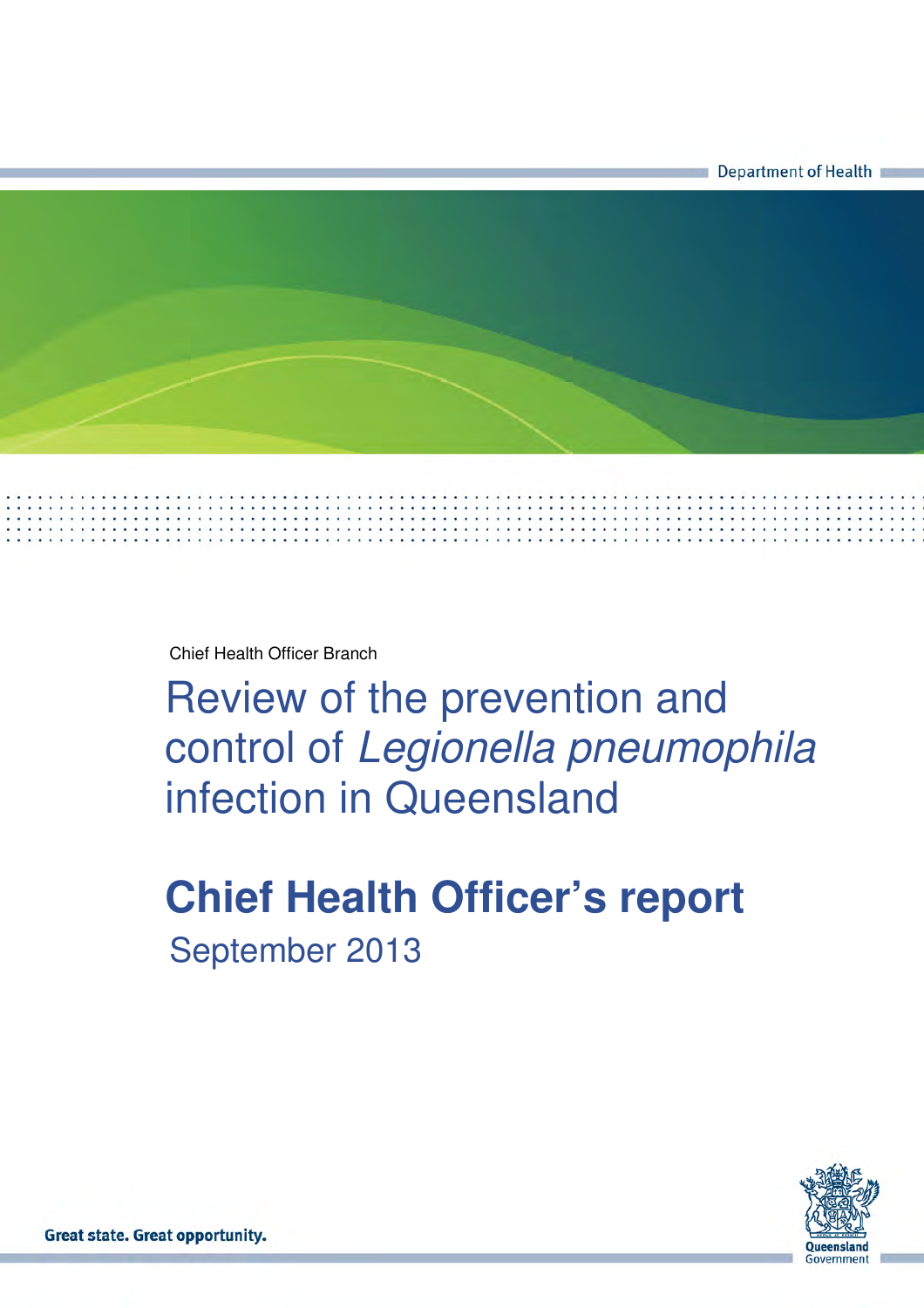## **Contents**

| 1.0 |                                                                                  |      |
|-----|----------------------------------------------------------------------------------|------|
|     |                                                                                  |      |
|     |                                                                                  |      |
|     | 1.3 Work commenced or to be commenced in response to identified issues 4         |      |
|     |                                                                                  |      |
| 2.0 |                                                                                  |      |
|     |                                                                                  |      |
| 3.0 |                                                                                  |      |
|     |                                                                                  |      |
|     |                                                                                  |      |
|     |                                                                                  |      |
|     |                                                                                  |      |
|     |                                                                                  |      |
|     |                                                                                  |      |
|     |                                                                                  |      |
|     |                                                                                  |      |
|     | 3.3.4 Incubation period, symptoms, infection rates and severity12                |      |
|     |                                                                                  |      |
|     |                                                                                  |      |
|     |                                                                                  |      |
|     |                                                                                  |      |
| 4.0 |                                                                                  | . 16 |
|     |                                                                                  |      |
|     |                                                                                  |      |
|     | 4.2.1 Clinical governance and compliance with relevant Acts and standards 17     |      |
|     | 4.2.2 Compliance by Sullivan Nicolaides Pathology with the                       |      |
|     |                                                                                  |      |
|     | 4.2.3 Analyses of notifications for Legionella pneumophila on the Notifiable     |      |
|     |                                                                                  |      |
|     | 4.2.5 Independent review of the 2011 case of Legionnaires' disease 27            |      |
|     | 4.2.6 Water testing results for public and private hospitals across Queensland28 |      |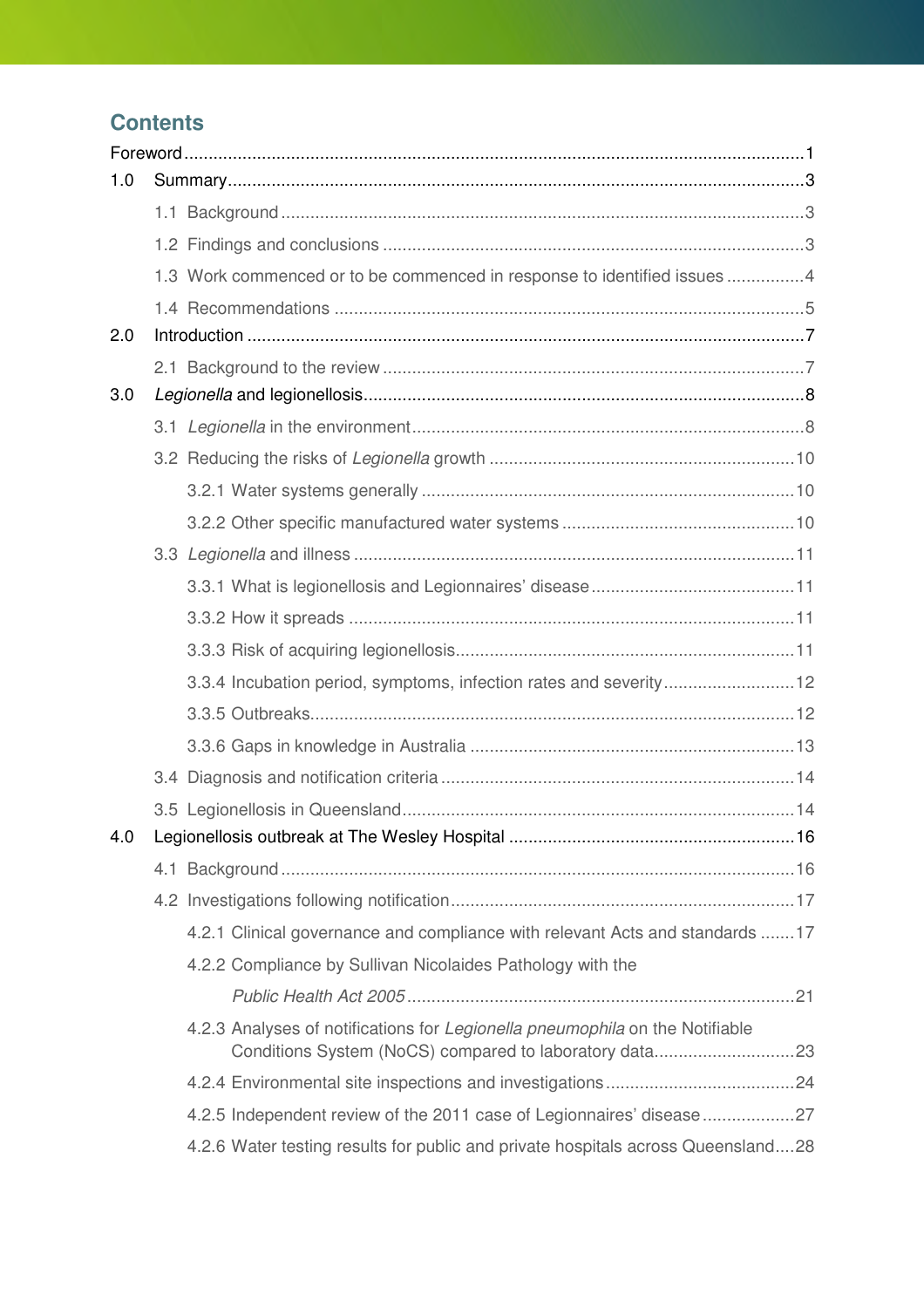| 5.0 |                                                                                 |  |
|-----|---------------------------------------------------------------------------------|--|
|     |                                                                                 |  |
|     |                                                                                 |  |
|     |                                                                                 |  |
|     |                                                                                 |  |
|     | 5.3 Approaches to detection of disease and associated public health responses38 |  |
|     |                                                                                 |  |
|     |                                                                                 |  |
| 6.0 |                                                                                 |  |
| 7.0 |                                                                                 |  |
| 8.0 |                                                                                 |  |
|     |                                                                                 |  |
|     |                                                                                 |  |
|     |                                                                                 |  |
|     |                                                                                 |  |
|     |                                                                                 |  |
|     |                                                                                 |  |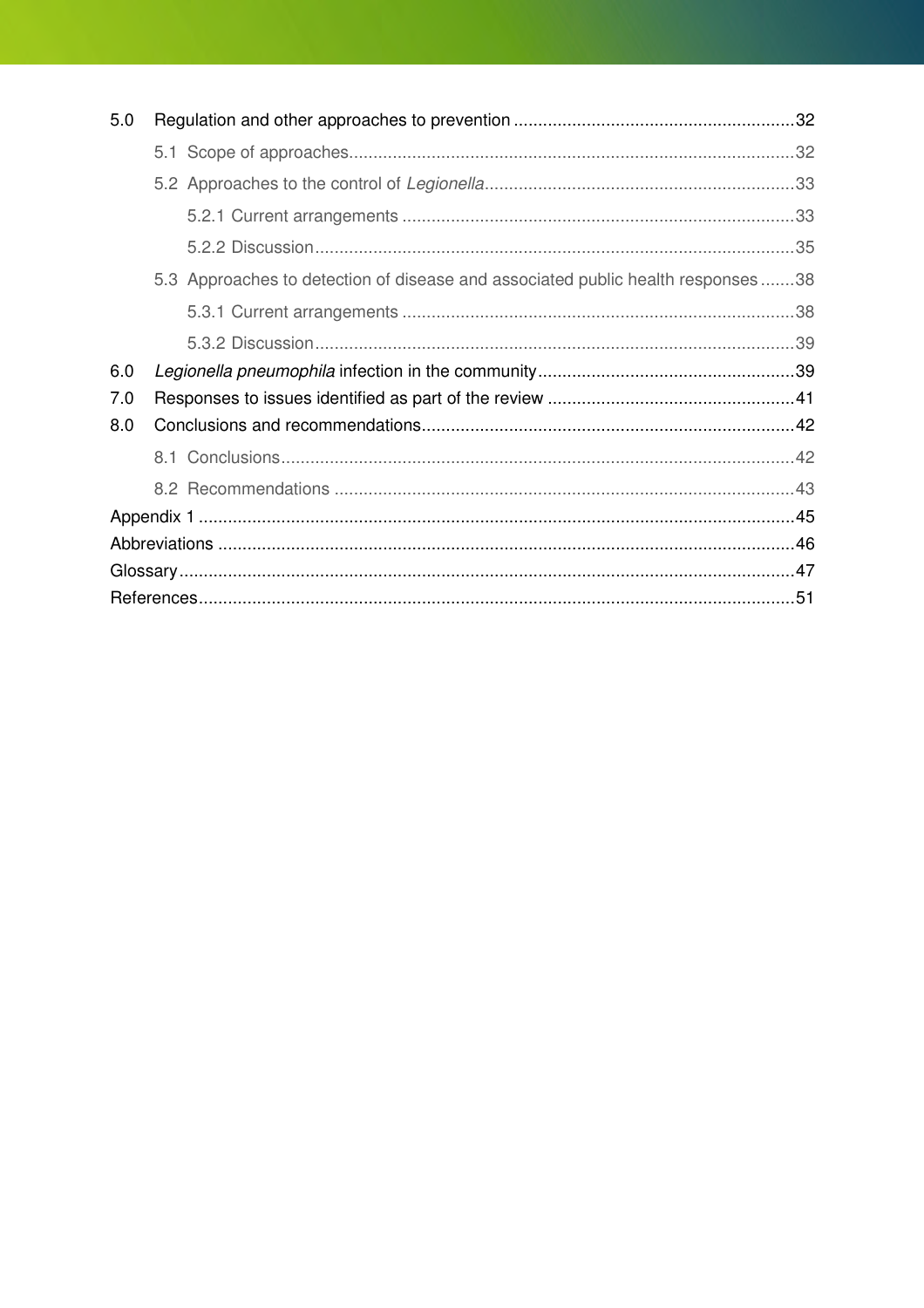### **Foreword**

At the request of the Honourable Lawrence Springborg, MP, Minister for Health, I undertook a review on the prevention and control of Legionella pneumophila infection in Queensland following two cases at The Wesley Hospital in late May and early June 2013.

On considering the findings of this review, it is my view that:

- The Wesley Hospital responded promptly and comprehensively to the notification of positive results in two of its patients thereby minimising risk to other patients in their hospital
- following a statewide snapshot testing program, public and private hospitals have responded to the detection of Legionella in water samples from within their facilities, informed by guidelines issued by the Department of Health
- there is no evidence that current or past government climate change and energy efficiency policies and programs have promoted unsafe practice or contributed to any increase in risk of contracting Legionella pneumophila infection.

Despite Legionnaires' disease being uncommon in Australia, I have made six recommendations for the prevention and control of Legionella pneumophila infection. These are:

- 1. In the short-term, public and private hospitals and all public residential aged care facilities be required, and private residential aged care facilities be requested, to develop water quality risk management plans which include periodic testing of their water supplies for Legionella and heterotrophic plate count (HPC) based on risk.
- 2. In the medium-term, legislation be strengthened relating to the design, commissioning, installation, operation and maintenance of cooling water systems and water delivery systems in hospitals, and residential aged care facilities, through inclusion of requirements under the Public Health Act 2005.
- 3. A memorandum of understanding be developed by relevant regulatory agencies— Department of Housing and Public Works, Department of Justice and Attorney General, Department of Energy and Water Supply and Department of Health—to clearly articulate the roles of each agency and coordination arrangements with respect to Legionella risks in hospitals and residential aged care facilities.
- 4. National collaboration be sought with regard to the following:
	- finalising as a priority the Australian Technical Standard for warm water systems and subsequently the updating of the Australian Standard (AS) 3500.4 to include standards for warm water systems
	- strengthening AS 3666.2 in relation to the operation and maintenance of heated water systems
	- specific requirements for the design, installation, replacement and commissioning of drinking water systems in hospital and residential aged care facilities
	- guidelines for the operation and maintenance of drinking water systems for hospital and residential aged care facilities
	- reviewing the Legionellosis National Guideline for Public Health Units
	- reviewing accreditation processes for both hospital and residential aged care facilities to determine if aspects relating to the physical environment should be strengthened.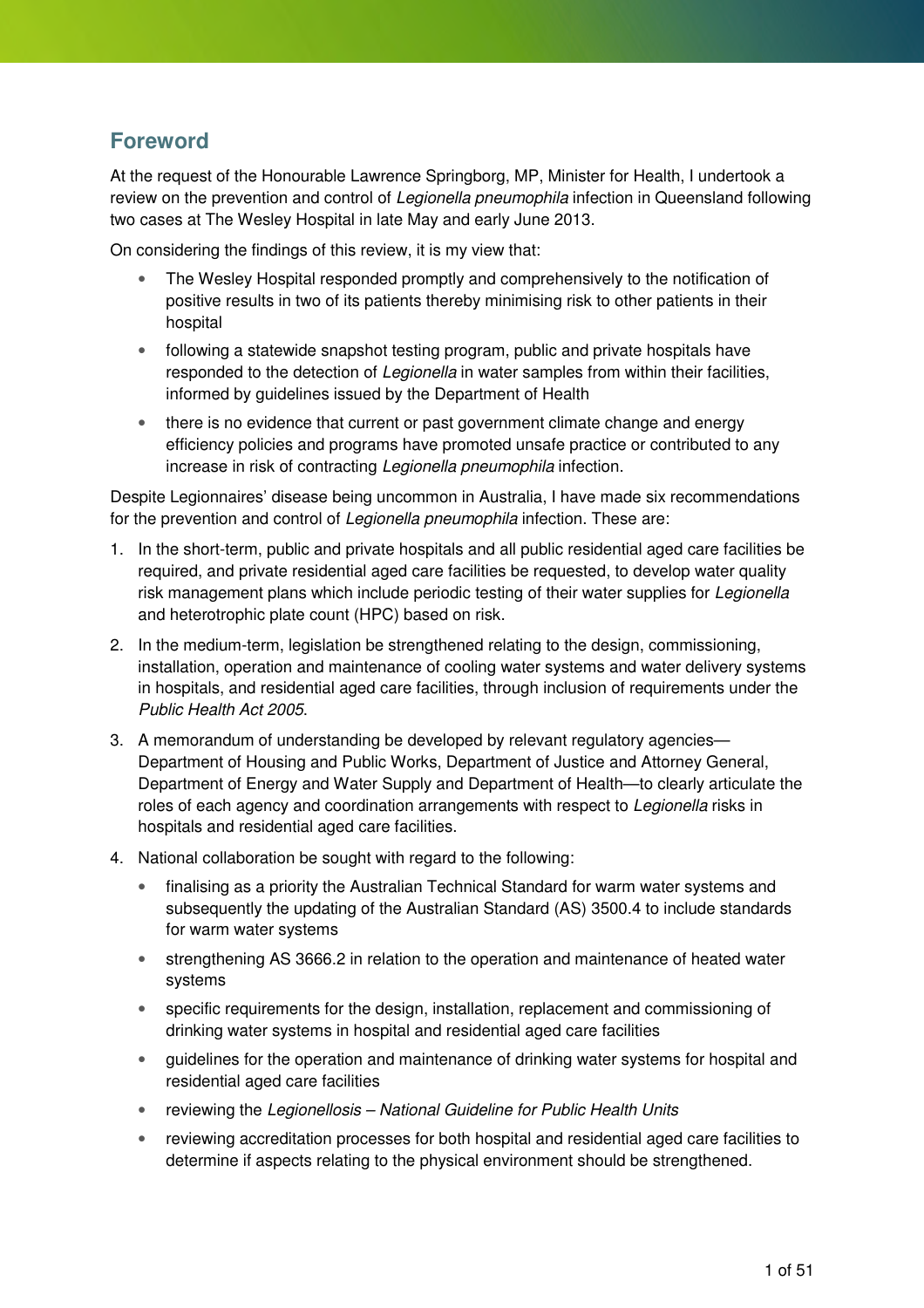- 5. An immediate upgrade of the Notifiable Conditions System (NoCS) be progressed to provide enhanced prevention and control capabilities including:
	- a reliable and efficient system for the electronic notification of notifiable conditions
	- electronic clinical information management capacity in public health units, that supports public health action in responding to notifiable diseases and outbreaks and enhances statewide reporting of outcomes, quality and activity
	- enhanced disease surveillance, outbreak detection, enhanced surveillance and early warning of disease risks, including emerging infections and pandemics.
- 6. A review of information for the community be undertaken in collaboration with other agencies to ensure opportunities are maximised to increase awareness of the generally low, but potential risks of *Legionella* and how to minimise them.

Just Young

Dr Jeannette Young Chief Health Officer Queensland Department of Health 30 September 2013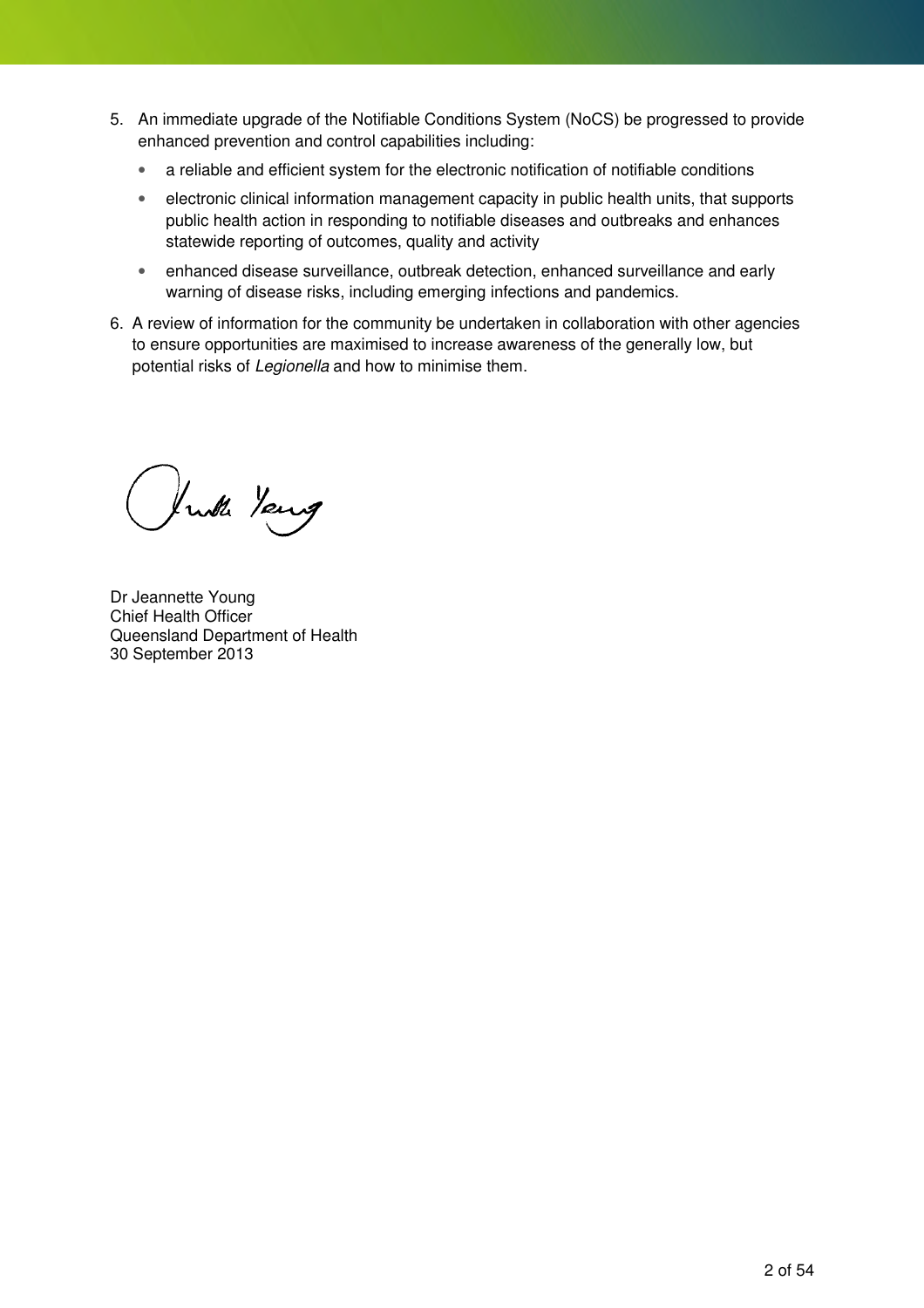### **1.0 Summary**

#### **1.1 Background**

The review by the Chief Health Officer of the prevention and control of Legionella pneumophila (referred to as L. pneumophila) infection in Queensland was initiated at the request of the Honourable Lawrence Springborg MP, Minister for Health, on 6 June 2013. The purpose of the review was to:

- investigate the circumstances surrounding the notification of and response to Legionnaires' disease in two patients and the subsequent death of one patient, at The Wesley Hospital in Queensland in late May and early June 2013
- make recommendations regarding the future management of L. pneumophila in Queensland.

There has previously been no recorded hospital outbreak of legionellosis in Queensland, and there have only been a few very small outbreaks, consisting of two or three cases, of legionellosis in community settings in Queensland.

Legionella species are widespread in the environment, especially in water and in wet areas. Human exposure to Legionella is a common occurrence, with most experiencing no or only mild symptoms. It is not possible to totally eliminate Legionella from the environment.

Control measures are therefore aimed at limiting growth of the bacteria in manufactured water systems and controlling the risk of Legionella exposures in those people who are particularly vulnerable (people who are immunocompromised, those with chronic disease and especially those in oncology and transplant units). This vulnerable group of people includes many who are cared for in large hospitals.

It is important to emphasise that this recent outbreak has focussed the attention of the Queensland public and the media on this disease. Legionnaires' disease however, is an uncommon disease in Australia, and even less common in Queensland.

#### **1.2 Findings and conclusions**

The investigations undertaken in relation to the cases of Legionnaires' disease and the death of a patient at The Wesley Hospital found that:

- with regard to compliance by the hospital with the Private Health Facilities Act 1999, and in light of the absence of a requirement to test for Legionella in hospital water systems, although some administrative breaches of legislation were detected, none would warrant punitive action under the Private Health Facilities Act 1999 based on information received at the time of the investigation
- there was no evidence indicating negligence or intent on the part of the hospital resulting in harm to visitors, patients, hospital staff and/or the greater community that would warrant punitive action based on information received at the time of the investigation
- the majority of issues identified during the investigation were system and process type lapses related to the administrative aspects of the hospital's management of, and response to, the outbreak of Legionnaires' disease—these mostly related to the fact that timely reporting of an unexpected death of an inpatient to the Chief Health Officer and to the Coroner did not occur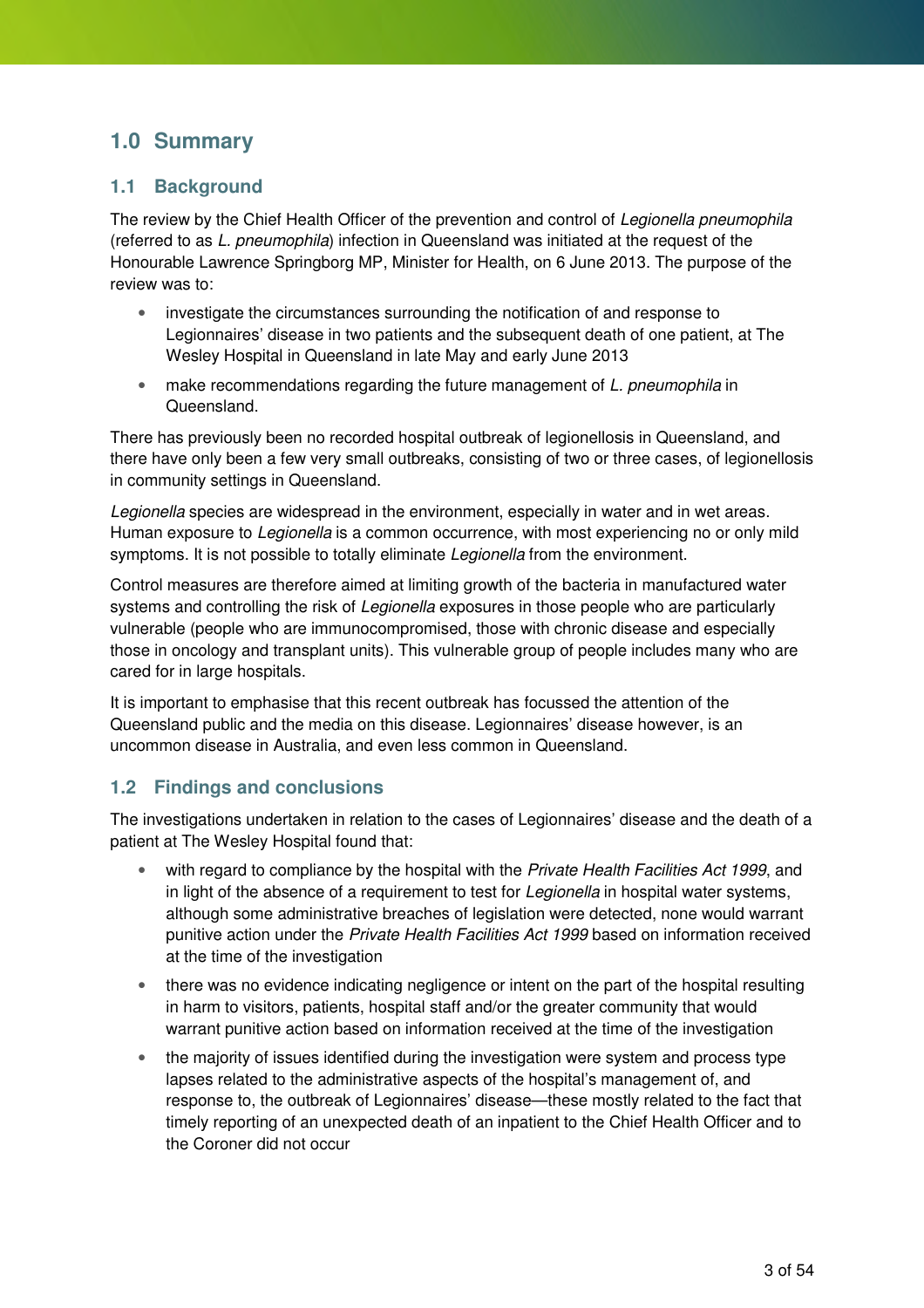• the failure by Sullivan Nicolaides Pathology (SNP) to notify the first positive Legionella test result was due to deficiencies in the laboratory information system and supporting procedure document—in this case, this failure had no impact on future risks to patients given the prompt action undertaken by The Wesley Hospital.

It is the view of the Chief Health Officer that:

- The Wesley Hospital responded promptly and comprehensively to the notification of positive results in two of its patients, including extensive investigatory work and enhancements to its water infrastructure to help further reduce any future risk to patients, and active case finding to determine if any other patients had developed the infection
- SNP responded promptly on being advised by Queensland Health that the notification of the first case had not been received, identifying how and why the failure had occurred, and making the necessary modifications to its information system and supporting bench top procedures
- public and private hospitals have responded to the detection of Legionella in water samples from within their facilities following a statewide water testing program, informed by guidelines issued by the department—action is continuing where required
- there is no evidence that current and past government climate change and energy efficiency policies and programs have promoted unsafe practices or contributed to any increase in risk of contracting legionellosis.

However, given the system and process lapses identified, both The Wesley Hospital and SNP have been advised in writing of the non-compliance with respective Acts and advised to undertake and report back on a number of actions.

The review has identified a number of areas for improvement that would make for a more robust system-wide approach to prevention and control of *Legionella* and legionellosis. These relate to:

- regulation
- water supply to health and residential aged care facilities
- water infrastructure and water quality management, including periodic testing
- electronic data management, notification and follow-up of cases of legionellosis
- national collaboration and consistency
- information for the community.

#### **1.3 Work commenced or to be commenced in response to identified issues**

The Department of Health has commenced or will commence a number of pieces of work in relation to these issues. This will contribute to a more robust system-wide approach to the management of risks associated with L. pneumophila.

In relation to water infrastructure and water quality management these include:

- quidelines for the water supply response if *Legionella* is detected in the water supply of, and for the management of microbial water quality in, Queensland hospital and residential aged care facility drinking water systems, including a detailed water quality risk management plan guidance document
- progression of practical education, training and skills-based development for relevant health service managers in order to better inform Hospital and Health Services (HHSs) efforts in characterising and managing healthcare infrastructure water quality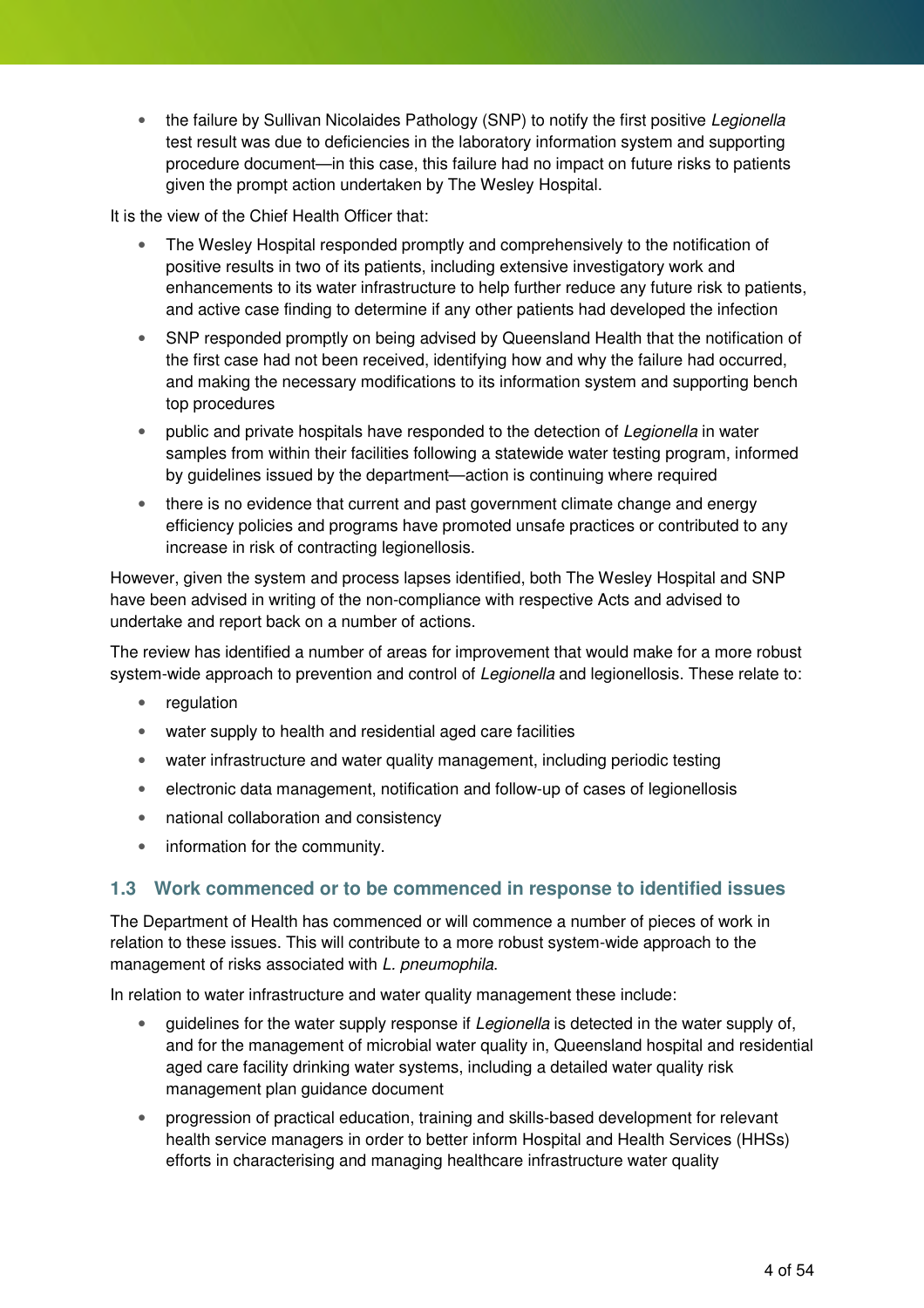- development of additions to the Department of Health's Capital Infrastructure Requirements to address the infrastructure improvements that should be implemented, including the detail of how healthcare drinking water infrastructure is disinfected prior to handover from building contractors to building owners
- an investigation into the role that incoming water quality may have the risk of Legionella growth within hospital water systems
- final analysis of the statewide hospital water testing data, once all re-sampling results have been obtained, to inform future work.

In relation to patient management when Legionella is detected in a hospital facility:

• development of a guideline to assist hospitals in ensuring they are undertaking best practice management of patients in the event of positive detections in water systems or possible hospital-acquired cases.

In relation to notification, surveillance and follow-up of potential cases:

- further investigation into the notification process in collaboration with notifying laboratories to identify the reasons why some positive legionellosis test results were not recorded on the Notifiable Conditions System (NoCS)
- review of the laboratory notification criteria for legionellosis under the Public Health Act 2005
- request all laboratories review their systems, processes and quality assurance and training mechanisms as they relate to notification requirements
- review of processes to improve collection, analysis and reporting of both routine and enhanced surveillance data
- review of processes for monitoring data quality and completeness in the NoCS
- review of the Legionellosis Queensland Health Guidelines for Public Health Units to determine if more specific guidance is warranted in relation to public health management in cases where it is possible the exposure occurred in a hospital or residential aged care facility.

In relation to *Legionella* risk in community settings:

• review and update as required Queensland Health fact sheets, web content and guidelines for businesses and the public, including advice regarding hot water systems and spas.

#### **1.4 Recommendations**

It is recommended that:

1. In the short-term, public and private hospitals and all public residential aged care facilities be required, and private residential aged care facilities be requested, to develop water quality risk management plans which include periodic testing of their water supplies for Legionella and heterotrophic plate count  $(HPC)^1$  based on risk.

 $1$  HPC is a test used to estimate the total number of all types of bacteria in an environmental sample, usually water. The lower the HPC the better the biological water quality. HPC is an indicator of how favourable the water environment in plumbing pipework, fixtures or storages is for the growth of microorganisms, such as bacteria, yeasts and moulds. It can also be used to help verify the effectiveness of disinfection processes, such as chlorination.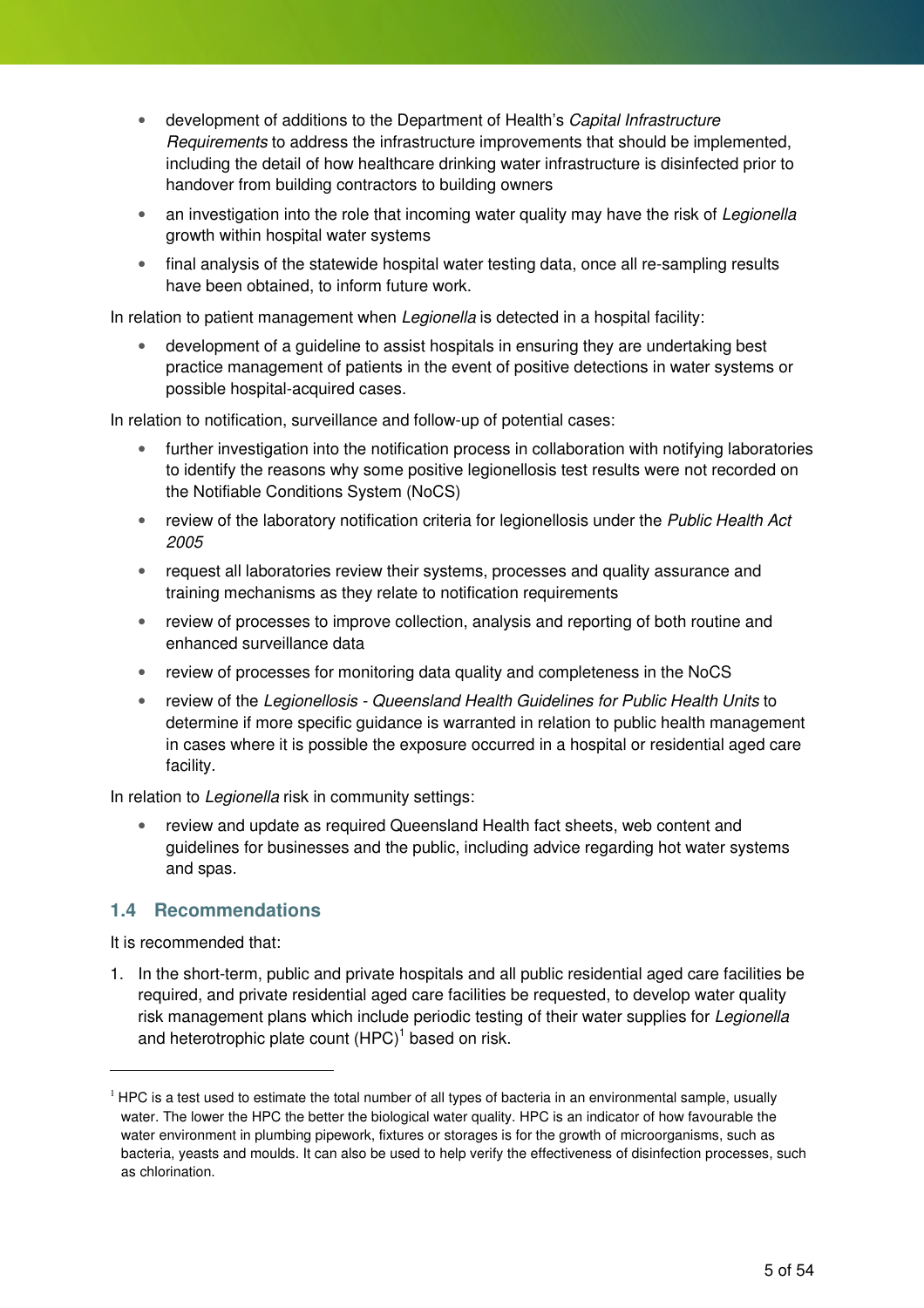- 2. In the medium-term, legislation be strengthened relating to the design, commissioning, installation, operation and maintenance of cooling water systems and water delivery systems in hospitals, and residential aged care facilities, through inclusion of requirements under the Public Health Act 2005.
- 3. A memorandum of understanding be developed by relevant regulatory agencies— Department of Housing and Public Works, Department of Justice and Attorney General, Department of Energy and Water Supply and Department of Health—to clearly articulate the roles of each agency and coordination arrangements with respect to Legionella risks in hospitals and residential aged care facilities.
- 4. National collaboration be sought with regard to the following:
	- finalising as a priority the Australian Technical Standard for warm water systems and subsequently the updating of the Australian Standard (AS) 3500.4 to include standards for warm water systems
	- strengthening AS 3666.2 in relation to the operation and maintenance of heated water systems
	- specific requirements for the design, installation, replacement and commissioning of drinking water systems in hospital and residential aged care facilities
	- guidelines for the operation and maintenance of drinking water systems for hospital and residential aged care facilities
	- reviewing the Legionellosis National Guideline for Public Health Units
	- reviewing accreditation processes for both hospital and residential aged care facilities to determine if aspects relating to the physical environment should be strengthened.
- 5. An immediate upgrade of the Notifiable Conditions System (NoCS) be progressed to provide enhanced prevention and control capabilities including:
	- a reliable and efficient system for the electronic notification of notifiable conditions
	- electronic clinical information management capacity in public health units, that supports public health action in responding to notifiable diseases and outbreaks and enhances statewide reporting of outcomes, quality and activity
	- enhanced disease surveillance, outbreak detection, enhanced surveillance and early warning of disease risks, including emerging infections and pandemics.
- 6. A review of information for the community be undertaken in collaboration with other agencies to ensure opportunities are maximised to increase awareness of the generally low, but potential risks of Legionella and how to minimise them.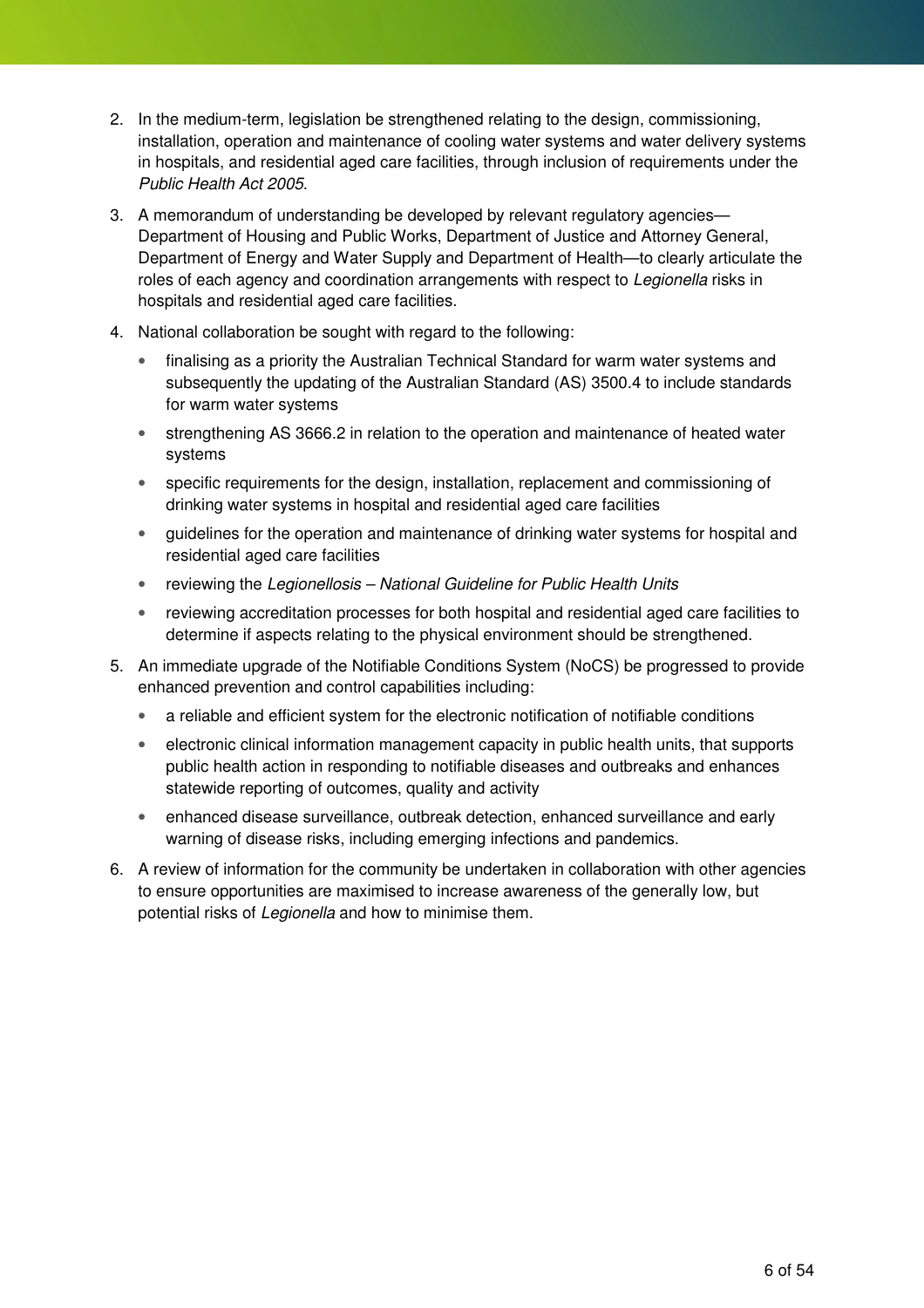### **2.0 Introduction**

#### **2.1 Background to the review**

The review by the Chief Health Officer of the prevention and control of Legionella pneumophila (referred to as L. pneumophila) infection in Queensland was initiated at the request of the Honourable Lawrence Springborg MP, Minister for Health, on 6 June 2013. The purpose of the review was to:

- investigate the circumstances surrounding the notification of and response to Legionnaires' disease in two patients and the subsequent death of one of these patients, at The Wesley Hospital in Queensland in late May and early June 2013
- make recommendations regarding the future management of L. pneumophila in **Queensland**

The terms of reference for the review, together with the key pieces of work undertaken to address them, are to:

- consider the circumstances surrounding the notification and management of cases of L. pneumophila infection at The Wesley Hospital
	- an investigation into the hospital's compliance with the Private Health Facilities Act 1999 and associated regulations and standards, the Coroners Act 2003, and the National Safety and Quality Health Service Standards in relation to the circumstances of the legionellosis outbreak, and any broader implications relevant to the *Private* Health Facilities Act 1999
	- environmental investigations associated with the outbreak, including in relation to the water delivery systems and cooling water systems (which include cooling towers)
- consider the process undertaken by SNP for notification of L. pneumophila and any broader implications this may have for the management of these notifications by pathology laboratories and others under the Public Health Act 2005
	- an investigation into the reason for the failure to notify a positive L. pneumophila test result
- consider the risks of acquiring L. pneumophila infection in a Queensland hospital, and identify whether regulatory controls relating to water quality in hospitals, hospital refurbishment and rebuilding programs, and the associated testing and notification protocols for L. pneumophila in hospitals are adequate and appropriate
	- statewide testing of water samples project at public hospitals and licensed private facilities
	- review of the literature and preparation of a summary of data on legionellosis from the NoCS, including a review of available hospital separation and death registry data, and review of public and private laboratory Legionella positive test results for the past five years to determine if there have been any other notifiable results not recorded on the NoCS
	- a review of regulatory and other controls relevant to hospital settings
	- establishment of a technical advisory panel to evaluate how Legionella may become established at pathogenic levels in Queensland hospital and healthcare facility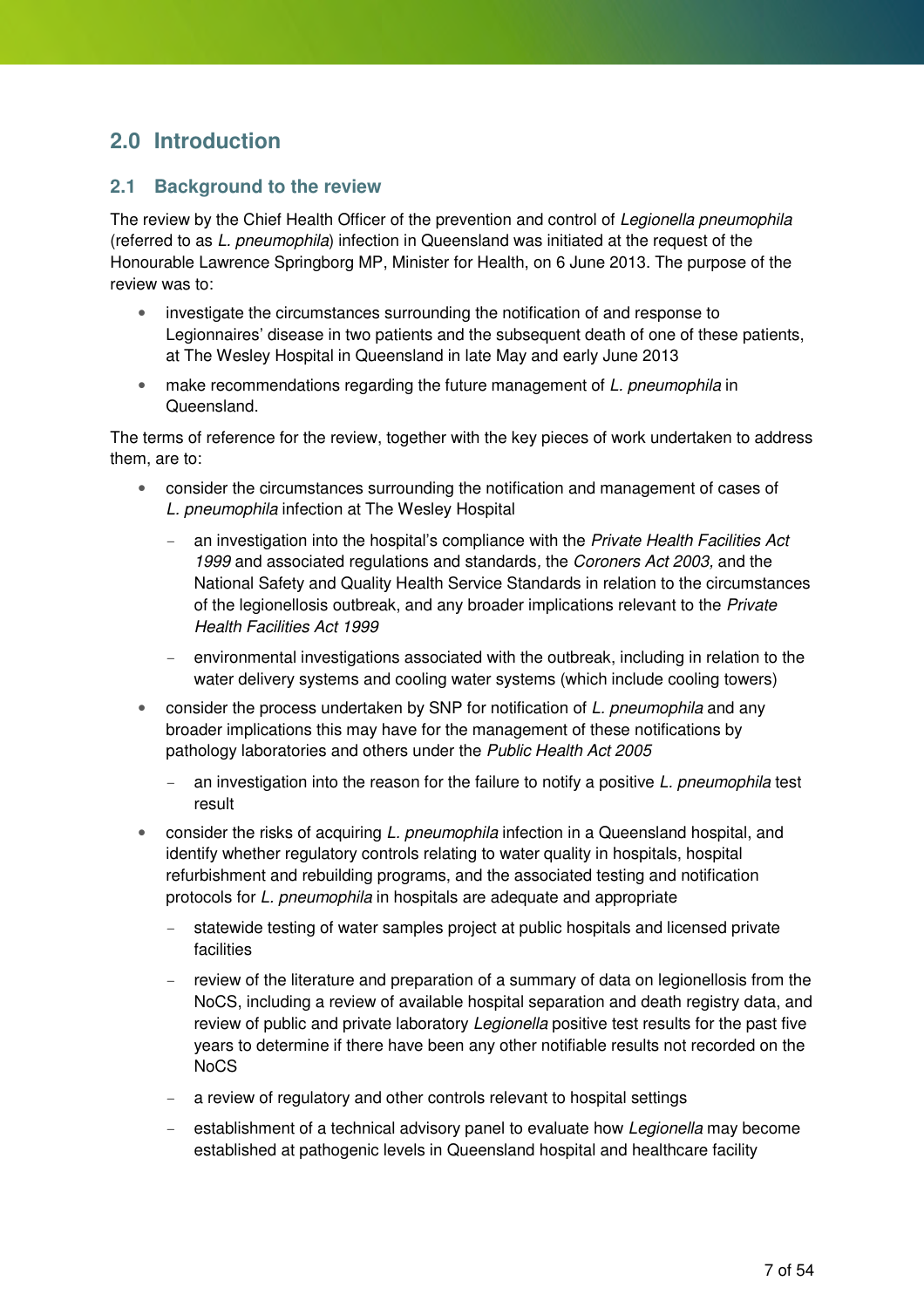drinking water infrastructure, and to identify best practices in responding to Legionella and other related waterborne microbial contamination

- commission an independent case review of the 2011 case of Legionnaires' disease at The Wesley Hospital and assess the implications for management of notifications of single cases of L. pneumophila, particularly in healthcare settings
- identify, in conjunction with other government agencies, the risk factors and appropriate control measures relating to exposure to L. pneumophila in the community setting, including homes, cooling towers, nursing homes and spas, including analysis of the impact the Climate Smart Program for Queensland homes has had on rates of Legionella with a focus on the reduced temperature of hot water systems as result of the program
	- review of current regulatory controls, including those administered by other agencies, specifically plumbing and drainage, and work health and safety
	- review of the literature and relevant government programs and policies.

This report provides a summary of the key findings and an analysis of the issues identified as a result of the review. The report also provides a summary of work the Department of Health has commenced or will commence, and recommendations for consideration by the Minister for Health, to respond to the issues identified.

### **3.0 Legionella and legionellosis**

#### **3.1 Legionella in the environment**

Legionella, the bacteria that can cause legionellosis in people, are widely distributed in the environment and have been isolated from water sources, such as lakes, rivers, streams, groundwater, thermal lagoons and habitats, such as soils and mud. In natural water environments, they are usually present in low numbers and the conditions are rarely suitable to be of concern to human health. There are many different species and only some of these species are known to cause illness in people under the right conditions. The most common species to cause illness in Australia are L. pneumophila and L. longbeachae. L. longbeachae is found in soils and potting mix and is not discussed further in this report.

Legionella obtains nutrients from other microorganisms, such as algae, protozoa and other bacteria, and by using other organisms and inorganic substances.

Legionella multiply at temperatures ranging from 20 to 45 degrees Celsius, with maximum growth occurring between 32 and 43 degrees Celsius [1]. Other factors that are known to stimulate growth include:

- stagnation of water (i.e. being allowed to stand for periods of time)
- presence of biofilms (slimy material produced and colonised by bacteria, protozoa, algae and fungi which can adhere to surfaces, such as the inside of water pipework)
- nutrients and sediment, and other material in water
- inadequate concentration of disinfectants in manufactured water systems [1].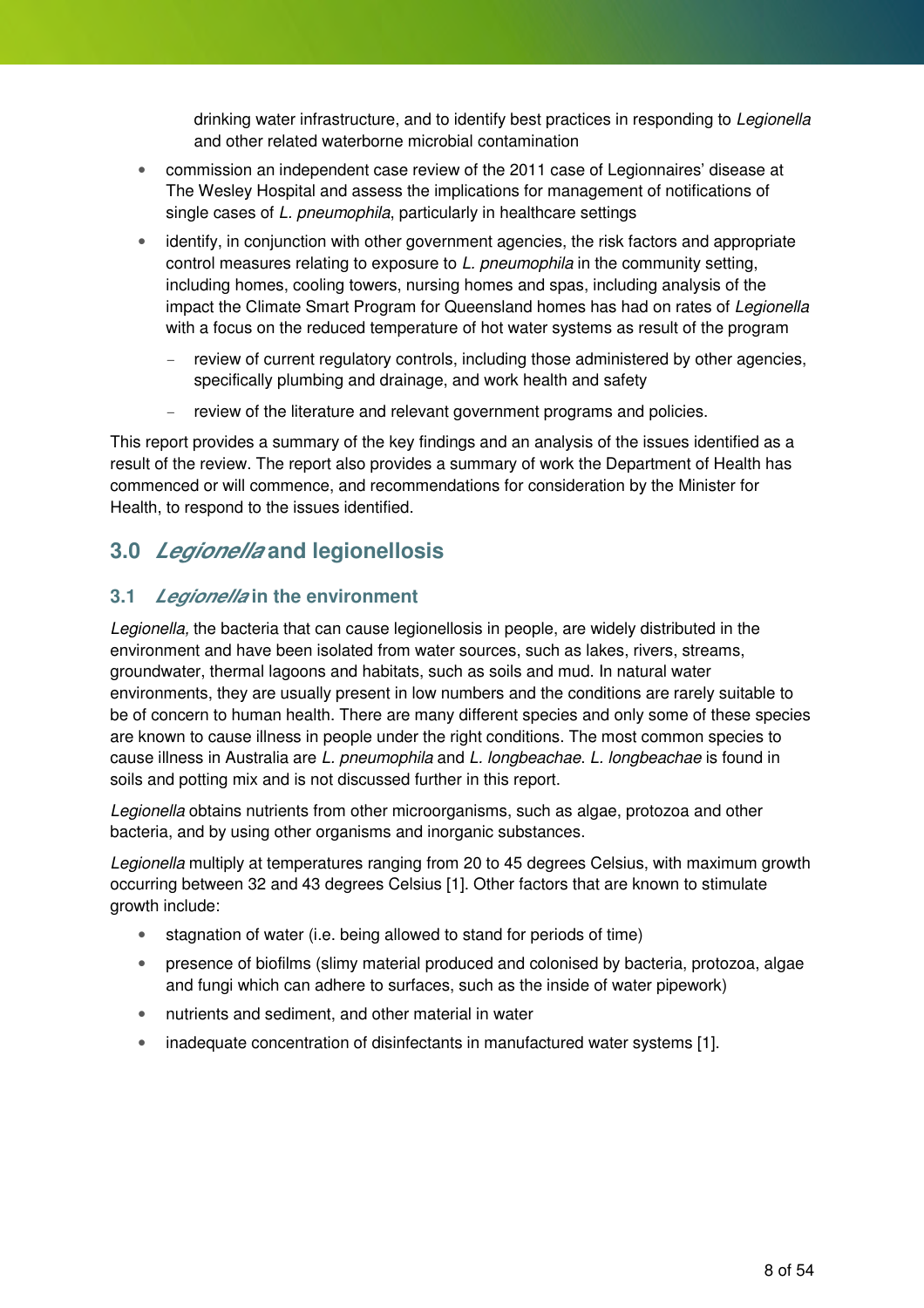Legionella from natural sources can enter and, if the conditions are favourable, colonise manufactured water systems, such as:

- air handling systems incorporating cooling towers or evaporative condensers (collectively known as cooling water systems)
- water supplies
- cold, warm and hot water pipework
- spa pools, spa baths and hydrotherapy pools
- air-houses

- humidifiers and nebulisers
- decorative fountains.

These systems are commonly found in commercial, industrial, education, child care, aged care and healthcare facilities [2, 3].

If contaminated water is converted into an aerosol (small droplets of water in the air that contain the bacteria), and inhaled by humans, the bacteria can cause illness in susceptible individuals [1]. Environmental changes, such as a change in water pressure, in water delivery systems can also disrupt biofilm or dislodge portions of it and lead to a sudden and massive release of Legionella into the water system [1].

Large complex water delivery systems, such as those in healthcare settings, and warm water systems where the majority of water is circulating under 50 degrees Celsius, are at increased risk of problems with Legionella growth. The latter have become more popular in recent years and are common in residential aged care facilities as they require less extensive use of thermostatic mixing valves (TMVs). These valves mix hot and cold water, and supply the warm water at a predetermined temperature close to the outlet. These valves are important in the prevention of scalds, but they also require annual inspection and regular maintenance.

Domestic hot water supply pipework can be a source of Legionella, usually at low levels, to which most people will be exposed in their everyday life without incident. They are smaller, simpler systems, in which water is heated and stored at 60 degrees Celsius or higher (as required by law) and then distributed at 50 degrees Celsius or higher (via use of a valve), and where taps and showers are generally used regularly. Thus the risk from these systems is considered to be low. Domestic dwellings supplied with raw water (untreated, rain water or ground water supply) are more likely to be contaminated with *Legionella* than a treated drinking water supply that has been treated with chlorine or chloramines [4].

Whilst Legionella bacteria have strict requirements for growth, they can survive for long periods at low temperatures. Legionella can survive freezing, and can proliferate when the temperature increases if other conditions allow [5]. They are killed with increasing speed at temperature exceeding 45 degrees Celsius. Survival time decreases from hours at 50 degrees Celsius to minutes at 60 degrees Celsius while at 70 degrees Celsius the organism is killed almost immediately. Biofilm, sludge and scale, and amoebae<sup>2</sup> (within which Legionella can grow) can also protect Legionella from high temperatures, concentrations of biocides and other mechanisms of disinfecting water supplies that would otherwise kill or inhibit these organisms if they were freely suspended in the water [6, 7].

 $^2$  An amoeba is a type of protozoa that can be found in rivers and ponds. They reproduce through cell division. They can change their shape constantly and are single-celled.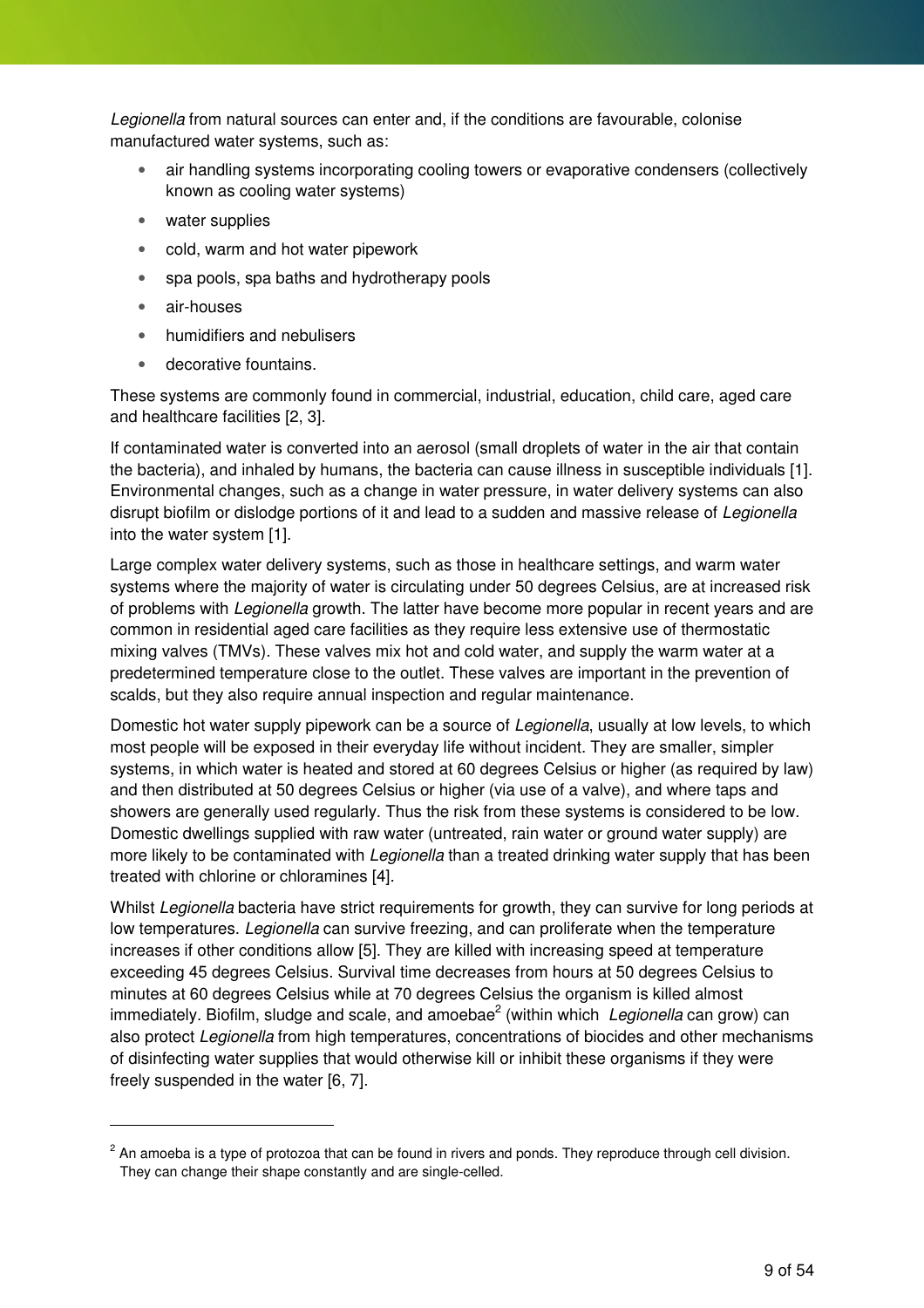### **3.2 Reducing the risks of Legionella growth**

#### **3.2.1 Water systems generally**

The most effective way of minimising the presence and growth of Legionella, and the generation and spread of contaminated aerosols in manufactured water systems is to keep systems clean. This generally involves minimising the formation of biofilms and deposition of scale and solids by effective water treatment, including the use of appropriate biocide programs and disinfection procedures. The development of biofilms and the effectiveness of disinfection are influenced by corrosion and the deposits of scale and solids. Degraded plumbing, such as decomposing gaskets and sealing washers, and corroded pipes provide sites for the development of biofilms. Some plumbing materials are known to contain nutrients that enhance the growth of biofilms. It is therefore important that fittings and components are corrosion-resistant and constructed with approved materials [2, 8].

The stagnation of water, including that which occurs when there are significant dead legs<sup>3</sup> in pipework, should also be avoided. Maintaining the temperature of hot and cold water system within buildings, including through adequate insulation of pipework, is also an important control measure. Outlets that are used infrequently also create the same conditions as dead legs and should be flushed periodically when not in use [2, 6, 9].

Minimising the generation and spread of aerosols and compliance with relevant Australian and New Zealand Standards (AS/NZS), regulations and guidelines, which are discussed further below, are important in the management and effective control of Legionella.

#### **3.2.2 Other specific manufactured water systems**

Spa pools and hydrotherapy pools can produce aerosols and provide conditions suitable for Legionella growth. In 1994, Queensland reported one death related to Legionella infection associated with a private spa located in an apartment building [10]. Spa baths should comply with AS 3861. They should be designed and installed to ensure that all pipework and pumps are self draining to prevent stagnation of water. Spa and hydrotherapy pool operators are expected to be knowledgeable and competent in the operation and maintenance of public pool and spas in accordance with best practice.

Air-houses are industrial humidifiers used in paint, electroplating and finishing shops. Humidifiers can be found as part of an air handling plant, some manufacturing processes, fruit or vegetable storage and in homes. Nebulisers are commonly found in healthcare facilities and in homes. All of these systems include water reservoirs that produce aerosols and have the potential to transmit Legionella. It is important that these systems are properly managed and maintained in a clean state. Only sterile water should be used to fill a nebuliser reservoir or basin [2].

Aerosols may also be generated by water in a fountain. The recirculating water in such systems may be inadvertently heated (for example by submerged lighting) producing conditions that may favour the growth of Legionella. Design of fountains should take these factors into consideration.

Systems, such as ice machines and chilled water dispensers can also produce conditions that enable Legionella to survive and grow. As they don't produce aerosols, these devices are only considered to be a high risk to severely immunocompromised people through pulmonary aspiration (i.e. breathing in of liquid into the airways). Where extraordinary procedures, such as

 $^3$  A dead leg is a redundant length of pipe in a plumbing framework left in place or capped where is little or no flow.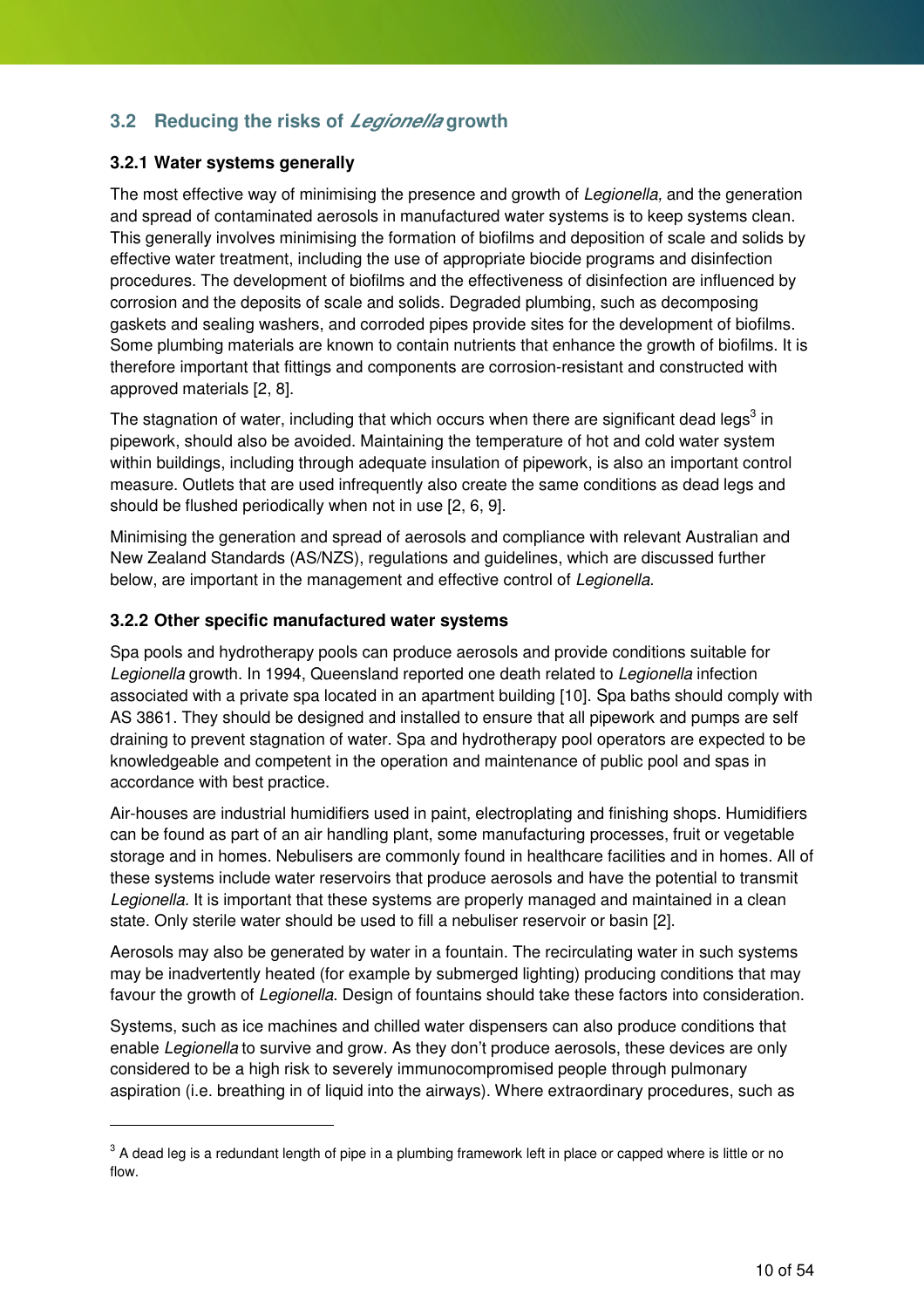air filtration and restricted food diets are used to protect high risk patients from infection, these procedures should extend to drinking water and ice machines. Ice machines should be inspected monthly and cleaned as necessary as per the manufacturer's instructions, and in any event at least once annually [2].

While the presence of *Legionella* in domestic water systems does not generally pose an unacceptable risk to occupants [11], domestic hot water systems have been implicated in sporadic cases of legionellosis (i.e. single cases not linked to an outbreak). While site inspections by public health staff are not routinely undertaken for sporadic cases, causes have included the water temperature of the hot water storage tank not being maintained at the required minimum of 60 degrees Celsius and where there have been flaws in the design of hot water systems or inadequate maintenance of devices, such as tempering valves.

#### **3.3 Legionella and illness**

#### **3.3.1 What is legionellosis and Legionnaires' disease**

Legionellosis is the collective name for acute bacterial infections caused by Legionella bacteria. There are two distinct types:

- 1. Legionnaires' disease, the more serious disease where pneumonia is present in all cases. It is the type of legionellosis which is the focus of this report.
- 2. Pontiac fever, a less severe flu-like illness that is not discussed further in this report.

Legionnaires' disease was first recognised in 1976, following an outbreak of pneumonia among delegates at the American Legion Convention in Philadelphia. The outbreak resulted in the deaths of 29 people and 182 were affected, with the previously unknown bacteria [12]. The bacteria was later named Legionella pneumophila, and resulted in the discovery of a range of species of Legionella, only some of which are known to cause disease [13].

The majority of cases of disease are due to L. pneumophila from contaminated water, the focus of this report, and L. longbeachae from contaminated soils and potting mix [14].

#### **3.3.2 How it spreads**

Legionellosis does not spread from person-to-person. L. pneumophila usually needs to be inhaled in an aerosol (small droplets of moisture that contain the bacteria) for Legionnaires' disease to occur. When aerosols are produced (such as, when water is being sprayed through cooling towers, through outlets such as shower heads and taps, high pressure car washes or through pumping and bubbling as in the case of spas) most or all of the water evaporated quickly leaving airborne particulate matter that is small enough to be inhaled [15, 16]. Aspiration of water contaminated with Legionella (i.e. water 'going down the wrong way') has also been described as a route of transmission, but is much less common and predominantly occurs in persons with swallowing disorders or in conjunction with nasogastric feeding [17].

#### **3.3.3 Risk of acquiring legionellosis**

The likelihood that a person who is exposed to *Legionella* develops illness is generally low. Most people who are exposed to aerosols containing Legionella do not become ill. This is because Legionella is an opportunistic pathogen. This means exposure to the bacteria does not cause disease in most healthy people as the body's immune system is able to successfully prevent infection. When the body's immune system is compromised, Legionella can reproduce, particularly within the lungs.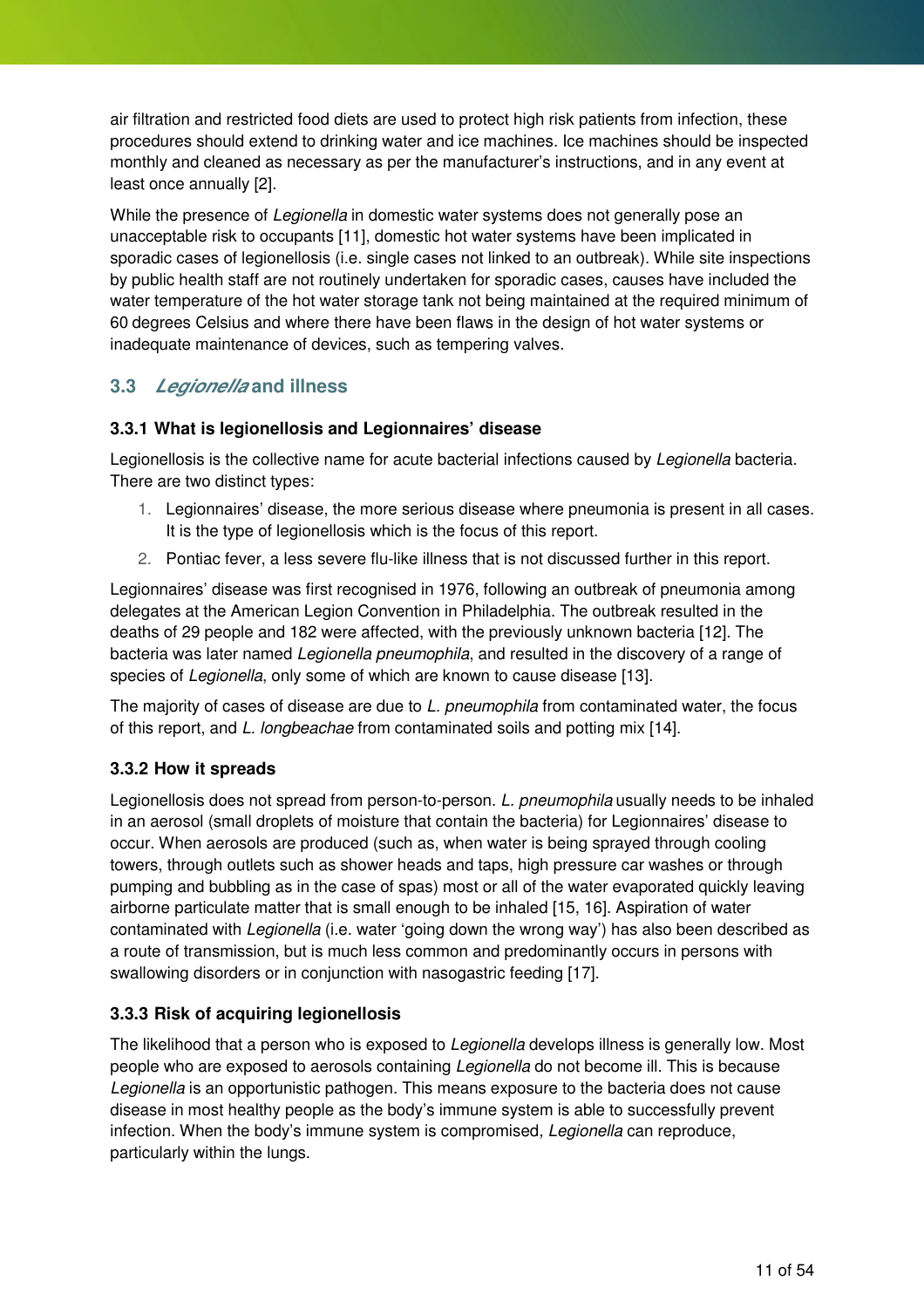People at highest risk of acquiring legionellosis in the community or healthcare facilities are:

- severely immunocompromised patients—for example, haematopoietic stem cell transplant (HSCT) and organ transplant patients
- some patients receiving high doses of immunosuppressive medication.

Other people at greater risk of acquiring legionellosis than most people are:

- people with chronic underlying disease, such as chronic obstructive pulmonary disease, diabetes mellitus, congestive heart failure, chronic liver failure, chronic renal failure, HIV/AIDS and some forms of cancer
- smokers, people with excessive alcohol intake, and people over the age of 50 years

Additional risk factors for healthcare acquired infections include recent surgery, intubation (insertion of a tube into the trachea to assist breathing) and mechanical ventilation, aspiration (the inhalation of foreign matter into the trachea and lungs), and use of respiratory therapy equipment.

#### **3.3.4 Incubation period, symptoms, infection rates and severity**

The incubation period—the period from exposure to Legionella and onset of illness—is 2 to 10 days, most commonly 5 to 6 days.

Symptoms can vary, however loss of appetite, malaise (feeling unwell), myalgia (muscle pain), headache with a rapidly rising fever and associated chills, along with a non-productive cough, abdominal pain and diarrhoea are common. Legionellosis can usually be treated effectively with appropriate antibiotics if treatment is commenced early in the disease process, especially in those who are immunocompromised [18, 19].

Healthcare acquired infection rates and case fatality (death) rates<sup>4</sup> vary between countries. Healthcare acquired (also known as nosocomial) infections usually make up a small proportion of reported cases of legionellosis. Two reports of a healthcare acquired outbreak in Australia were found in the published literature during this review:

- at a psychiatric hospital in Ballarat between 1979 and 1980 where five cases occurred over a long period of time and L. pneumophila was isolated from the shower water [20]
- at a haematology clinic in October 1999 (probably in Melbourne) where two cases occurred, along with one suspected case, although a microbiological source was not identified for the cluster, despite intensive testing of water from cooling towers, showers, drinking water and ice [21].

Internationally, the case fatality rate for Legionnaires' disease is thought to be approximately 15 per cent [18], although recent surveillance across Europe indicates case fatality rates of approximately eight to nine per cent [22, 23]. Early diagnosis also reduces case fatality, as seen in Spain in 2001 where 449 cases were confirmed with a case-fatality of one per cent [24]. The proportion of cases that are fatal tends to be much higher with healthcare acquired infections than with community acquired infections [25–28].

#### **3.3.5 Outbreaks**

 $\ddot{ }$ 

Most cases of legionellosis are sporadic—single cases with no links to other cases in time or place, or to a common cause.

 $<sup>4</sup>$  The percentage of people with the disease that die as a result of it.</sup>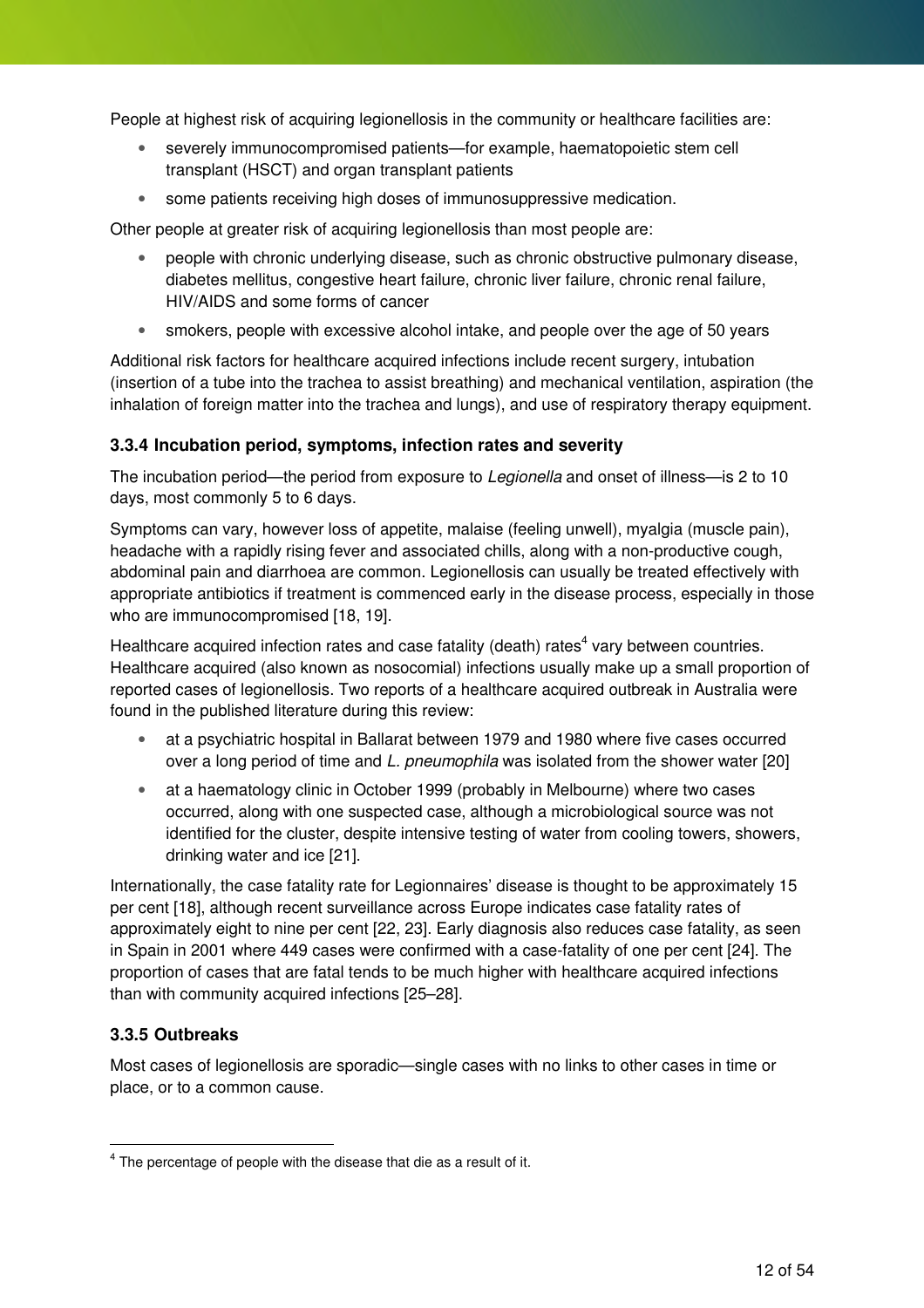As legionellosis is not spread from person-to-person, outbreaks (defined as two or more cases linked in time and place or to a common source) are the result of susceptible people having a common or shared exposure to an environmental source.

It has been estimated that only a small proportion (estimated at less than between one and five per cent) of those exposed in an outbreak develop the disease [1, 29]. Large community outbreaks are mostly associated with cooling towers. The process of cooling air involves extensive mixing of air with water droplets and sprays, creating aerosols that have the potential to travel long distances.

Outbreaks have also been identified in a range of other settings, including hospitals, hotels, nursing homes, retirement villages and commercial car washes. Systems involved include cooling towers, water delivery systems, respiratory equipment, spa pools and decorative fountains [18, 30–38].

Poorly maintained systems [24], lack of control measures [36] and failure of system equipment [39] have been shown to be significant contributing factors in outbreaks.

#### **3.3.6 Gaps in knowledge in Australia**

Much of the evidence linking Legionella found in water delivery systems to outbreaks of legionellosis is from overseas. For example, apart from an outbreak in Ballarat in 1979 in which five non-fatal cases associated with hospital shower water were reported [20], there appears to be little evidence in Australia of healthcare acquired outbreaks of legionellosis relating to water delivery systems [25, 40]. While anecdotal evidence of cases or outbreaks being linked to water delivery systems in hospitals and aged care facilities has been cited, a link can generally only be established if:

- the Legionella detected in clinical samples from patients and environmental samples from the water system are genetically indistinguishable
- no other possible sources of exposure were possible—given the widespread presence of Legionella bacteria in water systems, other possible sources may be difficult to rule out completely.

It is important to note that investigation may occur as late as two to three weeks after exposure. This allows for incubation, onset of illness, diagnosis and notification to authorities. In this period the system may have been treated prior to investigation, by routine maintenance or disinfection, or the ecology of Legionella in the system may have altered as part of a natural process. As a result, it is not surprising that the source is often not identified. It is also possible that disease outbreak investigations may not have considered warm water systems in the past when attempting to identify a source, as the focus in the past has typically been on cooling tower systems.

In Australia it has proven difficult to draw links between the environmental source of infection, hospitalisations and/or infections requiring intensive care admission. For example, a national review of legionellosis surveillance in Australia between 1991 and 2000 was unable to report data related to infection source (hospital or community) and differences between outbreak/nonoutbreak related notifications [41].

Under-diagnosis and under-reporting are thought to lead to an under-estimation of incidence of legionellosis in many countries, but the extent to which this occurs in Australia is unknown. The reasons for under-diagnosis and under-reporting include the fact that clinical symptoms are common to other causes of pneumonia, that antibiotics are often used prior to pathology testing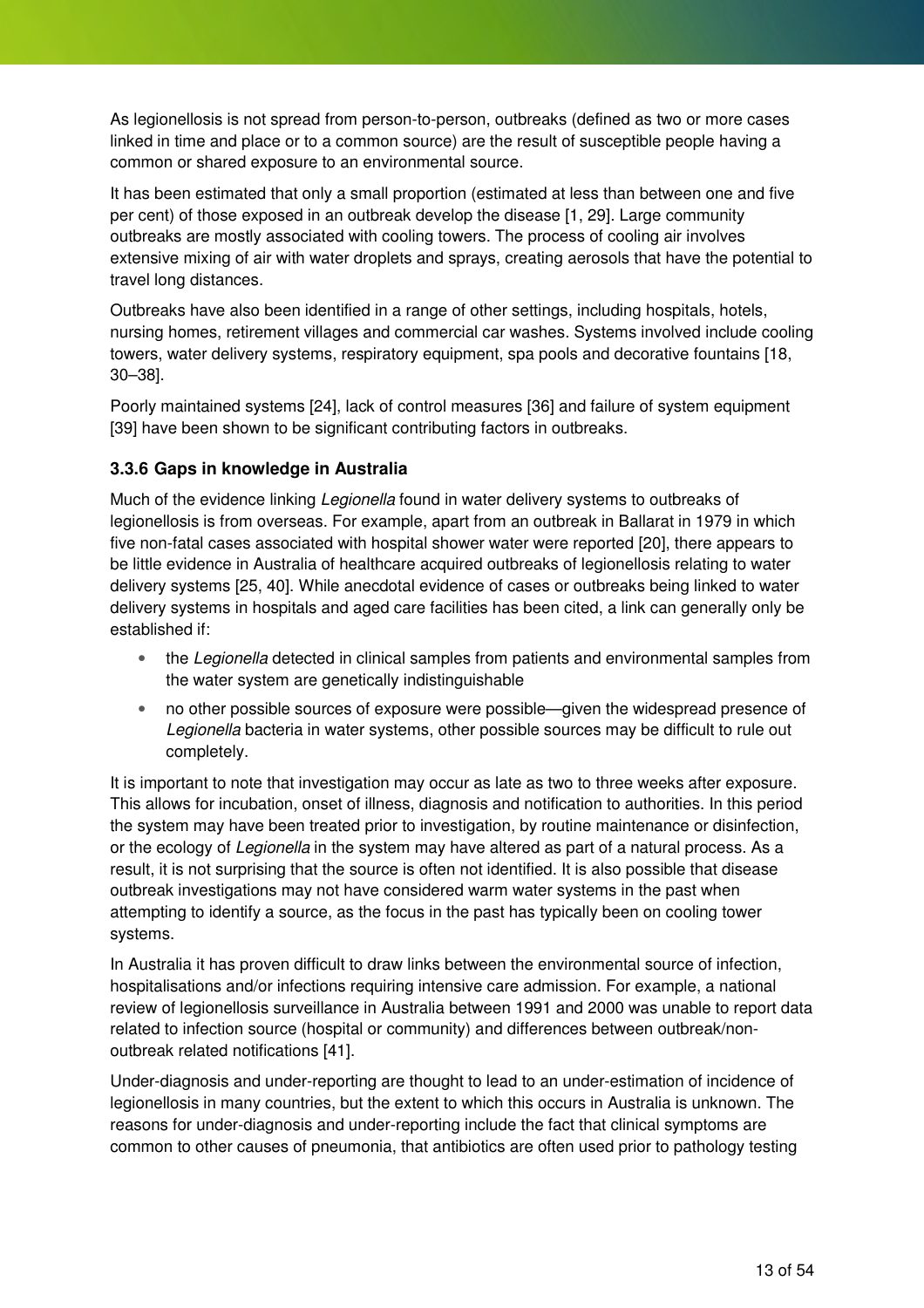which interferes with the isolation of Legionella species, and the lack of sensitivity and specificity of other diagnostic methods, particularly serology [4].

### **3.4 Diagnosis and notification criteria**

A notifiable condition is a medical condition prescribed under regulation to be notifiable to a state or territory health department. Under the Queensland Public Health Act 2005, notifiable conditions are required to be reported by pathology laboratories and/or clinicians to Queensland Health for the purpose of preventing, controlling and reducing risks to the health of the public.

Legionellosis became notifiable in Queensland over 25 years ago, and L. pneumophila became notifiable as a discrete species in 1994. Pathology laboratories are required to immediately notify Queensland Health of laboratory results which provide definitive or suggestive evidence of legionellosis (Public Health Regulations 2005 Schedule 2). In Australia, the definitive laboratory criteria for notification are:

- isolation of Legionella species
	- or
- seroconversion or significant increase in serum antibody level or
- detection of Legionella antigen in urine.

Laboratory suggestive criteria are:

- single high antibody level to L. pneumophila or
- detection of Legionella antigen in specimens by Direct Fluorescent Antigen (DFA) or
- detection of Legionella specific target by Polymerase Chain Reaction (PCR).

For a person to be a valid or probable case of legionellosis, clinical evidence together with positive laboratory results is required. A valid or confirmed case requires laboratory definitive evidence and clinical evidence of fever or cough or pneumonia. A probable case requires laboratory suggestive evidence and clinical evidence of fever and cough, or pneumonia [42].

### **3.5 Legionellosis in Queensland**

There were 886 valid and probable cases of legionellosis (relating to all Legionella species) notified in Queensland with an onset date from 1 January 1988 to 30 June 2013 (Figure 1).

Of these 886 cases, 352 were L. pneumophila, with illness onset dates between 1 January 1994 and 30 June 2013<sup>5</sup>. This represents 46 per cent of all notifications of legionellosis in Queensland during that period. Adults aged 50 years and over account for 66 per cent, with a greater proportion of notifications in males (61.9 per cent) compared to females.

Of the remaining 534 cases, 39 per cent were L. longbeachae (the species commonly found in soil and potting mix), two per cent were other Legionella species (e.g. gomanni and micdadei) and 13 per cent were Legionella notifications of unspecified species.

 $\ddot{ }$ 

 $5$  Legionella became notifiable as a discrete species in 1994.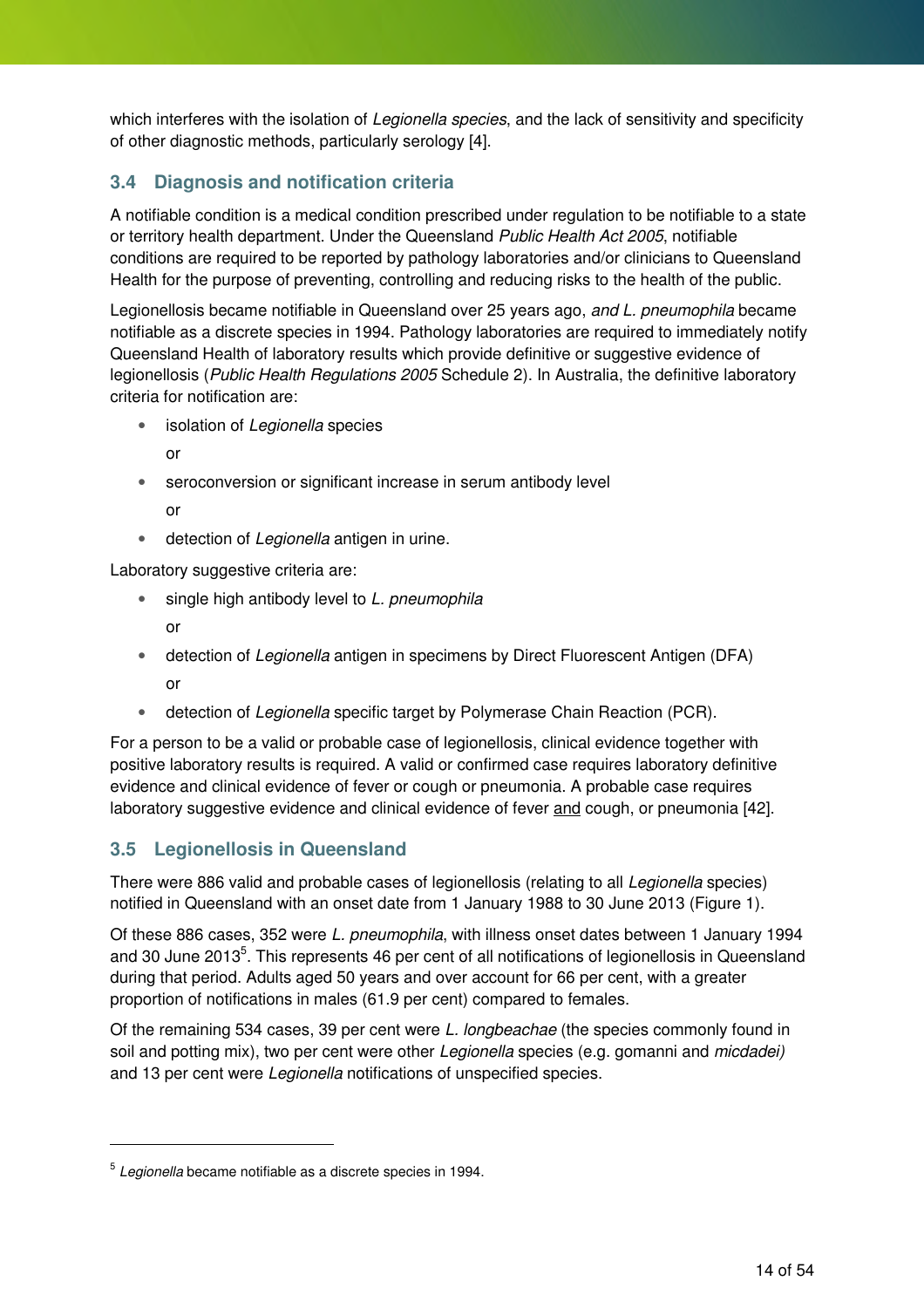In Australia, the average notification rate for legionellosis over the past 10 years (2003–2012) was 1.54 cases per 100,000 population per year [43]. Queensland has fewer cases of legionellosis, with the average notification rate for Queensland for this period being 1.03 cases per 100,000 population per year.

Notification rates in Australia are consistent with international rates reported across the European Union (1.2 cases per 100,000 population) [23] and the United States (1.15 cases per 100,000 population) [44]. However the contributing species vary with L. pneumophila being the cause of a smaller percentage of legionellosis cases in Australia.



Figure 1: Legionella (by species) notifications in Queensland, 1 January 1988 to 30 June 2013

Four outbreaks—of two or three cases of legionellosis each—have been recorded on NoCS in Queensland since 2002, including the one linked to The Wesley Hospital in June 2013. The other three outbreaks were in the community. No outbreaks of hospital-acquired legionellosis had previously been identified in Queensland.

The previous three outbreaks are summarised as follows:

- 2002—two cases (one confirmed, one probable) of legionellosis due to L. pneumophila were diagnosed in a husband and wife couple managing a residential complex in South East Queensland. One case was admitted to hospital for treatment and the other was treated in the community—both recovered. Environmental health investigations revealed no detection of the organism within cooling tower, domestic shower roses, spa baths, heated swimming pool or hot water system within the residential complex. Investigation of potential sources at a recreational club attended by the couple once per week revealed significant presence of L. pneumophila. No further cases associated with this club were identified. A 44 year old male visitor from Tasmania who stayed at the residential complex in November 2003 subsequently developed L. pneumonia. This case is likely unrelated to the couple above. Remedial action was taken on the club utilities identified with Legionella.
- 2006—three confirmed cases of legionellosis due to L. pneumophila were identified in workers and contractors from a mine in Central Queensland. All three were admitted to hospital with pneumonia and responded well to treatment. A search for further cases in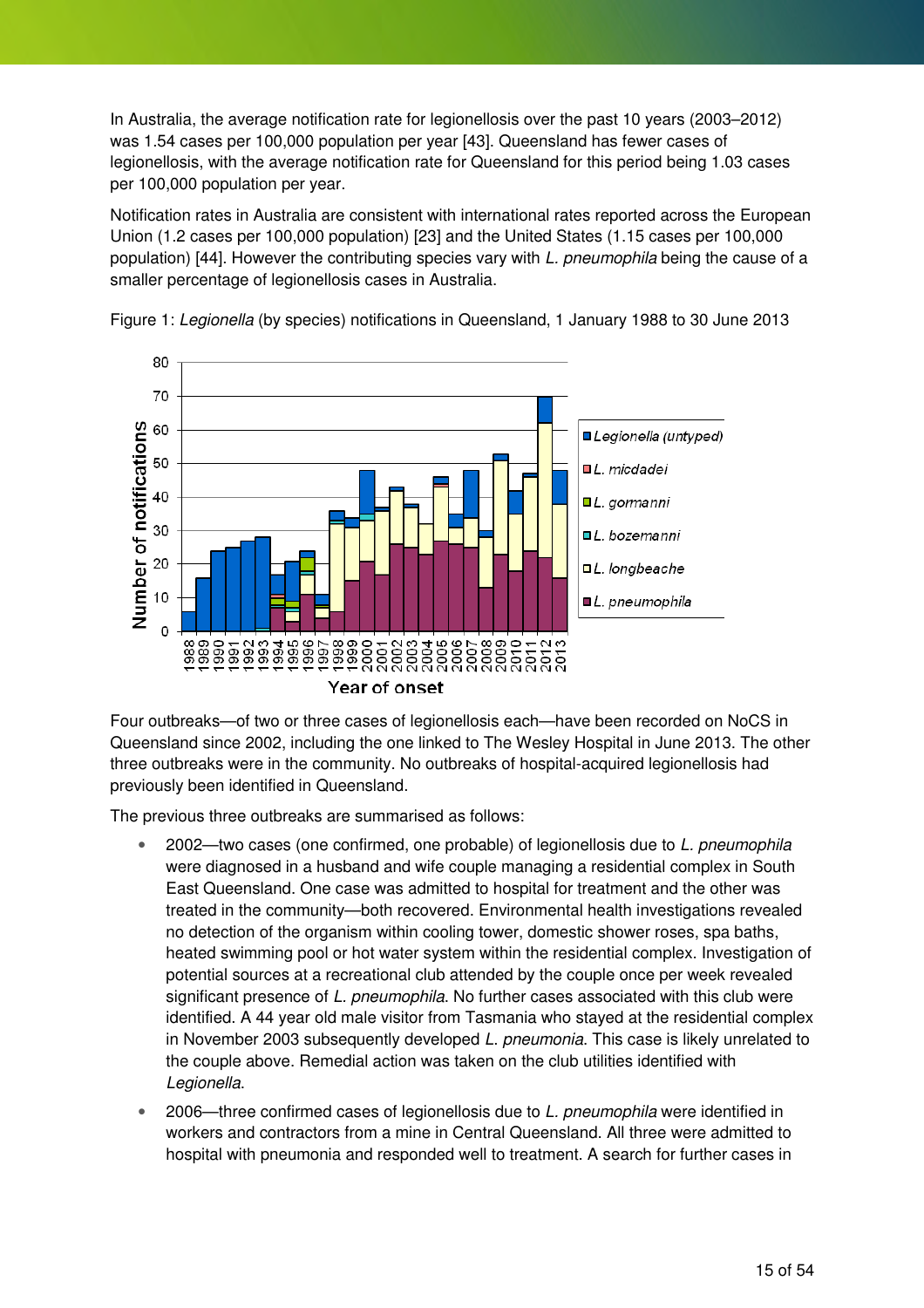workers associated with the mine was undertaken, but none were found. This process included assessing and testing 27 workers with current or recent acute respiratory infections. An environmental investigation of the mine identified a cooling tower as the likely source of the L. pneumophila. Although not conclusive, this assessment was supported by samples of water from the cooling tower testing positive for L, pneumophila. Water samples from the showers were negative. The mine undertook remediation measures, including safe recommissioning of the cooling tower and ongoing maintenance as required by the then Department of Mines and Energy, which was the regulator for health and safety on mine sites.

• 2012—two confirmed cases of legionellosis due to L. pneumophila were identified in residents of a retirement village in South East Queensland. One case was admitted to hospital for treatment and recovered. The other was treated in the community and recovered. A search for further cases at the facility was undertaken, but none were found. An environmental investigation of the facility was undertaken with water samples collected from the spa, pool and resident showers. The facility reported maintenance measures had been undertaken on the spa prior to water sampling. The water samples were negative for L. pneumophila. The cooling towers near the facility were reported by Workplace Health and Safety Queensland (WHSQ) to be satisfactory. Issues regarding maintenance of pool, spa and hot water boiler system were identified. Advice and recommendations were provided to resort management regarding suggested standards of maintenance for heated water facilities and records management. No source of the infections was identified.

### **4.0 Legionellosis outbreak at The Wesley Hospital**

#### **4.1 Background**

 $\overline{a}$ 

On the afternoon of 5 June 2013, The Wesley Hospital, a private hospital owned and operated by the Uniting Church of Australia, advised the Chief Health Officer, Queensland Department of Health, of the death on 2 June 2013 of a 66 year old male patient from Legionnaires' disease. A positive Legionella urinary antigen test result had been advised by SNP to The Wesley Hospital on 27 May 2013.

Results of testing on cooling towers indicated no issues. As the patient had reportedly not left his room during the exposure period, further environmental testing was undertaken and the results, received by The Wesley Hospital on 5 June 2013, found L. pneumophila in water samples taken from the showerheads and hand basin taps of the room where the patient was staying<sup>6</sup>.

Following the advice by The Wesley Hospital to the Chief Health Officer of the first case it was identified that the required notification by SNP to Queensland Health had not occurred. Laboratories are required to notify the positive result to Queensland Health immediately on receipt, a requirement under the Public Health Act 2005. SNP notified Queensland Health on 5 June 2013. The notification occurred after Queensland Health officers contacted the laboratory following the hospital's advice to the Chief Health Officer.

 $^6$  First catch water (water on immediately turning on the tap) from the shower was 200 cfu/ml, then 40 cfu/ml after allowing the shower water to run. First catch from hand basin was 600 cfu/ml, then 100 cfu/ml. A level of <10 CFU/mL is considered satisfactory.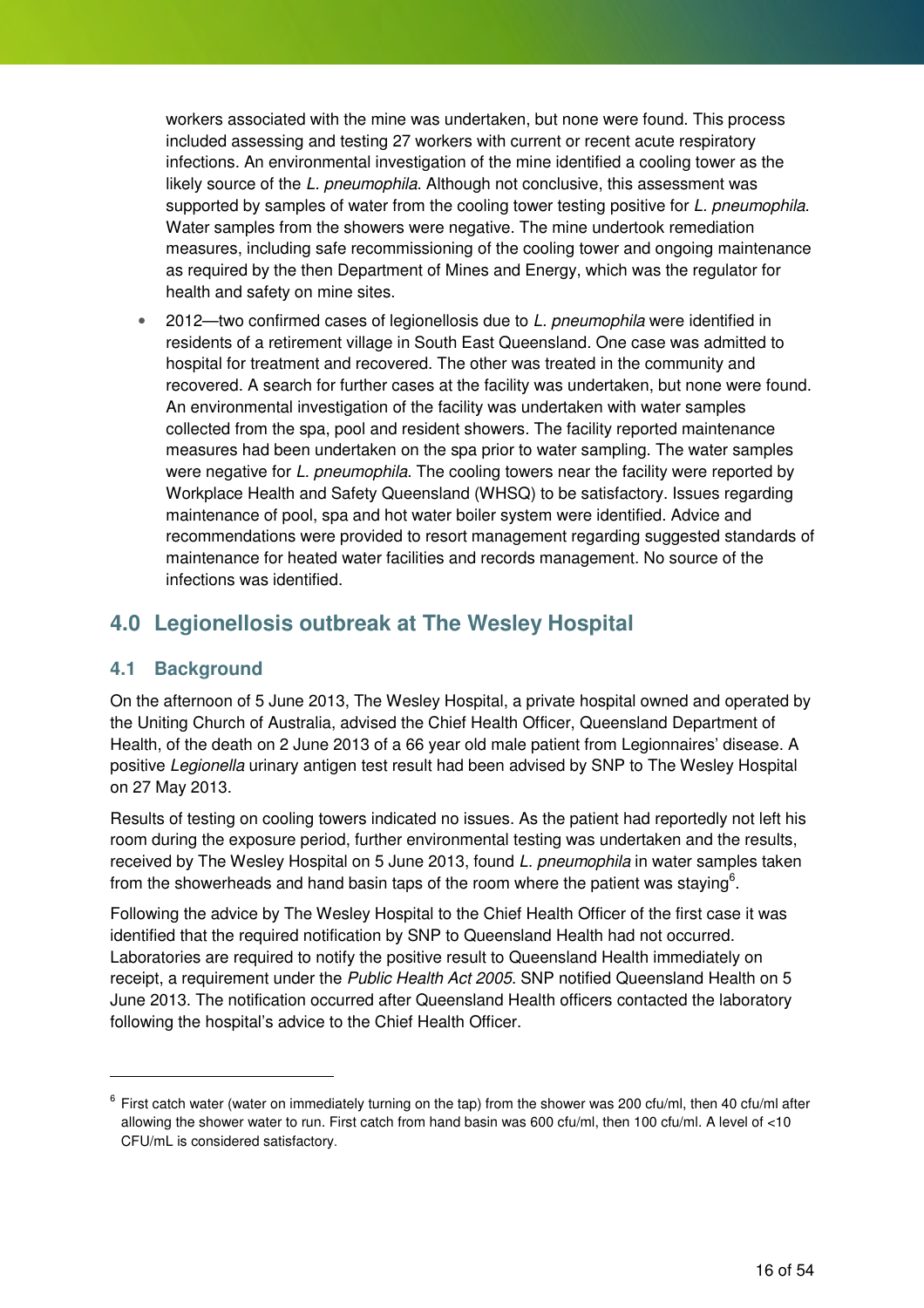On the evening of 5 June 2013, The Wesley Hospital provided further advice to the Chief Health Officer that a 46 year old female patient had also been diagnosed with Legionnaires' disease, confirmed with a positive Legionella urinary antigen test, and had subsequently been transferred to the intensive care unit for treatment. She has since recovered from the infection following treatment. SNP notified Queensland Health of this additional case on 6 June 2013.

The Wesley Hospital ceased admitting further patients, and closed their Emergency Department until the source of L. pneumophila had been identified and controlled. The Chief Health Officer recommended that patients who may be exhibiting Legionnaires' disease type symptoms be identified and provided with antibiotics.

On 12 June 2013, Queensland Health was informed of a possible third case. An 81 year old male who had been hospitalised since March, returned a positive urine test for L. pneumophila. However, no positive results were returned on multiple serology and culture tests throughout admission. Additionally, the patient did not have a clinically compatible illness at the time of urinary antigen testing and therefore was determined not to be a case of legionellosis in accordance with the case definition.

On 12 June 2013, a review by SNP of previous positive test results identified an earlier case of legionellosis and a patient death at The Wesley Hospital in October 2011. The notification was received by the Metro North Public Health Unit at the time and public health staff undertook a follow-up which included the regulator responsible for regulating workplaces, WHSQ. At that time this case could not be classified as a definite healthcare acquired case, as it was reported that the patient had spent considerable periods of time outside the hospital, in the exposure period prior to diagnosis. Since that time up until the recent cases, there had been no other cases of legionellosis identified where a person's exposure period has been spent in The Wesley Hospital.

#### **4.2 Investigations following notification**

A number of investigations were initiated following the advice by The Wesley Hospital of the first case of Legionnaires' disease and on finding that the notification by SNP to Queensland Health had not occurred. These related to:

- compliance with relevant legislation and standards by The Wesley Hospital and SNP
- understanding the environmental situation to seek to identify the source of the Legionella and to ensure appropriate remedial action was being undertaken to prevent any continued risk
- the response to the case of Legionnaires' disease in a patient at The Wesley Hospital in 2011.

#### **4.2.1 Clinical governance and compliance with relevant Acts and standards**

This investigation focused on clinical governance and The Wesley Hospital's compliance with the following legislation, regulation, and national and state standards:

- Private Health Facilities Act 1999
- Private Health Facilities Regulation 2000
- Private Health Facilities Act 1999 Standards (the Act's standards)
- Coroners Act 2003
- National Safety and Quality Health Service Standards.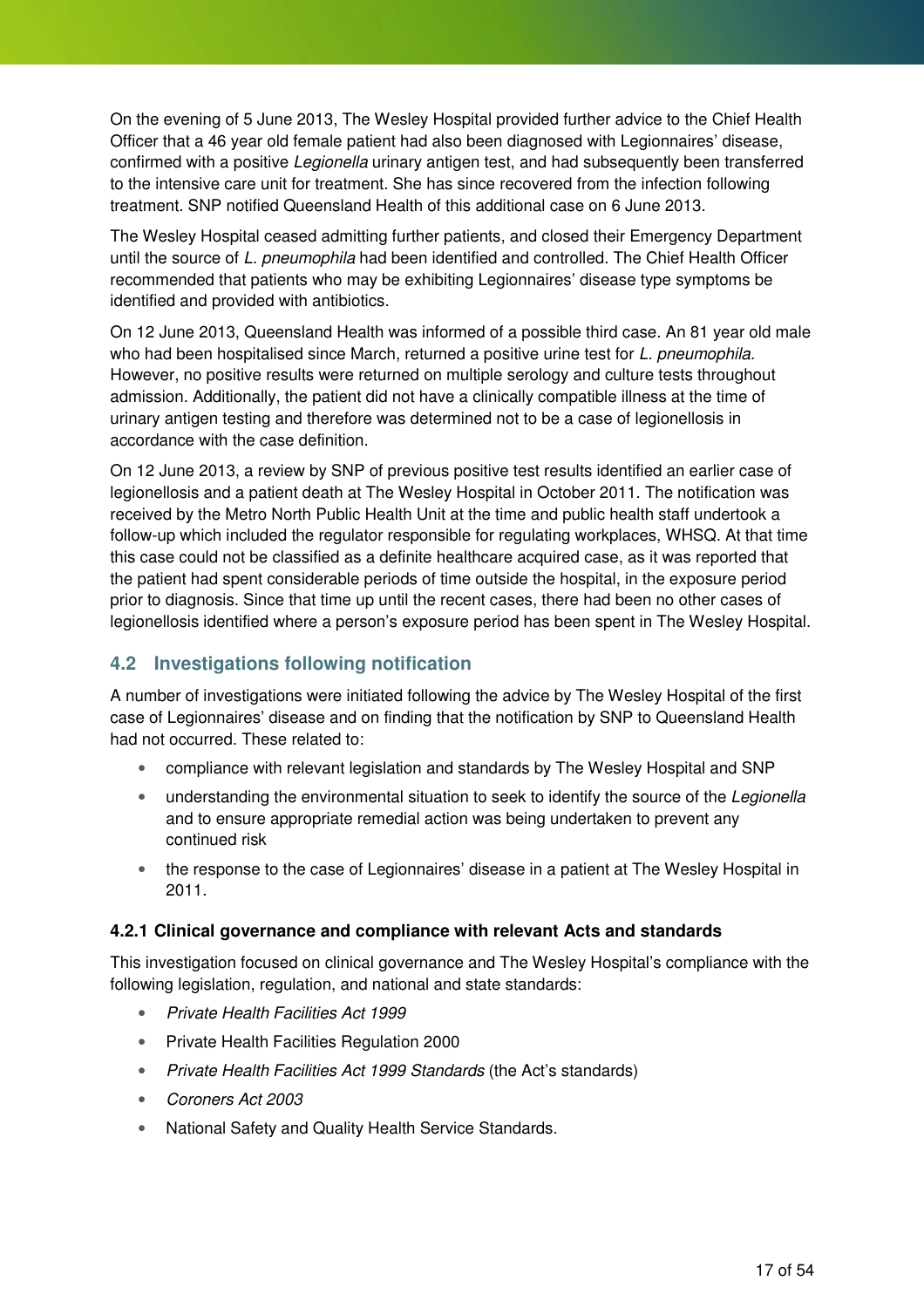The investigation also considered whether:

- the circumstances surrounding the outbreak posed a further risk to patients, visitors, hospital staff and the greater community
- there were sufficient systems in place at the hospital to protect patients, visitors, hospital staff and the greater community from any outbreak of a notifiable condition.

#### **Private Health Facilities Act 1999, regulations, standards and the National Safety and Quality Health Service Standards**

Section 12 of the Private Health Facilities Act 1999 empowers the Chief Health Officer to set standards for the protection of the health and wellbeing of patients receiving health services at private health facilities. There are 10 overarching standards which cover continuous quality improvement, credentials and clinical privileges, ethics, infection control, information management, management and staffing, minimum patient throughput, patient care, physical environment and specialty health services.

The introduction of the Australian Commission on Safety and Quality in Health Care (ACSQHC) in 2011 resulted in the development of 10 National Safety and Quality Health Service Standards (NSQHSS), which work in concert with the existing Queensland standards.

The 10 standards are:

- 1. Governance for safety and quality.
- 2. Partnering with consumers.
- 3. Preventing and controlling healthcare associated infections.
- 4. Medication safety.
- 5. Patient identification and procedure matching.
- 6. Clinical handover.
- 7. Blood and blood products.
- 8. Preventing and managing pressure injuries.
- 9. Recognising and responding to clinical deterioration in acute healthcare.
- 10. Preventing falls and harm from falls.

With regard to compliance with the Private Health Facilities Act 1999 Standards and the prescribed clinical governance standards set down in the NSQHSS, the investigation found that The Wesley Hospital had not achieved full compliance with regard to a number of the standards—specifically, continuous quality improvement, infection control, information management, management and staffing, patient care, and the physical environment.

#### **Coroners Act 2003**

Section 8(3) of the *Coroners Act 2003* requires all health facilities to submit details of any death which occurred in the facility that was not reasonably expected. The death of the patient with Legionnaires' disease would be regarded as an unexpected death. The investigation found that The Wesley Hospital had not reported the death to the Coroner, even though it was within the scope of its own policies regarding reportable deaths.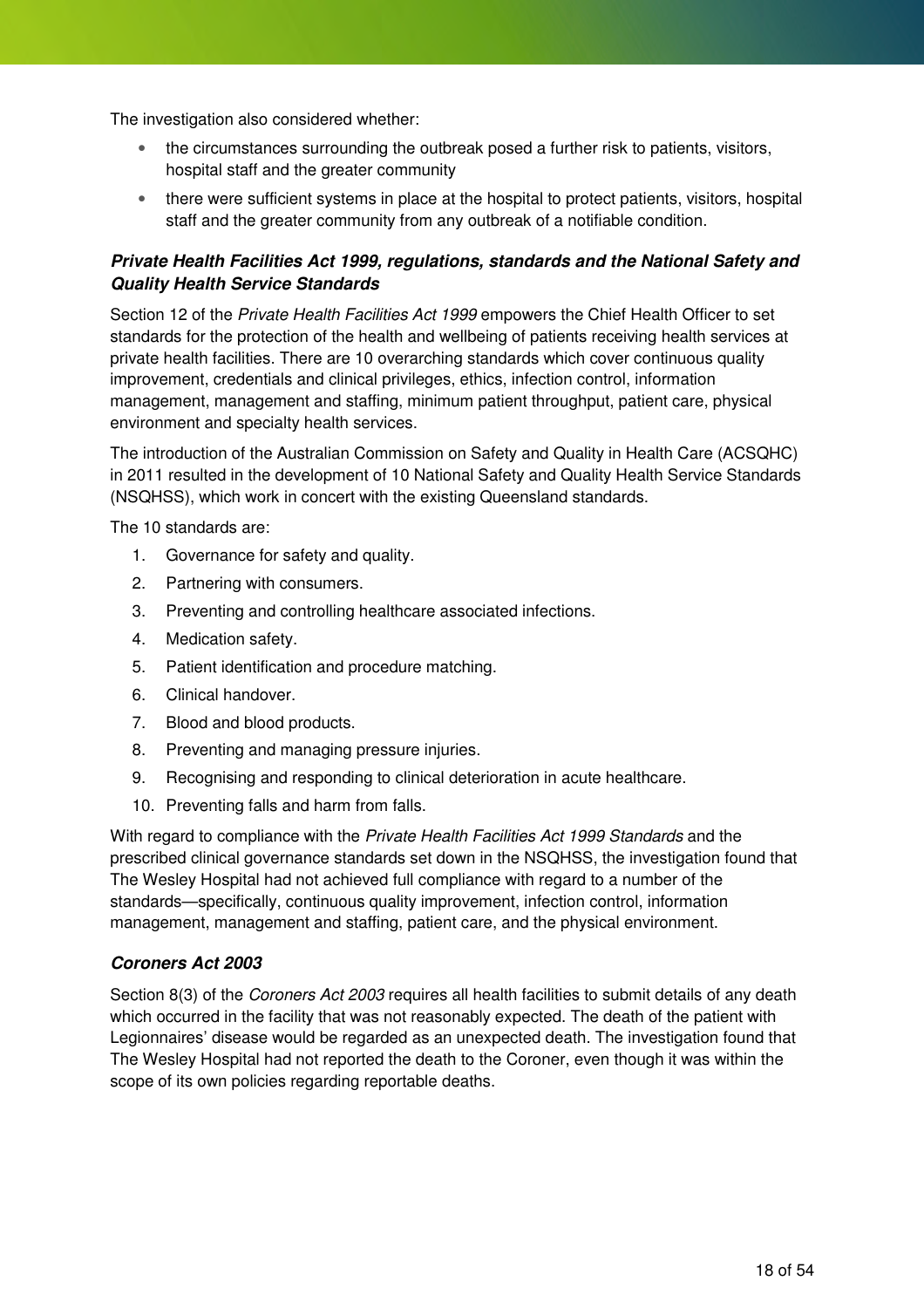#### **Sentinel event reporting to the Chief Health Officer**

The main object of the Private Health Facilities Act 1999 Section 3(1) is to provide a framework for protecting the health and wellbeing of patients receiving health services at private health facilities. As per the intention of this object, licensees of private health facilities must submit details of any death which occurred in the facility that was not reasonably expected to be the outcome. Each facility is required to report incidences of serious harm to a person that occurs in the facility. These reports must be forwarded by email or facsimile within two working days (Monday to Friday) of a sentinel event. A review or a root cause analysis must be undertaken for each sentinel event.

It should be noted that the medical practitioner who signed the death certificate for the patient with Legionnaires' disease did not deem the death to be reportable to the Coroner until 5 June 2013, thus the requirement for provision of a sentinel event report was not triggered on 2 June 2013 when the patient died. Therefore, a sentinel event form was not required until the 7 June 2013 when it was subsequently provided.

Due to this delay, The Wesley Hospital did not comply with the Chief Health Officer's requirements, as this was a death that was healthcare related (the patient spent the entire exposure period for Legionnaires' disease in hospital) and should have been reported within two working days of the death. Further, the hospital did not comply with its own internal policy on the requirement to report sentinel events to the department, a policy applicable to all accredited medical practitioners, clinical nurse managers, registered nurses, directors of medical services, directors of nursing, nursing directors and after hours hospital nurse managers.

#### **Discussion and action taken**

The investigation identified a range of areas for improvement in internal processes and highlighted the need for further working towards compliance with selected national and Queensland standards. It is however, important to consider this in context. Healthcare institutions are complex organisations with people working in challenging situations. Quality improvement initiatives based around quality and safety standards are an ongoing issue and focus for all healthcare facilities. The individual standards have been identified and prioritised because they are areas that impact on a large number of patients, there is a known gap between the current situation and best practice outcomes across the health system, and improvement strategies exist that are achievable. They have been designed to drive the implementation and use of safety and quality systems and improve both quality and practice.

As a result of the investigation, it was determined that:

- with regard to compliance by The Wesley Hospital with the Private Health Facilities Act 1999, and in light of the absence of a requirement currently to test for Legionella in hospital water systems, although some administrative breaches of legislation were detected, none would warrant punitive action under the Private Health Facilities Act 1999 based on information received at the time of the investigation
- there was no evidence indicating negligence or intent on the part of the hospital resulting in harm to visitors, patients, hospital staff and/or the greater community that would warrant punitive action based on information received at the time of the investigation
- the issues identified during the investigation were system and process type lapses affecting the administrative aspects of the hospital's management of, and response to, the outbreak of Legionnaires' disease—these mostly related to the fact that timely reporting of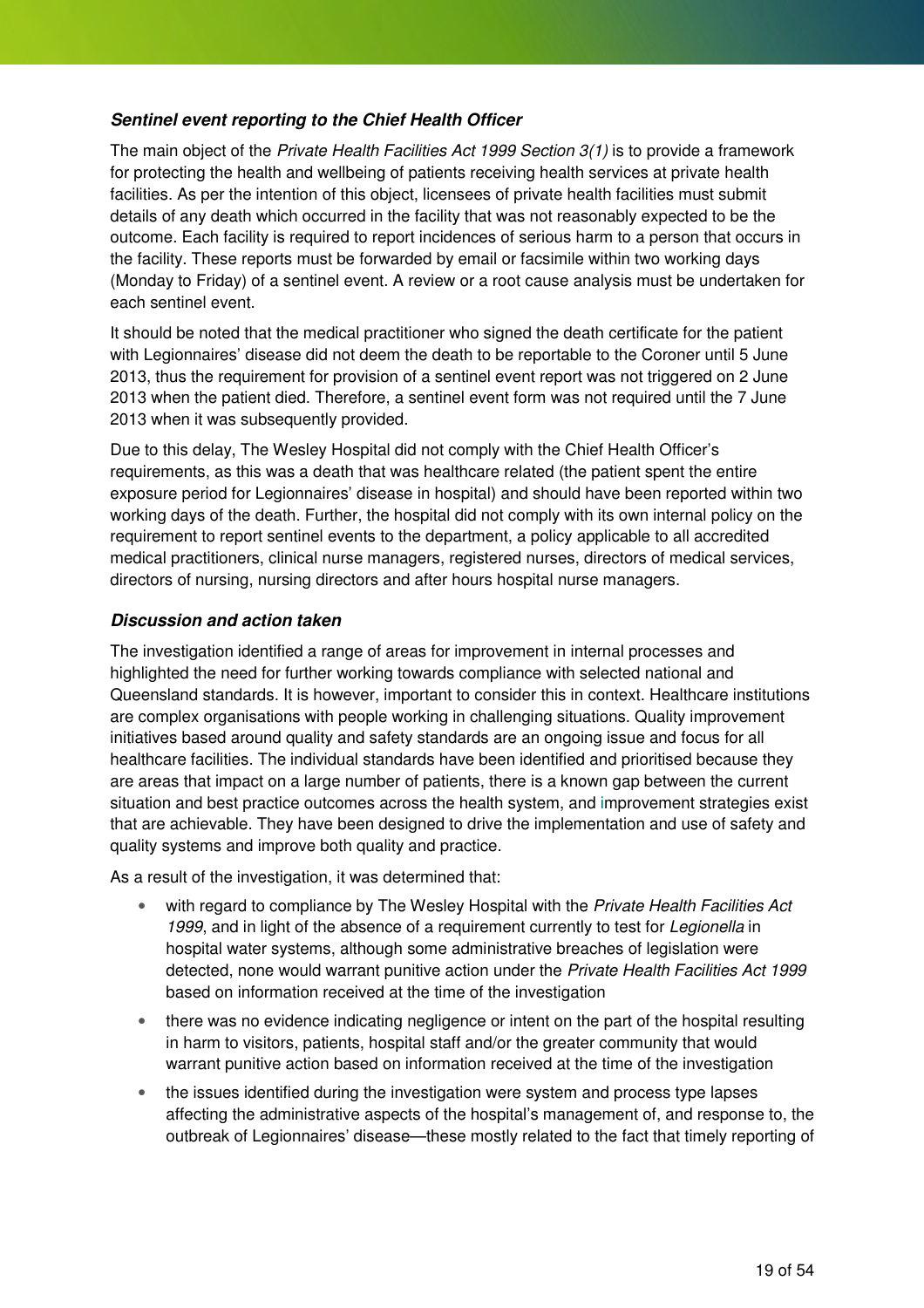an unexpected death of an inpatient to the Chief Health Officer and to the Coroner did not occur.

On receipt of the positive test results for the cases, The Wesley Hospital responded swiftly and comprehensively. This included, but was not limited to:

- engaging independent experts to provide advice on the response
- working cooperatively with relevant government agencies
- taking prompt action with regard to assessing cooling towers and water delivery systems, undertaking extensive water sampling, and implementing recommended actions
- implementing patient management activities to confirm there had not been and would not be further risk
- communication with patients, families, staff and the broader community.

The Department of Health's regulatory response to non-compliance with the Acts that it administers is guided by general principles of enforcement whereby the significance of the breach and the likelihood of voluntary compliance are considered. Options for an appropriate regulatory response may range from verbal or written warning to prosecution, depending on the individual circumstances.

Based on the routine audits and other regulatory activities undertaken by the Department of Health, it is considered that The Wesley Hospital has always maintained a high-level of compliance with the Act and that the hospital has engaged in a reasonable, appropriate, communicative and collaborative manner with the Department of Health. However, given the process lapses identified and outlined above, the hospital has been advised in writing of the noncompliance and advised to:

- undertake, as a matter of priority, a comprehensive review of all internal policies, procedures and guidelines, governance and operational documents to ascertain the currency, adequacy and validity of these documents in the context of compliance with both the Private Health Facilities Act 1999 Standards and the prescribed clinical governance standards set down in the NSQHSS
- review the adequacy and currency of the implementation, induction and in-house training and education provided to staff at the hospital with regard to operational policies and procedures, including those specifically relating to obligations relating to deaths reportable to the Coroner and sentinel events reportable to the Chief Health Officer
- complete the required process to achieve compliance with the mandatory NSQHSS for quality assurance certification in accordance with Section  $48(1)(b)(c)(d)$  of the *Private* Health Facilities Act 1999 as mandated by the Chief Health Officer as of 1 January 2013
- provide written advice and, where applicable, copies of any resulting documentation to the Chief Health Officer detailing the actions undertaken, the result of those actions and any outcomes, such as new or revised policies, procedures and guidelines.

The last issue investigated was with regard to the circumstances surrounding the outbreak, and whether:

- they posed a further risk to patients, visitors, hospital staff and the greater community
- there are sufficient systems in place at the hospital to protect patients, visitors, hospital staff and the greater community from any outbreak of a notifiable condition.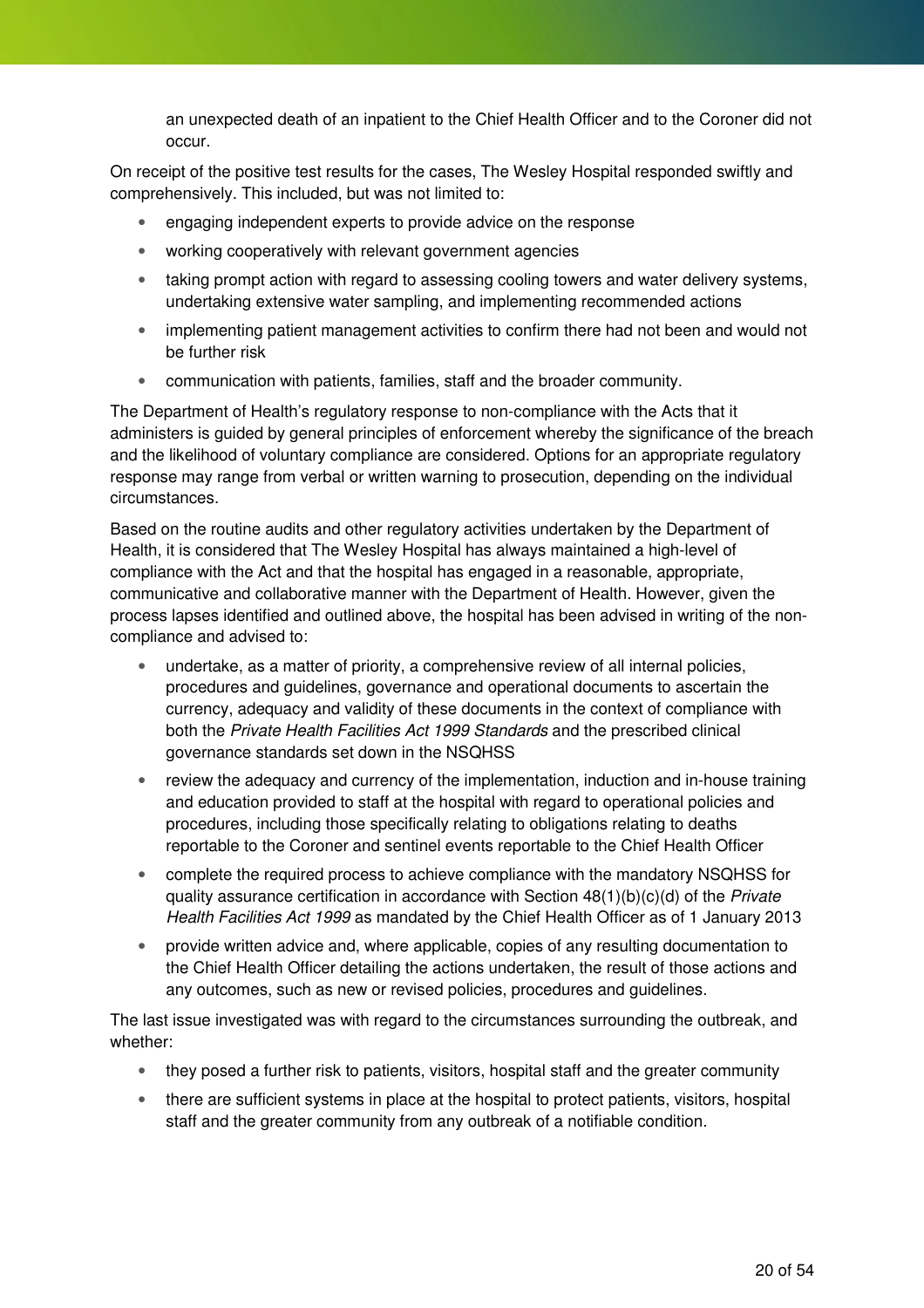The investigation found that both patients who were diagnosed with Legionnaires' disease were significantly immunocompromised and at high risk for any infection, including L. pneumophila.

The Chief Health Officer is satisfied that the corrective and preventive actions undertaken by The Wesley Hospital immediately following and since the incident have formed a prompt and comprehensive response, and that sufficient systems are being explored, identified and implemented for the purpose of protecting patients, visitors, hospital staff and the greater community, as far as is practical, from future outbreaks of legionellosis.

The hospital continues to work cooperatively and collaboratively with the Department of Health, independent experts and specialists regarding activities, including but not limited to water management and testing, infrastructure assessment and enhancement and staff education.

#### **4.2.2 Compliance by Sullivan Nicolaides Pathology with the Public Health Act 2005**

#### **Background**

 $\overline{a}$ 

This investigation sought to assess compliance by SNP with the requirements to notify a positive Legionella result to Queensland Health under the Public Health Act 2005 and to understand the circumstances that led to the failure that was identified.

Queensland Health has a notifiable conditions register (NoCS) as required under the Act. The Public Health Regulation 2005 prescribes which medical conditions are notifiable conditions and, of these, who is responsible for notifying which conditions to Queensland Health. The Act requires the director of a pathology laboratory to immediately notify the Chief Executive of the Queensland Department of Health or delegate following examination of a specimen from a person when the result indicates that the person has been, or is, suffering from a pathologically diagnosed notifiable condition. Legionellosis is one such condition. Hospitals and doctors are only required to notify provisionally and clinically diagnosed notifiable conditions. Legionellosis is not one of these conditions, and thus The Wesley Hospital was not required to notify it to Queensland Health<sup>7</sup>.

Pathology laboratories can make notifications to NoCS via a secure electronic file transfer and/or by fax or email to the relevant public health unit.

The Department of Health supports the notification requirements for notifiable conditions via a webpage. This webpage, among other things, provides a complete list of notifiable conditions and guidelines including the:

- Queensland Notification Criteria Guidelines for Pathology Laboratories. These guidelines detail pathology laboratory notification criteria, including those for legionellosis. It includes a positive Legionella urinary antigen test as a criterion for notification for legionellosis. Legionella urinary antigen tests were performed on specimens from both patients at The Wesley Hospital.
- List of Pathological, Clinical and Provisional Diagnosis Notifiable Conditions Public Health Regulation 2005. This list indicates which notifiable conditions require immediate notification to the local public health unit after the pathological examination of a specimen. Legionellosis is one of these conditions.

 $^7$  Notifiable conditions are classified into various types – directors of pathology services are required to notify those defined as 'pathological diagnosis notifiable conditions', while hospitals and doctors and required to notify those that are diagnosed clinically (person has symptoms in line with those specified in the case definition for the condition, including those where laboratory results to confirm or otherwise are pending).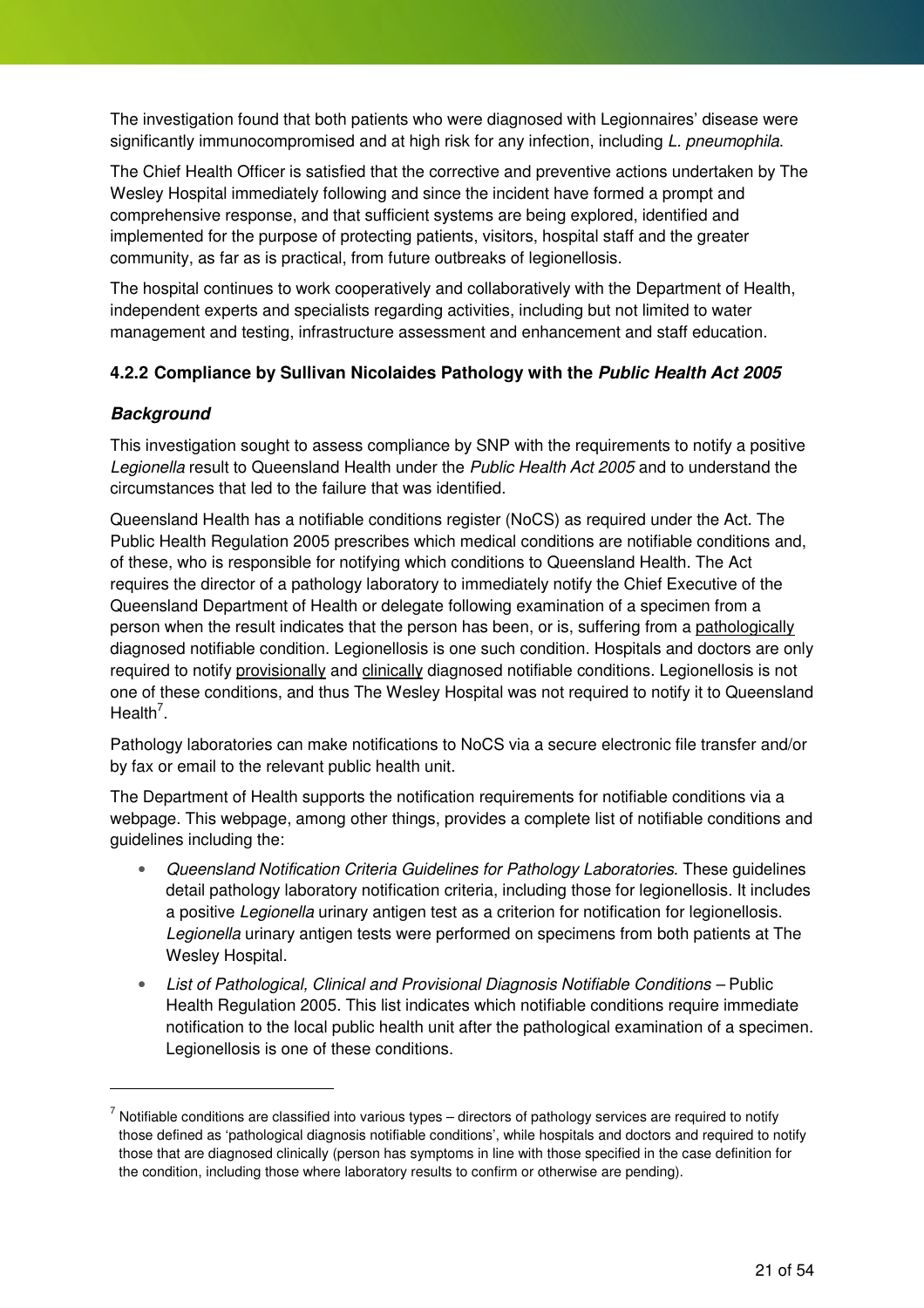#### **Findings**

The investigation found that SNP received positive results for L. pneumophila infection on Monday 27 May 2013 (10.14 pm) and Wednesday 5 June 2013 (8.14 pm) respectively, after examining specimens obtained from the two patients from The Wesley Hospital.

Notification to Queensland Health occurred:

- for case 1—on Wednesday 5 June 2013 at 4.48 pm (following telephone contact with SNP by Queensland Health)
- for case 2—on Thursday 6 June 2013 at 9.30 am by phone to the local public health unit by electronic transfer to NoCS at 12.55 pm and by fax to the local public health unit at 5.18 pm.

Given the requirement for immediate notification, SNP did not comply with the requirements of the Act on both occasions.

The investigation found that the failure to notify the first case was due to deficiencies in the laboratory information system and supporting procedure document within SNP. An automated system of notification following a positive test result for notifiable conditions normally exists. However, following the introduction of the Legionella urinary antigen test in August 2008, the test set used for entering urinary antigen test results into the laboratory information system did not have the notification code set up to be automatically added when a result was positive. It is this code that is required for the notification to be sent automatically to Queensland Health's notifiable conditions register.

This meant that the person recording the positive result required the experience to know that a positive result was notifiable to Queensland Health and required the notification code to be entered manually. If the code was not entered manually, the test result was not notified. A deficiency was also identified in the bench top procedure document used by SNP staff as it did not alert staff of the need for this manual entry.

Once these issues were identified, SNP made amendments to the laboratory information system to allow for automatic notification of positive Legionella urinary antigen test results. The procedure document was also updated accordingly.

The positive test result for the second case was notified the morning after SNP received the positive test result. This also represented a breach of the Public Health Act 2005 as legionellosis requires immediate notification to Queensland Health. After hours contact arrangements exist.

#### **Discussion and actions taken**

SNP has demonstrated a proactive approach to implementing corrective action in a timely manner to ensure future voluntary compliance with the Act. SNP is considered a leader in working with health jurisdictions in complying with notification requirements, and is a participant in Queensland Heath's Communicable Diseases Laboratory Reference Group. There is also a strong history of compliance and cooperation.

The appropriate regulatory response involved consideration of the following:

- this was the first identified offence by SNP in relation to Section 72(1) of the Act
- SNP quickly acknowledged that there had been a failure to comply with the Act and promptly undertook investigatory and remedial action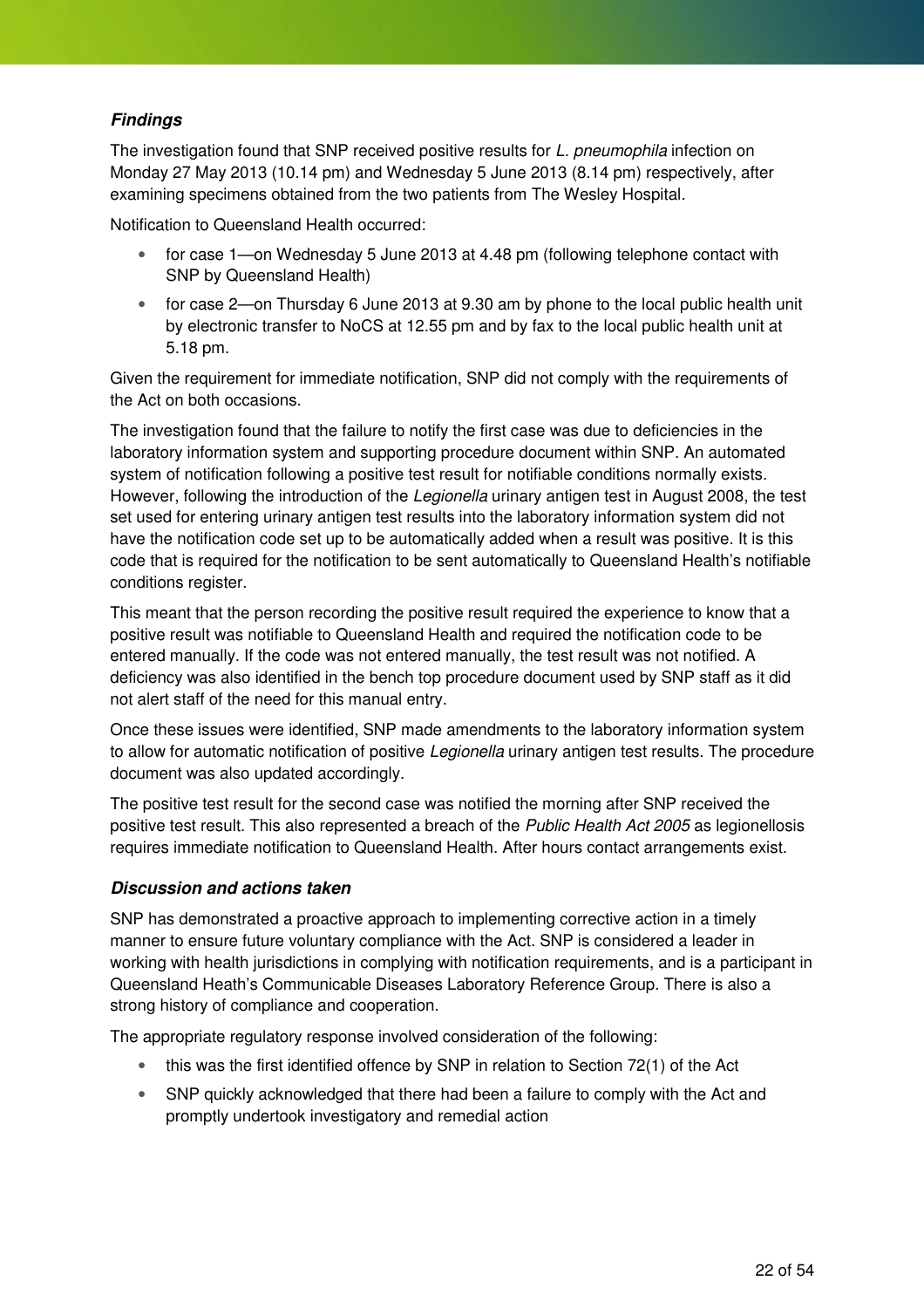• the breach, on this occasion, did not result in further cases of Legionnaires' disease and therefore had no impact on human health, due to the prompt action taken by The Wesley Hospital under its own initiative following receipt of the positive test results from SNP.

In light of these considerations, SNP has been issued with a formal written warning by the Department of Health. The written warning requires a formal response from SNP which includes details of actions taken to prevent future notification failures and assure future compliance with the Act. This includes quality assurance actions to prevent similar issues which may otherwise arise with new testing regimes and/or changes in technology, and the associated updating of procedures, systems and staff training.

#### **4.2.3 Analyses of notifications for Legionella pneumophila on the Notifiable Conditions System (NoCS) compared to laboratory data**

#### **Purpose and results**

Following the identification of the system and process issues at SNP, the Chief Health Officer requested the re-provision of all positive test results for Legionella by four major Queensland pathology laboratories for the period June 2008 to June 2013, including culture, urinary antigen and serology tests. The purpose of the request was to enable a cross-check between the L. pneumophila pathology test results held on NoCS and data which the laboratories were required to notify under the Public Health Act 2005. The findings were as follows:

- All nine culture positive results for L. pneumophila were recorded in NoCS.
- 80 of 87 (92 per cent) positive urinary antigen tests (specific for L. pneumophila type 1) were recorded in NoCS.
- Seven positive urinary antigen tests were not recorded on NoCS. Of these:
	- four tests were for persons who had a L. pneumophila notification already as a result of concurrent serology testing and thus follow-up by the relevant public health unit occurred at the time
	- the remaining three tests (corresponding to three persons) were not recorded on NoCS. These three tests were performed in 2008, 2009 and 2011. The 2008 and 2011 cases, who recovered from their illness, have subsequently been followed-up by the relevant public health units and the infections deemed not to be hospital acquired. The 2009 case presented to their local hospital with a four day history of illness consistent with pneumonia, and left lower lobe pneumonia confirmed on x-ray. He was admitted, continued to deteriorate, and was transferred to The Wesley Hospital three days later. Respiratory deterioration continued and the patient passed away at The Wesley Hospital on day 25 of his admission. The clinical picture and timing and results from laboratory testing were considered consistent with community acquired legionellosis prior to being admitted to their local hospital.
- 163 L, pneumophila serology test results were provided by the laboratories with a single high antibody titre of 512 or greater. Whilst a single high titre can be dependent on the type of test conducted by the laboratories, all antibody titres of 512 or over should be notified as laboratory suggestive evidence. While some laboratories may choose to notify a lower titre based on their test kits, an antibody titre of 512 or over was used for this analysis. Ninety (55 per cent) of these tests were recorded on NoCS. A further 30 tests related to a notification where other legionellosis testing had been recorded on NoCS. This means the people who had these results would have been appropriately followed-up at the time.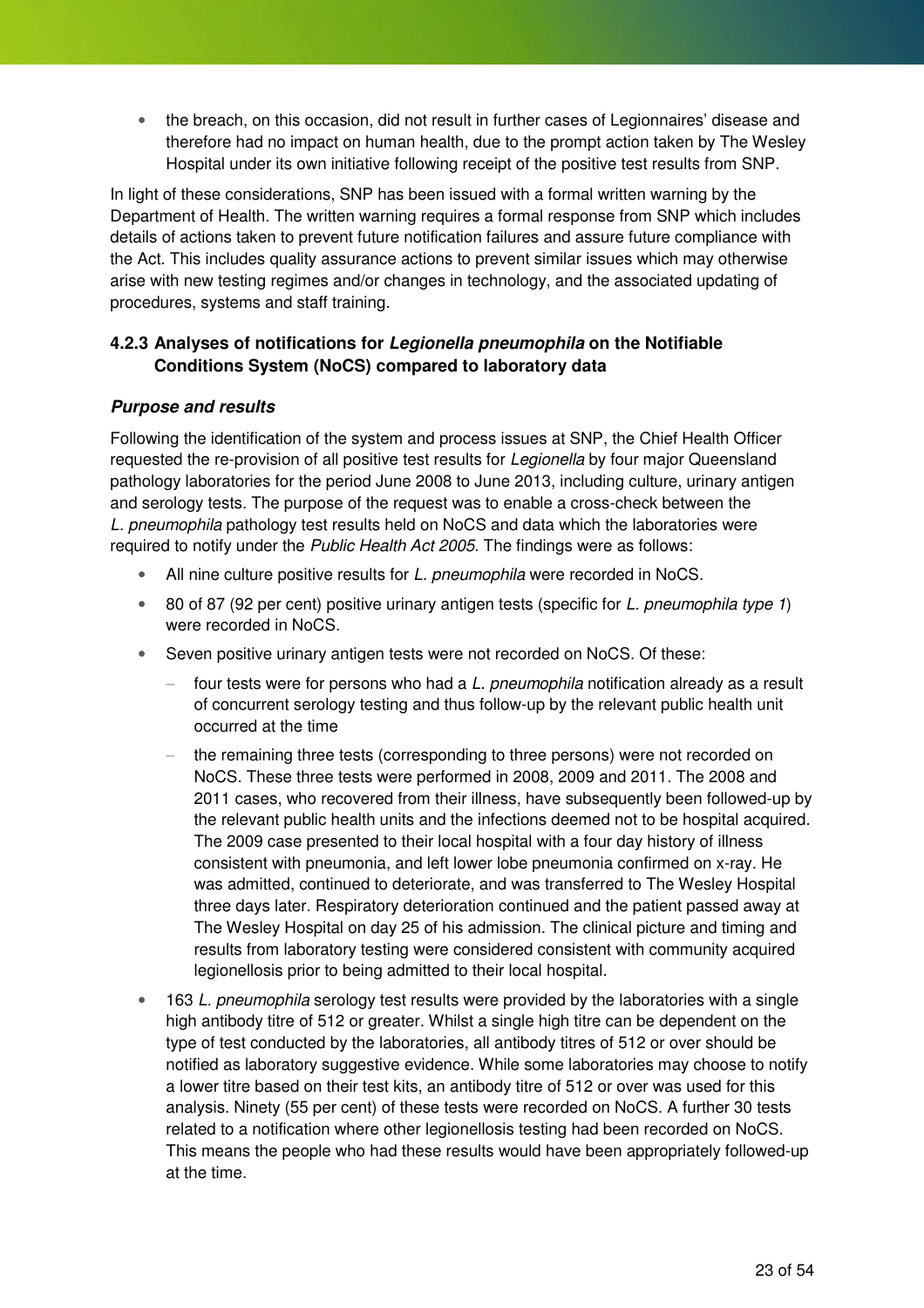• The 163 serology test results related to 99 persons being tested, of which 73 persons (74 per cent) had a L. pneumophila notification on NoCS. Further investigation of data sets revealed that for the 26 persons who had single high titre serology results, but were not recorded on NoCS, no hospitalisations or deaths from legionellosis were recorded, apart from the case mentioned above that also had a urinary antigen result not recorded on NoCS.

#### **Discussion**

The cross-check of laboratory results did not identify the reason why some of the notifiable test results were not recorded in NoCS. Further investigation into the notification process is being undertaken in collaboration with notifying laboratories. This will inform any future action required by the relevant organisation/s to help ensure that all notifiable results are received and recorded on NoCS and are able to be followed-up by the relevant public health unit.

With regard to the serology results, a single high antibody titre for *Legionella* is only suggestive evidence for a legionellosis diagnosis. There are a number of reasons why a single high titre may not be notified by laboratories. These reasons include the clinical microbiologist comparing the result with clinical symptoms noted on the test form, or testing earlier blood samples from the same patient to determine that the result is not indicative of recent Legionella infection. These practices are consistent with the case definition for legionellosis, but are not consistent with the laboratory notification requirements.

Following the laboratory data review, single high titre serology results (suggestive of legionellosis) that had not previously been recorded on NoCS were not referred to the relevant public health unit for retrospective follow-up. A review of hospital and death data was undertaken and none of these potential cases had resulted in hospitalisation or death. A review of the notification criteria is being undertaken to ensure consistency in laboratory reporting.

#### **4.2.4 Environmental site inspections and investigations**

Environmental site inspections and related investigations were undertaken by:

- the Metro North Public Health Unit within the Metro North Hospital and Health Service—to attempt to determine the source of the Legionella bacteria and to ensure appropriate remedial action was undertaken to prevent any continued or future risk
- WHSQ, Department of Justice and Attorney General—involving an audit of cooling tower management and compliance with the Work Health and Safety Act 2011
- Brisbane City Council (BCC) plumbing compliance officers jointly with advisors/ investigators from Building Codes Queensland (BCQ), Department of Housing and Public Works—in relation to compliance of their water storage and delivery systems with the Plumbing and Drainage Act 2002.

The purpose and findings of each are summarised below.

It should be noted that at the time of these investigations, the hospital management had already instigated its own investigations in response to notification by SNP of the positive L. pneumophila test results.

#### **Investigation by the Metro North Public Health Unit**

The public health unit investigation commenced on 5 June 2013 and included gaining an understanding of the systems on-site and the work being undertaken by The Wesley Hospital.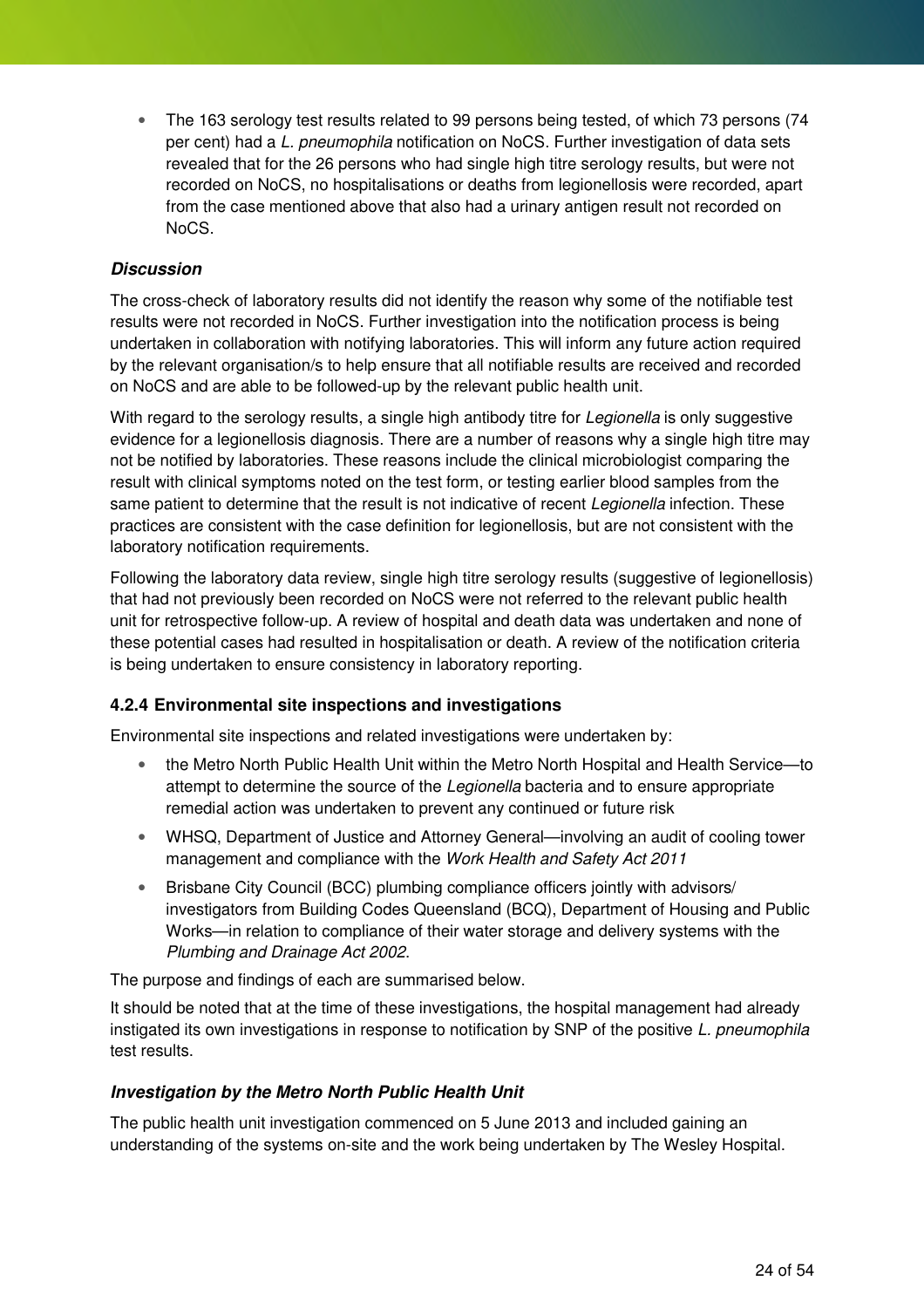The response by the hospital was considered comprehensive and involved a multidisciplinary team, including external expert advisers.

Independent water sampling of the reticulated water supply, additional to the samples organised by the hospital, was taken from east and west wings by public health unit staff and from various air conditioning cooling towers on-site in collaboration with WHSQ. Of 14 reticulated water supply samples, one result from a shower indicated a level >10 cfu/mL (the level of detection used by most laboratories) for L. pneumophila (15 cfu/mL). No L. pneumophila was detected in the cooling tower samples. Following remedial action in the form of alkaline and chlorine flushing of the heated water system in the east wing, further validation sampling was undertaken. No detections were found in the 17 samples taken. Ongoing sampling is being undertaken by the hospital.

No significant issues were identified and more specific inspections were undertaken by WHSQ and BCC/BCQ, relative to their regulatory requirements.

In addition to the standard microbiological testing of water samples from the hospital, the Department of Health's Public Health Microbiology Section, part of Forensic and Scientific Services, undertook further testing. This testing involved molecular genotyping of the L. pneumophila serogroup (sg) 1 isolates. This included bacterial isolates sourced from patients and also from a range of water samples collected across the hospital site. In an attempt to further differentiate the hospital isolates from other South East Queensland isolates, the laboratory also performed whole genome sequencing. Results from this molecular analysis indicated that the isolates sourced from the two patients and the sample from the patient shower showed a high degree of genetic relatedness.

Given the information available, the most probable source of infection appears to be L. pneumophila contamination of the heated water system. The genome sequencing work showed that the isolates from the heated water were more genetically similar to those from the patients than to other environmental and clinical isolates from South East Queensland that were analysed. Contributory factors to the harbourage and growth of the Legionella bacteria within the system could include the identified presence of 'dead legs' and the lack of awareness regarding the need for regular and on-going maintenance of plumbing fittings, such as taps and shower heads.

#### **Inspection and audit by Workplace Health and Safety Queensland**

An audit of the cooling towers was carried out by WHSQ on 7 June 2013. It was concluded that a satisfactory Legionella risk management system was in place for the 10 cooling towers on-site, however a series of recommendations for improvements were made. These related to plant upgrades, operations and maintenance, and included:

- upgrading water treatment systems, installing side stream filtration to all towers and scheduling replacement of two old towers
- labelling water sampling points and signage relating to wearing of P2 respirators
- daily activation of offline or standby condenser pumps to ensure circulation of treated water, repositioning of a drift eliminator, and addressing water leaks in two towers
- investigating and actioning elevated bacterial (HPC) counts in two towers and documentation of prioritised time plans for action recommendations following the review of risk management plans.

#### **Inspection by Brisbane City Council and Building Codes Queensland**

The site inspection of hot and cold water systems by BCC compliance officers and BCQ investigators was also undertaken on 7 June 2013. BCC also reviewed its records and confirmed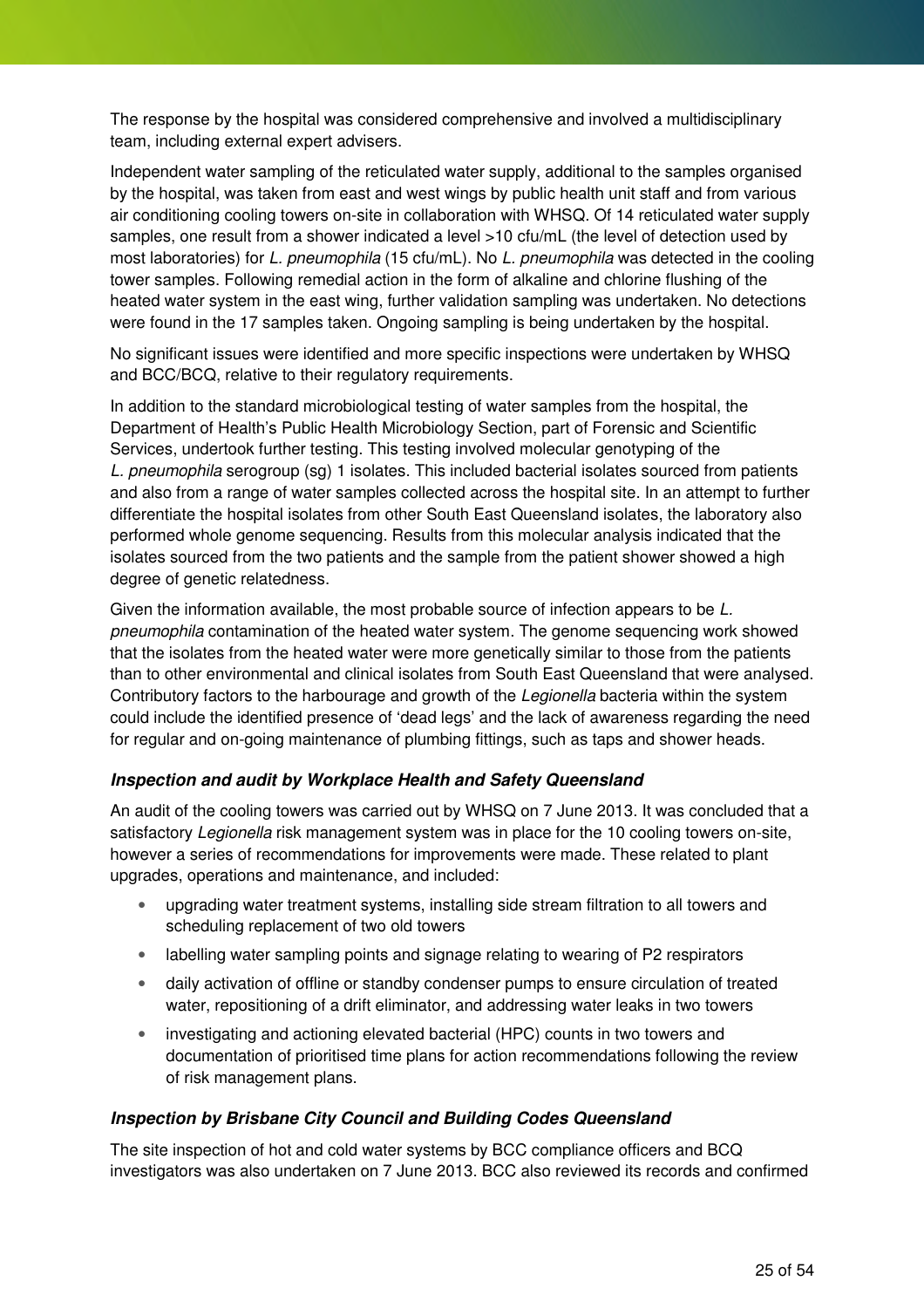that it appeared all new works conducted at The Wesley Hospital had undergone the required compliance assessment process. The inspection found that:

- recent hot water heater installations appear to comply with relevant AS 3500.4, flow and return pumps were operational, the temperature of all water heaters were above the required minimum of 60 degrees Celsius, and digital temperature recording was accurate
- water temperature from showers and hand basins within rooms was 45 degrees Celsius as is required by AS 3500.4 for selected facilities, including hospitals, aged care and child care facilities
- hot water pipework located within wall spaces servicing the mixing valves had adequate pipe lagging for thermal insulation, however in many cases the hot and cold water piping were in close proximity to each other which can cause radiant heat transfer between the hot and cold water supplies to the rooms within the wards—the Australian Standards require 100 mm separation from hot water service and observations indicated that this may not have been adhered to
- inspection of the TMVs indicated they were operational and records indicated they were tested annually as required by AS 4031.2
- while the delivery of the domestic supply is fed from the two supply tanks during normal operation, the existing mains water connection to the water service provider's infrastructure is still operational and can be used if required (i.e. it guarantees continued water supply if a failure should occur), however it poses a significant risk of a 'dead leg' (i.e. an unused/redundant pipe branch within a water supply system).

The report recommendations related to:

- confirming maintenance, testing and design requirements have been met—for example:
	- there was no evidence that the temperature of hot water systems was reduced at any time
	- there was adequate testing of TMVs and temperature compliance
	- there was adequate testing of backflow prevention devices and that all are operational
	- all fixtures, including showers and tapware have the appropriate WaterMark certification
	- there was an adequate cleaning program in place for shower heads and hoses
- reducing the risk of shower hoses that were not self draining and could hold onto water, posing a possible risk of bacterial growth if the shower is not used for a long period of time
- confirming a cleaning program is in place for shower heads and hoses and considering options to treat this potential risk
- confirming whether there is any heat transfer between the hot and cold water piping and if additional lagging may be required
- confirming or excluding the likelihood of unused water supply piping (dead legs) which may have possible health and safety implications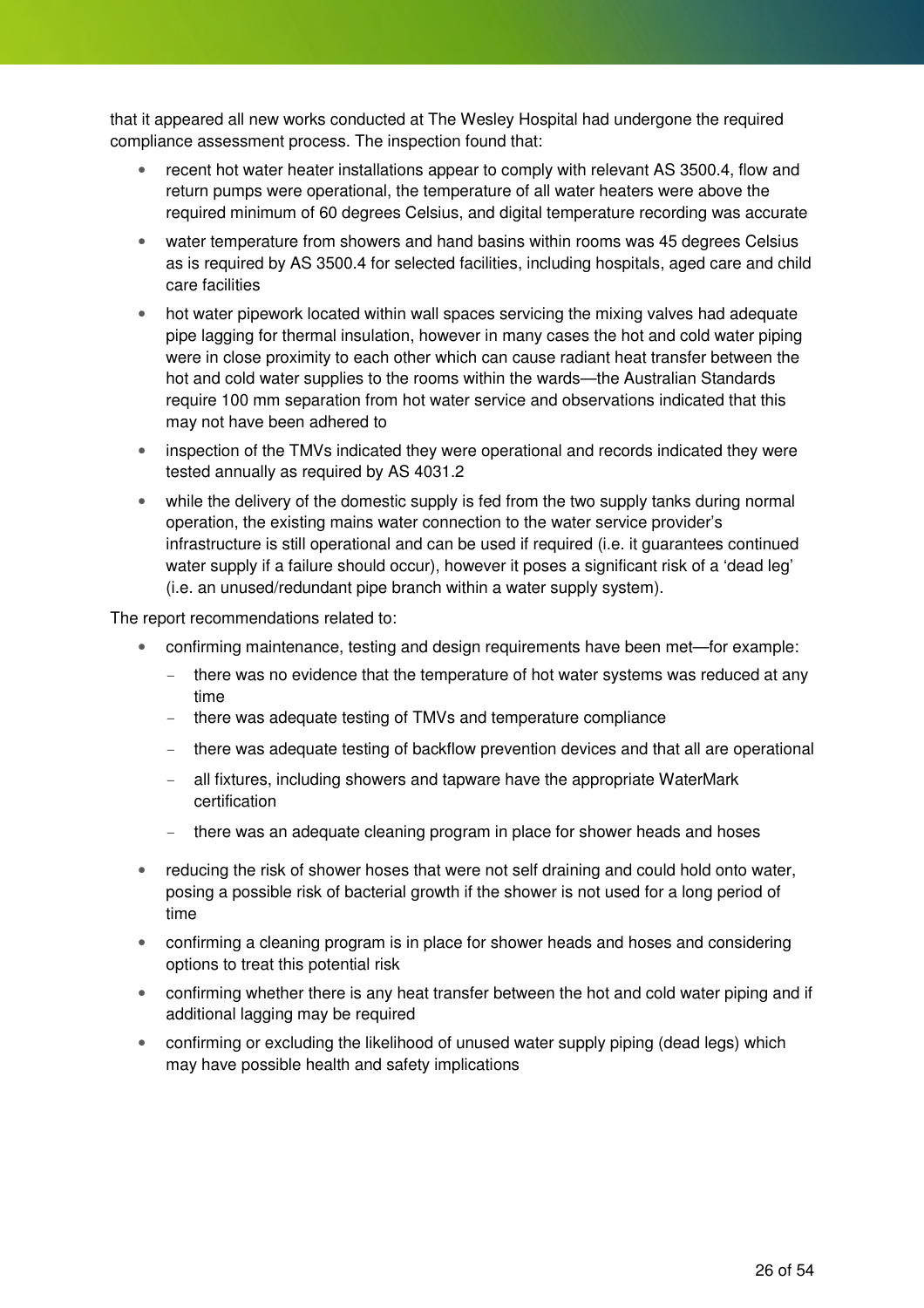• testing of the water within the combined water supply tanks to determine chlorine levels of the water supply to the hospital and a full investigation of the system to minimise the possible risk of *Legionella* contamination<sup>8</sup>.

These recommendations were provided to The Wesley Hospital for review and action if required.

It was also recommended that consideration be given to the benefits of mandatory testing of water delivery systems within all healthcare facilities within Queensland.

#### **4.2.5 Independent review of the 2011 case of Legionnaires' disease**

This independent review was commissioned to review the 2011 case of Legionnaires' disease at the Wesley Hospital and assess the implications for management of notifications of single cases of L. pneumophila, particularly in healthcare settings and recommend any improvements to such practices, if required. In summary it was found that the patient was severely immunocompromised and subsequently died due to his underlying disease.

The Brisbane North Public Health Unit investigated the case in accordance with the Queensland Communicable Disease Control Manual. The public health unit staff asked the correct questions of infection control at the hospital. However, the public health unit considered the case a sporadic infection that may have acquired their infection outside of the hospital. As a consequence, there was no search for related cases or related environmental testing. At the time of the investigation, neither the hospital or the public health unit identified that the hospital water supply was the likely source of the patient's infection. The reviewer's recommendations were as follows:

- Improve the Communicable Disease Manual guidance for public health units to investigate cases of Legionnaires' disease, which should include:
	- − modification of the case report form to include more details about case-patient demographics, clinical disease, laboratory testing information, and potential exposures for legionellosis
	- − clarification of roles and responsibilities of public health units and institutions, such as hospitals—possibly in legislation
	- − clearer guidance regarding investigation of sporadic cases of legionellosis based on a simple risk assessment of nosocomial and environmental transmission
	- triggers for establishment of an incident control team in instances of potential nosocomial transmission—the exact nature and composition of this team will depend on Queensland legislative and institutional circumstances, but may be most appropriately managed by the hospital in sporadic nosocomial cases.
- Ensure Queensland public health staff members are adequately resourced and trained in investigative procedures for legionellosis and other infectious diseases.
- Consider developing an online critical incident management system to keep investigation team members and Queensland Health informed and provide a record of investigation. Senior staff in Queensland Health should be rapidly informed of all cases of legionellosis where they have occurred in an institutional setting.

 $\ddot{ }$ 

<sup>&</sup>lt;sup>8</sup> Later confirmed that the Queensland Urban Utilities water supply is chloraminated, not chlorinated, so the measured chlorine residual is not relevant.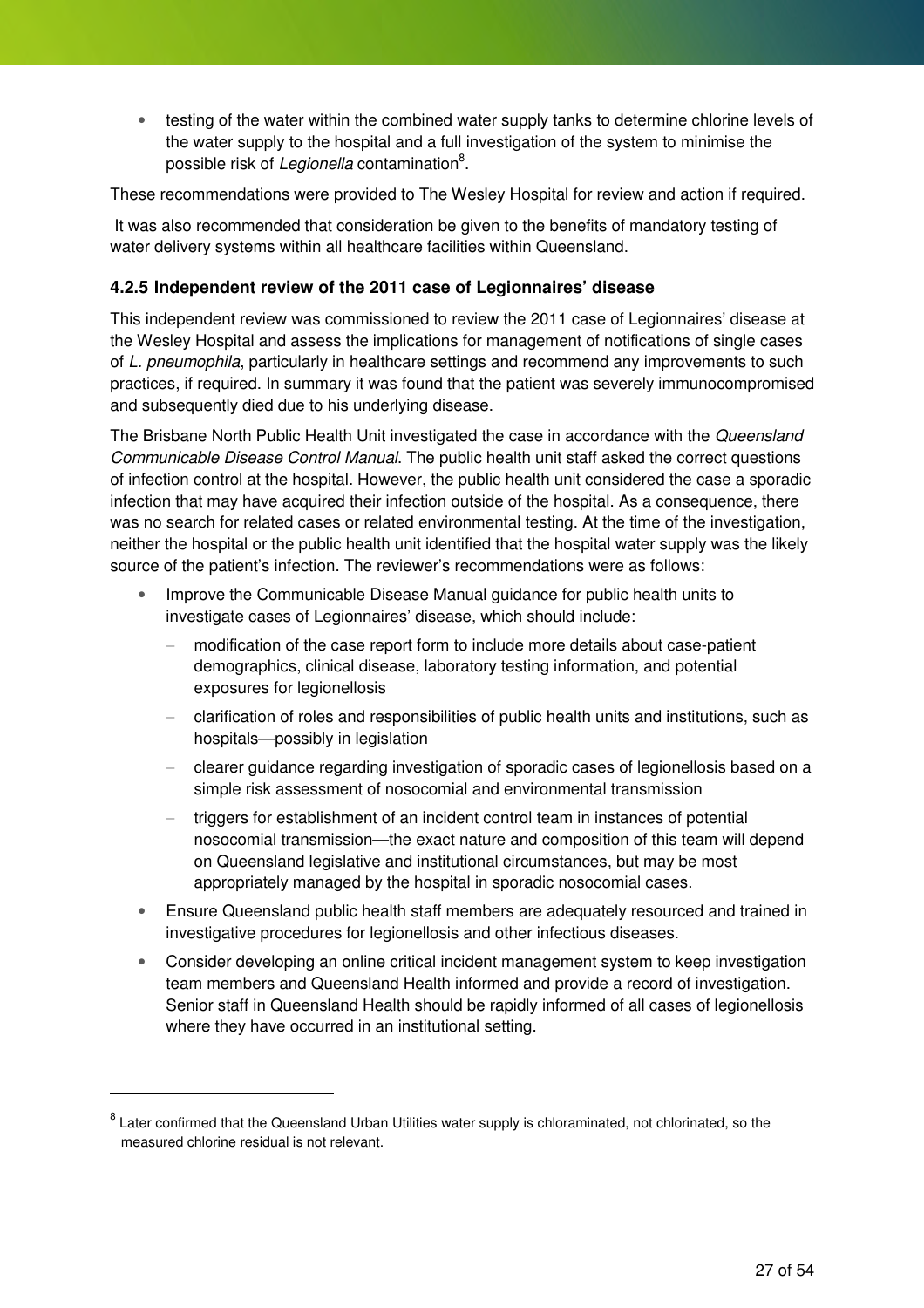#### **4.2.6 Water testing results for public and private hospitals across Queensland**

#### **Background**

Following advice about the first case from The Wesley Hospital on 5 June 2013, the Minister of Health directed the precautionary testing of all public hospital water supplies in Queensland the following day. The purpose of testing was to identify if similar issues were being experienced in hospitals elsewhere and to ensure appropriate action was taken where required. The Chief Health Officer wrote to all private hospitals requesting that they undertake the same actions. Guidance was provided to all HHSs on 7 June 2013 and subsequently to private facilities.

Flexibility was built in to the implementation of the project to enable HHSs to incorporate local knowledge of their facilities, and other specific regional requirements. It was acknowledged that resources were available to HHSs, in the expertise of their public health units, workplace health and safety teams and infection control and infectious diseases teams. While this flexibility was important to allow knowledge of local factors to direct the selection the sampling locations, it does limit the opportunity to draw conclusions from the data, particularly in regard to comparisons between facilities or facility categories.

Further advice on the selection of sampling sites to include areas likely to house the most vulnerable patients, selection of sites most distant from hot water storages, and on determining the appropriate number of samples for each facility was provided in subsequent correspondence to facilities on 14 June 2013. Guidelines for responses to positive test results, for both water management and the management of vulnerable patients, were also issued.

#### **Key findings**

Due to the rapid initiation by facilities of sampling and testing following the notification at The Wesley Hospital, there was some variation in the approach taken by different facilities. This resulted in limitations with regard to the analysis and interpretation of results, however the key findings were that:

- of the 267 facilities (172 Commonwealth and state public and 95 private) which reported results, 83 public (49.7 per cent) and 76 private facilities (80 per cent) had no positive detections of L. pneumophila or Legionella spp (not pneumophila)
- positive results in one or more samples were reported by 106 facilities, or just under 40 per cent of all facilities, either L. pneumophila, Legionella spp (not pneumophila) or both as shown in Table 1.

| <b>Facility type</b> | <b>Positive</b> | No positives     | <b>Total facilities</b> |
|----------------------|-----------------|------------------|-------------------------|
|                      | no. (row $%$ )  | $no.$ (row $%$ ) | no. (column $%$ )       |
| <b>Public</b>        | 3(60.00)        | 2(40.00)         | 5(1.87)                 |
| (Commonwealth)       |                 |                  |                         |
| <b>Private</b>       | 19 (20.00)      | 76 (80.00)       | 95 (35.58)              |
| <b>Public (HHS)</b>  | 84 (50.30)      | 83 (49.7)        | 167 (62.55)             |
| <b>Total</b>         | 106 (39.7)      | 161 (60.30)      | 267 (100)               |

#### **Table 1: Facilities reporting positive results for L. pneumophila and Legionella spp (not pneumophila)**

It should be noted that although the average number of samples per facility is similar for public and private hospitals (approximately 20 per facility), 62 per cent of the sample results from private facilities were from The Wesley Hospital  $(n=1177)$ . If the hospital results are excluded, the average number of samples from private facilities was about 15. Only summary data is available for private facilities. Public hospitals reported 3299 sample results with accompanying data on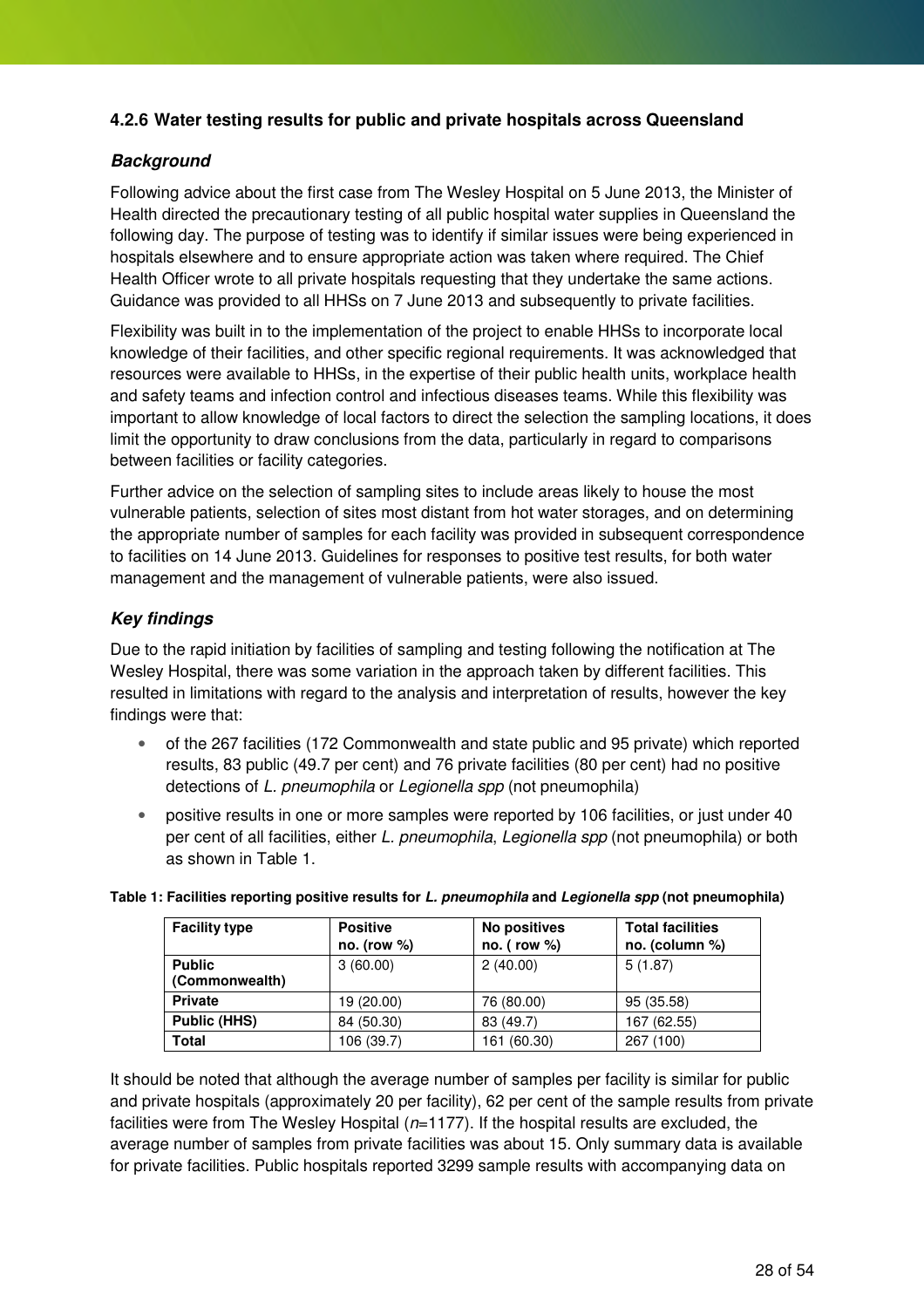sample collection. Therefore, information on sampling locations and actual bacterial counts were only available for HHS and Commonwealth facilities.

Overall, just under 10 per cent of sample results were positive for L. pneumophila (8.91 per cent) or Legionella spp (not pneumophila) (6.67 per cent) as shown in Table 2.

| Table 2: Summary of sample results for L. pneumophila and Legionella spp (not pneumophila) for all |
|----------------------------------------------------------------------------------------------------|
| sampling in public and Commonwealth facilities, categorised by the number of colony forming units  |
| reported                                                                                           |

| <b>Species</b> | ctu/mL              | <b>Number</b> | Per cent | <b>Cumulative</b><br>per cent |
|----------------|---------------------|---------------|----------|-------------------------------|
| L.             | <10                 | 3005          | 91.09    | 91.09                         |
| pneumophila    | $≥10$ and <100      | 164           | 4.97     | 96.06                         |
|                | ≥100 and $<$ 1000   | 114           | 3.46     | 99.52                         |
|                | $≥1000$ and <10000  | 14            | 0.42     | 99.94                         |
|                | >10000              | 2             | 0.06     | 100.00                        |
|                | Total               | 3299          | 100.00   |                               |
| Legionella     | < 10                | 3079          | 93.33    | 93.33                         |
| spp (not       | $≥10$ and <100      | 51            | 1.55     | 94.88                         |
| pneumophila)   | ≥100 and $<$ 1000   | 141           | 4.27     | 99.15                         |
|                | ≥1000 and $<$ 10000 | 25            | 0.76     | 99.91                         |
|                | >10000              | 3             | 0.09     | 100.00                        |
|                | Total               | 3299          | 100.00   |                               |

Only a very small number of samples returned very high counts, with less than one per cent of samples exceeding 1000 cfu/mL of either L. pneumophila or Legionella spp (not pneumophila). The significance of Legionella spp (not pneumophila) is that while the L. pneumophila was not detected in the sample, other species were, indicating the environment is also suitable for L. pneumophila (which tends to be more virulent) to grow and may be present elsewhere in the system.

The response to positive detections protocol required that re-sampling be undertaken following remedial action. Not all re-sampling data had been received at the time of writing of the report and limitations associated with data collection do not allow for detailed interpretation of data to make strong conclusions on the efficacy of follow-up treatment. Although the numbers are small, and not all remediation and re-sampling has been completed, there appears to be significant improvement in subsequent rounds of re-sampling, with 50 per cent of facilities undertaking remedial action reporting no detections of Legionella (Table 3).

**Table 3: Summary of sample results for L. pneumophila and Legionella spp (not pneumophila) in public and Commonwealth facilities for initial sampling and re-sampling** 

| <b>Species</b> | ctu/mL             | Initial sampling<br>$n$ (column %) | Re-sample 1<br>$n$ (column %) | Re-sample 2<br>n (column %) |
|----------------|--------------------|------------------------------------|-------------------------------|-----------------------------|
| L. pneumophila | <10                | 2,381 (90.88)                      | 488 (90.54)                   | 136 (97.14)                 |
|                | $≥10$ and <100     | 134 (5.11)                         | 27(5.01)                      | 3(2.14)                     |
|                | $≥100$ and <1000   | 90 (3.44)                          | 24 (4.45)                     |                             |
|                | $≥1000$ and <10000 | 13(0.5)                            |                               | 1(0.71)                     |
|                | >10000             | 2(0.08)                            |                               |                             |
|                | Total              | 2,620 (100)                        | 539 (100)                     | 140 (100)                   |
| Legionella spp | < 10               | 2,381 (90.88)                      | 488 (90.54)                   | 136 (97.14)                 |
| (not           | $≥10$ and <100     | 134 (5.11)                         | 27(5.01)                      | 3(2.14)                     |
| pneumophila)   | $≥100$ and <1000   | 90(3.44)                           | 24 (4.45)                     | $\overline{\phantom{0}}$    |
|                | $≥1000$ and <10000 | 13 (0.5)                           |                               | 1(0.71)                     |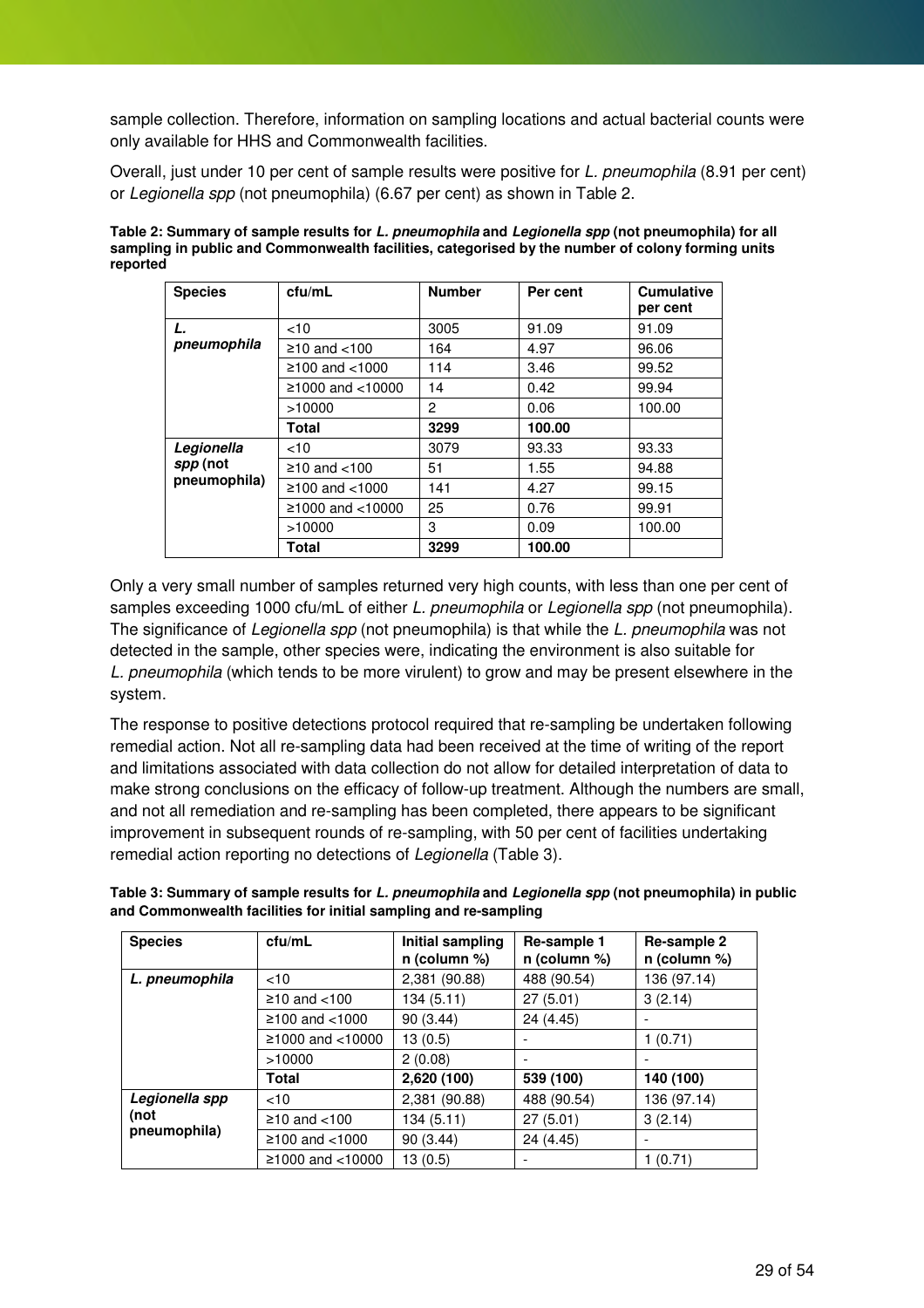| 10000 | (0.08)<br>- | -         | -         |
|-------|-------------|-----------|-----------|
| Total | 2,620(100)  | 539 (100) | 140 (100) |

There was no correlation between the size of facility (as number of beds) and positive results. There were no correlations between positive detections and water temperature, free chlorine, pH or heterotrophic plate count. This should be interpreted with caution given limitations associated with different approaches to data collection and reporting.

Of note, approximately 30 per cent of samples were identified as cold water samples and around 10 per cent of samples identified as having temperatures below 20 degrees Celsius were positive for either L. pneumophila or Legionella spp (not pneumophila).

There were significantly more positive detections in first draw samples (i.e. samples taken when the tap is first turned on, indicating the source was localised) than flushed samples (i.e. after allowing the water to run before taking the sample). Results were 59.26 and 40.47 per cent for L. pneumophila and 76.78 and 22.27 per cent for Legionella spp (not pneumophila) respectively. There was no pattern identified when facilities were assessed as major regional, rural or South East Queensland.

Of the facility types, public residential aged care facilities and public psychiatric health facilities had significantly higher than average positive results (21.51 and 39.74 per cent respectively). This increased occurrence was largely L. pneumophila (20.32 and 29.8 per cent). This increased occurrence was largely due to just two facilities, both of which have taken appropriate remedial action, some of which is ongoing.

#### **Discussion**

The results from the statewide water testing program of hospitals has shown *Legionella* is present to varying extents in a significant proportion of the water systems of public and private health facilities in Queensland. The data is still incomplete, and is somewhat difficult to interpret, however the result of 10 per cent positives from 50 per cent of public facilities provides a baseline for future monitoring and control.

Although the results of the project represent only a snapshot, taken in the season when the incidence of legionellosis tends to be lowest, it is probably a reasonable indicator of the unmanaged risk in Queensland healthcare facilities. It is notable that several facilities were identified in which the risk level could be considered to be somewhat elevated, either due to high counts of Legionella, or inadequate response to remediation. However, results of the response so far indicate that control of Legionella and management of the risk is possible.

The lack of comparable data from other Australian jurisdictions makes it difficult to comment on whether this situation is unique, although overseas studies have found that hospital water systems are commonly contaminated with *Legionella* [9]. For example, more than two-thirds of institutions in one study [45] and 63 per cent in another [46] had Legionella contamination. Cases have also been sourced back to cold, warm and hot water systems of hospitals many times [46]. However, presence of Legionella in the water systems is often not associated with cases, which makes interpretation of results and assessment of risks difficult.

There are differing views in the literature on the issue of routine testing of hospital water supplies. For example, in a 2011 mini-review the authors noted that 'knowledge of Legionella positivity in hospital drinking water is the only factor known with certainly to be predictive of risk' [47]. Conversely, advocates for control measures in the event of clinical cases only, argue that Legionella is ubiquitous in hospital water systems and positive environmental cultures do not correlate with risk of infection [48].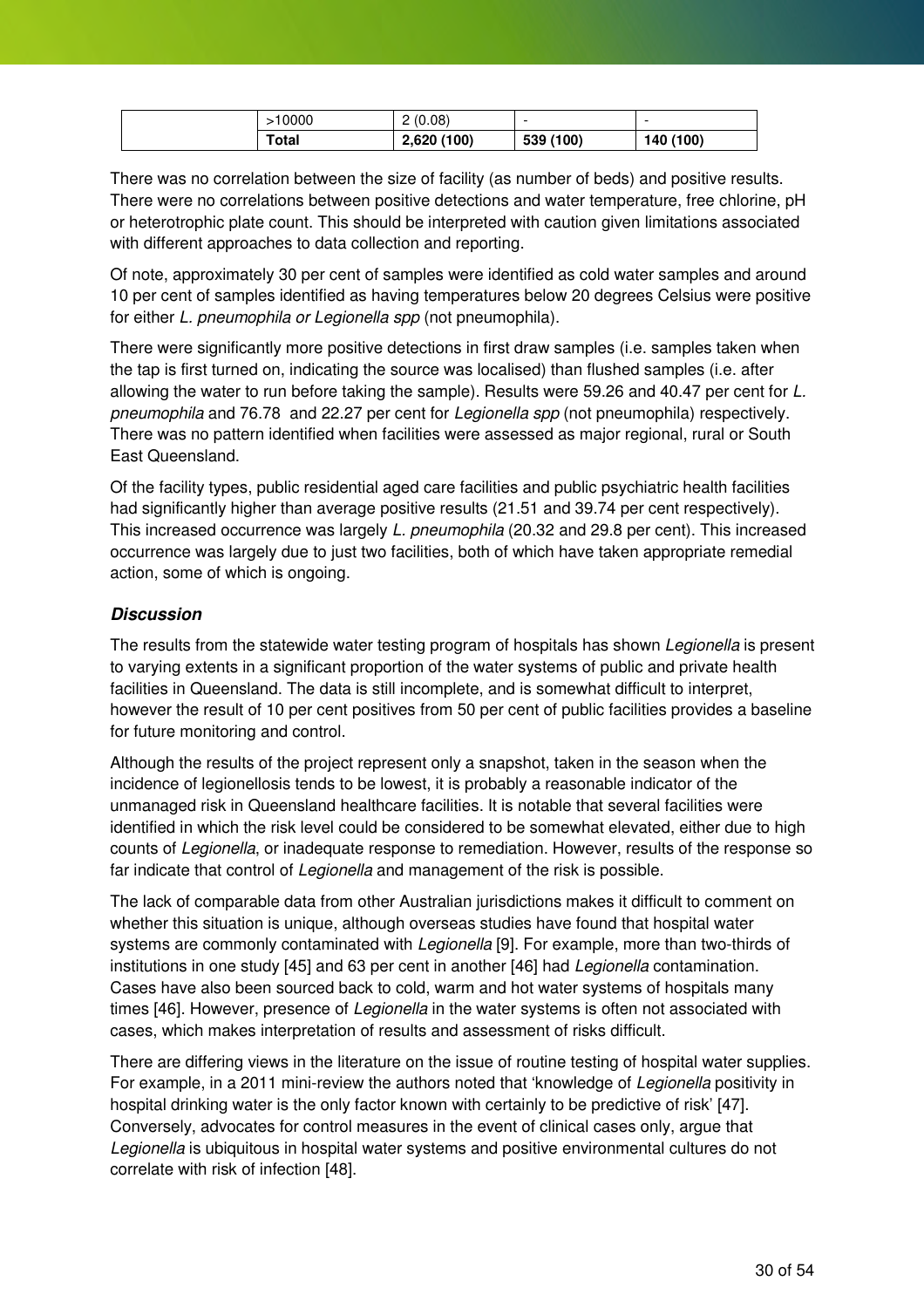Few studies have been published around risk and risk mitigation in residential aged care facilities. However, there is agreement that this population is at higher risk than the general population and evidence suggests that legionellosis may be an important, but under-recognised cause of pneumonia in this population [49]. One recent study reported a case fatality rate of 4.7 per cent in an outbreak of Legionnaires disease related to the potable water system [50]. This study identified the potential for outbreaks in this population and recommended that facilities should consider control measures, such as annual sampling of potable water and the development of more comprehensive multi-disciplinary risk management plans.

Given the greater vulnerability of significant numbers of patients in hospitals and residential aged care facilities, there is a common theme in guidelines generally in Australia and elsewhere, including those issued by the World Health Organization (WHO) in 2007 [9]. Appropriate management of water systems is required to control microbial growth and prevent elevated counts, to monitor those aspects of the system that are known to contribute to growth, to assess the effectiveness of controls through periodic testing, and to respond accordingly.

The WHO has developed a framework for safe drinking water [8], which is consistent with the drinking water framework in the Australian Drinking Water Guidelines [51]. This combines healthbased targets, risk assessment and water safety plans (or the term more commonly used in Australia, risk management plans) and surveillance into a single framework, and underpins its approach to risk mitigation and the prevention of legionellosis. An overview of the key steps in the development of a risk management plan for *Legionella* control in water systems is provided in Appendix 1 [9].

The benefit of risk management plans is evidenced by an overseas study that found Legionella were less likely to be detected in cooling towers where risk management plans had been implemented [36]. It has been reported that early adopters of the US Guidelines for Legionella detection and control, saw cases of hospital acquired legionellosis decline from 33 to 3 per cent [52].

A risk management approach is also supported by the work of the technical advisory panel, established by the Department of Health to evaluate how Legionella could become established at pathogenic levels in Queensland healthcare facility drinking water infrastructure, and to identify best practices in responding to Legionella and other related waterborne microbial contamination. The work completed to date has been a high-level assessment and is considered the first-step toward establishing a robust program of drinking water system risk management for Queensland healthcare facilities. However, the key points in the panel's assessment are:

- If it is not managed effectively, water quality in healthcare infrastructure can easily and rapidly degrade, posing a risk to patients of those facilities. The most significant risk exposure, as indicated elsewhere, is to immunocompromised persons, but over time, risk to persons of average health may increase.
- Management of the supply of drinking water in Australia follows recommendations from the Australian Drinking Water Guidelines (ADWG), but these guidelines do not specify that drinking water should contain a minimum level of residual disinfectant at each delivery point to protect against microbial colonisation of healthcare facilities.
- In Queensland, drinking water quality can be variable due to climate, impaired source water quality (a small number of reticulation systems are not potable), and complex supply arrangements. Therefore, it cannot be assumed that even if the incoming water quality complies with the ADWG that it will necessarily have an effective chlorine residual. Consequently, water delivered to healthcare facilities that house vulnerable patients may not be fit for purpose without additional treatment.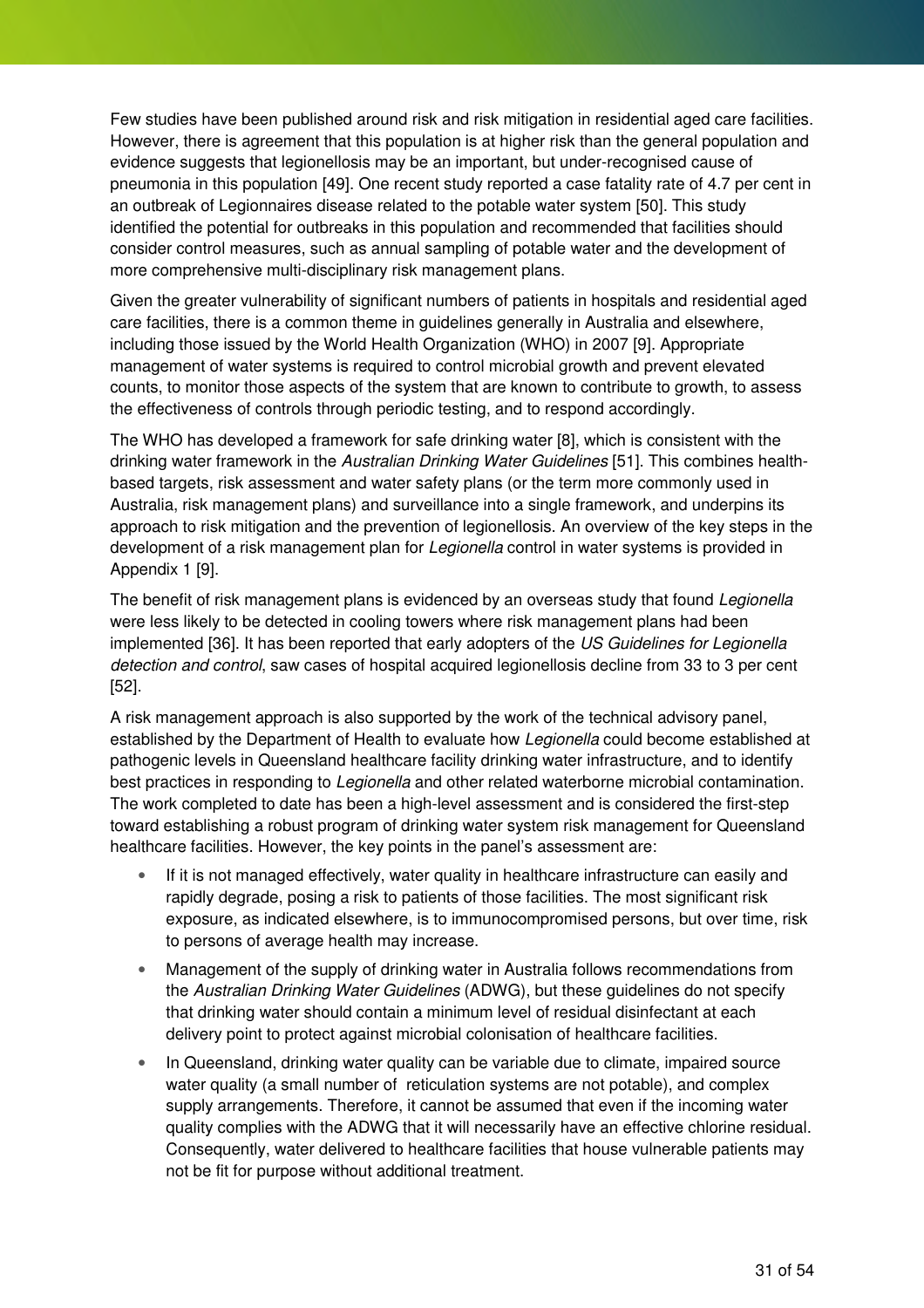- There are a number of healthcare facilities not equipped with specialist water treatment equipment or processes to meet the needs of vulnerable patients.
- It is likely that there are a significant number of Queensland hospital facilities that have complex potable water systems which can also contribute to risk.
- There are no specific Australian Standards that advise in detail how to control microbial quality in hot or warm water systems in healthcare infrastructure. This hampers development of uniform construction and maintenance practices. The current *Capital* Infrastructure Requirements provides a consistent and standardised approach to health capital infrastructure planning and design in Queensland and promotes the application of contemporary and evidenced-based standards. However it does not deal specifically with issues relevant to Legionella control.

These issues are the basis for recommendations one and two (on page 44) and part of four (on page 44). The findings of the investigation into the cases at The Wesley Hospital, and of the statewide water testing program, together with the issues summarised above, point to areas for action more broadly. Work has commenced with regard to some of these and recommendations are made for others. These are discussed further in the following sections.

### **5.0 Regulation and other approaches to prevention**

#### **5.1 Scope of approaches**

This section summarises the review of approaches that are important to the prevention of legionellosis, and the current arrangements in Queensland and other jurisdictions. This section also discusses actions that can make for a more robust system for prevention and control in Queensland.

A range of approaches exist to help prevent the growth of Legionella, to identify and respond to positive cases of disease, and to take action to reduce future cases. These include:

- Regulation—legislation which can be supported by codes of practice, guidelines and protocols which may further articulate required or recommended practice.
- Standards—published documents setting out specifications and procedures designed to ensure products, services and systems are safe, reliable and consistently perform the way they were intended. They establish a common language which defines quality and safety criteria. Standards are voluntary consensus documents that are developed by agreement and their application is by choice unless their use is mandated by government or called up in a contract.
- Accreditation—health and aged care facilities are required to be accredited against national standards.
- Guidelines and related advice—these are generally advisory documents that provide more detailed guidance to practice and, when referenced in legislation, to assist with compliance.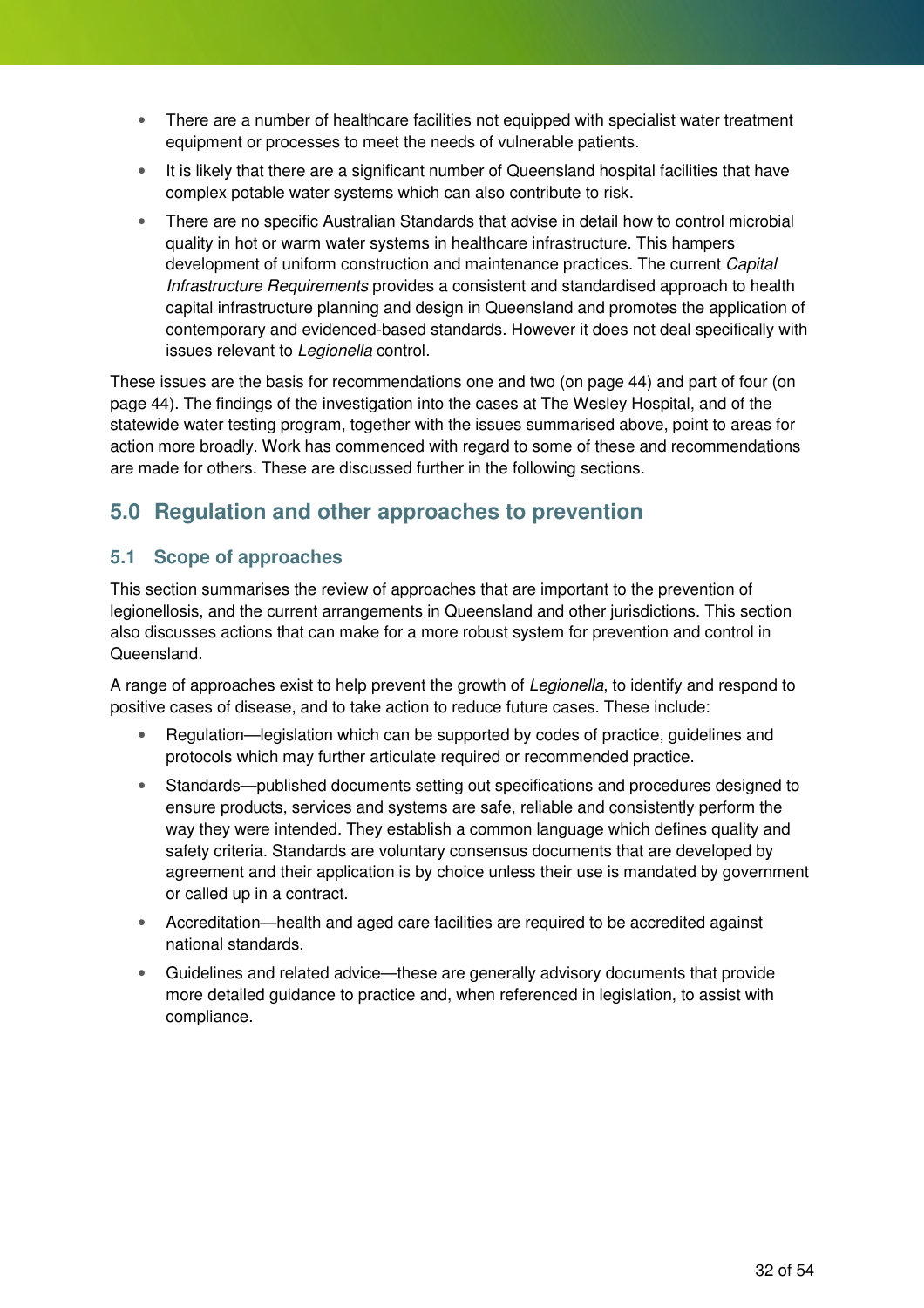### **5.2 Approaches to the control of Legionella**

#### **5.2.1 Current arrangements**

#### **Regulation and associated standards**

Regulation relevant to the control of Legionella in water systems includes regulation relating to plumbing and drainage, work health and safety, and public health risks generally, but also to Legionella control specifically.

All Australian jurisdictions have legislation associated with work health and safety and plumbing and drainage. These are areas where there has been significant reform to support consistency across jurisdictions.

Plumbing and drainage regulation provides for the design and installation of systems that are effective and safe. It calls up the Plumbing Code of Australia (PCA) which, among other things:

- sets out the requirements for the design, construction, installation, replacement, repair, alteration and maintenance of water services
- contains materials and product certification procedures, such as the WaterMark Certification Scheme, which certifies plumbing and drainage materials and products so that they may be authorised for use in a plumbing or drainage installation—this is relevant to Legionella control as the type of materials used can contribute to its survival and growth.

The PCA also references a range of AS/NZS which specify minimum requirements for various aspects of manufactured water systems. These include standards for water services, including heated water services, TMVs and other temperature control valves, backflow prevention devices and for the design, commissioning, operation and maintenance of air handling and water systems in buildings for microbiological control. They are the principal reference point for practice and regulatory compliance activity in relation to the design, installation, commissioning, operation and maintenance of such systems.

In particular, the PCA calls up AS/NZS 3500.4 Heated Water Services as the performance requirements to ensure that 'heated water storage to be stored and delivered under conditions to avoid the likelihood of the growth of Legionella bacteria', including the requirement to store heated water above 60 degrees Celsius. AS/NZS 3500.4 in turn references other standards including the AS/NZS 3666 series: Air handling and water systems of buildings – Microbial Control.

Work health and safety legislation places a duty of care on persons conducting a business or undertaking to ensure, so far as is reasonably practicable, that the health and safety of workers and other persons is not put at risk from work carried out as part of the conduct of the business or undertaking. This includes through:

- the provision and maintenance of a working environment that is safe and without risks to health and safety
- the provision and maintenance of plant, structure and systems of work that are safe and do not pose risks to health and safety
- the provision of information, instruction, training or supervision to workers needed for them to work without risks to their health and safety and that of others around them
- that the health and safety of workers and the conditions of the workplace are monitored to prevent injury or illness arising from the conduct of the business or undertaking.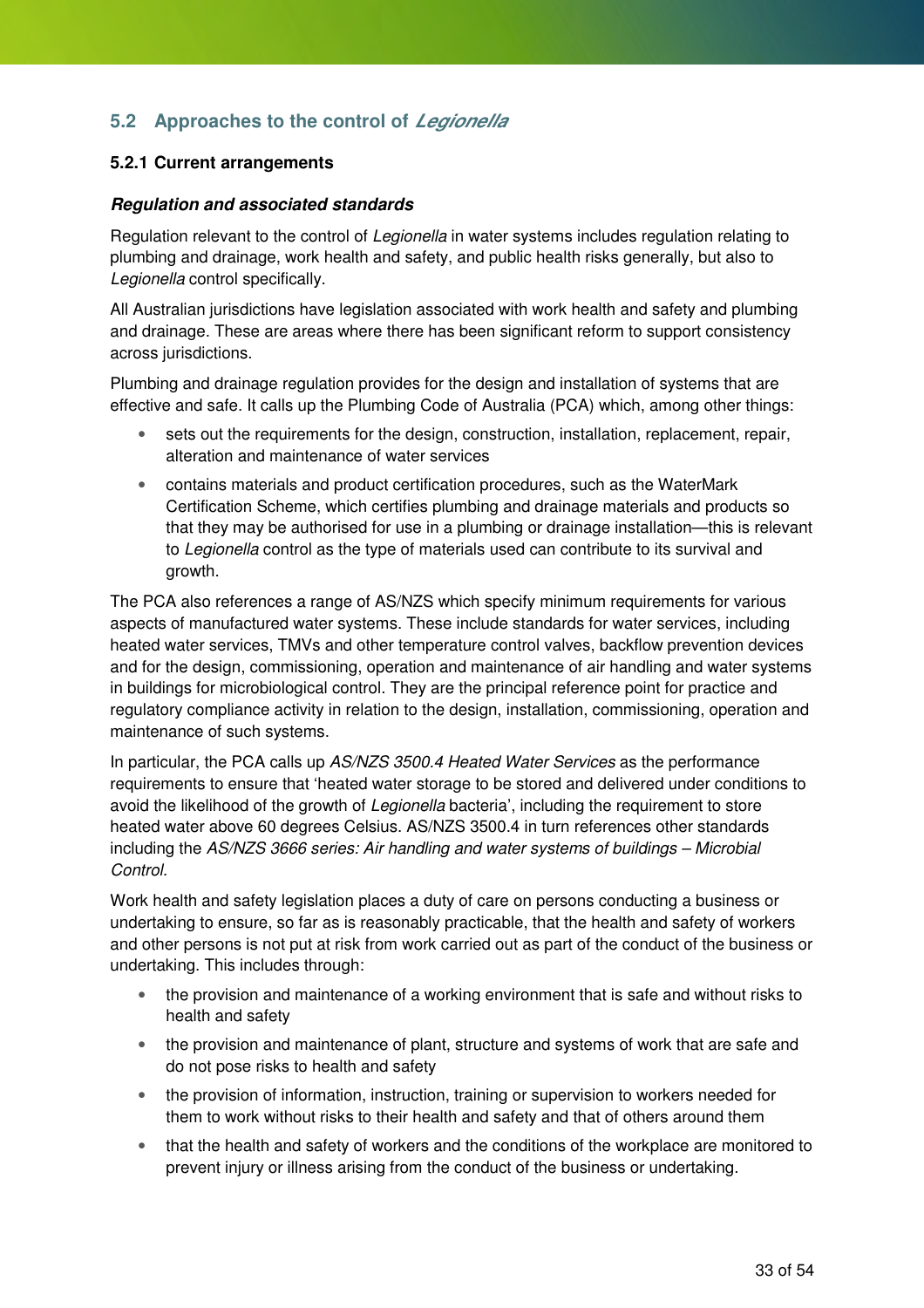This general duty is broad and thus inclusive of manufactured water systems, however there are no further specific requirements relevant to manufactured water systems.

All public health legislation across Australia has general provisions providing powers for authorised officers to respond to public health risks and for the making of regulations and guidelines and/or codes of practice to assist in the prevention and management of public health risks.

With regard to legionellosis specifically, two complementary types of regulatory approaches are relevant:

- 1. Preventing risk from systems that can support the growth and dissemination of Legionella.
- 2. Disease notification—discussed further in Section 5.3.

Many countries have developed regulations specific to the control of Legionella in water systems for the prevention of legionellosis. In Australia, all jurisdictions, with the exception of Queensland and the Northern Territory, have requirements in their public health legislation for responsible persons in regard to the cooling and water delivery systems in buildings in non-domestic settings, although the scope of the systems and the settings in which they apply varies.

The primary reference document used to facilitate this legislative process is the AS/NZS 3666 series: Air handling and water systems of buildings – Microbial Control with references to Parts 1, 2 and  $3^9$ :

- Part 1—covers the design, installation and commissioning of these systems
- Part 2—covers operation and maintenance
- Part 3—performance based document for maintenance of cooling water systems.

While the requirements vary across jurisdictions that regulate (i.e. not including Queensland and the Northern Territory), elements common to the majority of jurisdictions include:

- registration of cooling water systems (in all jurisdictions other than Western Australia)
- registration of warm water systems in all or selected non-domestic settings (in all, but South Australia and Western Australia)
- requirements for the installation, operation and maintenance of these systems as per AS 3666, with or without additional requirements
- water sampling and testing, and remedial action on detection of specified levels for Legionella and heterotrophic plate counts in the regulated water systems
- requirements for water systems suspected or implicated as an infection source (in all, but South Australia and Western Australia)
- documentation and record keeping relating to plans, operating and maintenance manuals, and maintenance records.

Three of the six jurisdictions also require:

 $\overline{a}$ 

- some form of certification or third party auditing or inspection of cooling water systems (Victoria, Tasmania and the Australian Capital Territory)
- mandatory reporting of results exceeding specified levels of Legionella in cooling water systems (Victoria, South Australia and the Australian Capital Territory).

 $^9$  This series also includes a Part 4 relating to microbial control in air handling systems.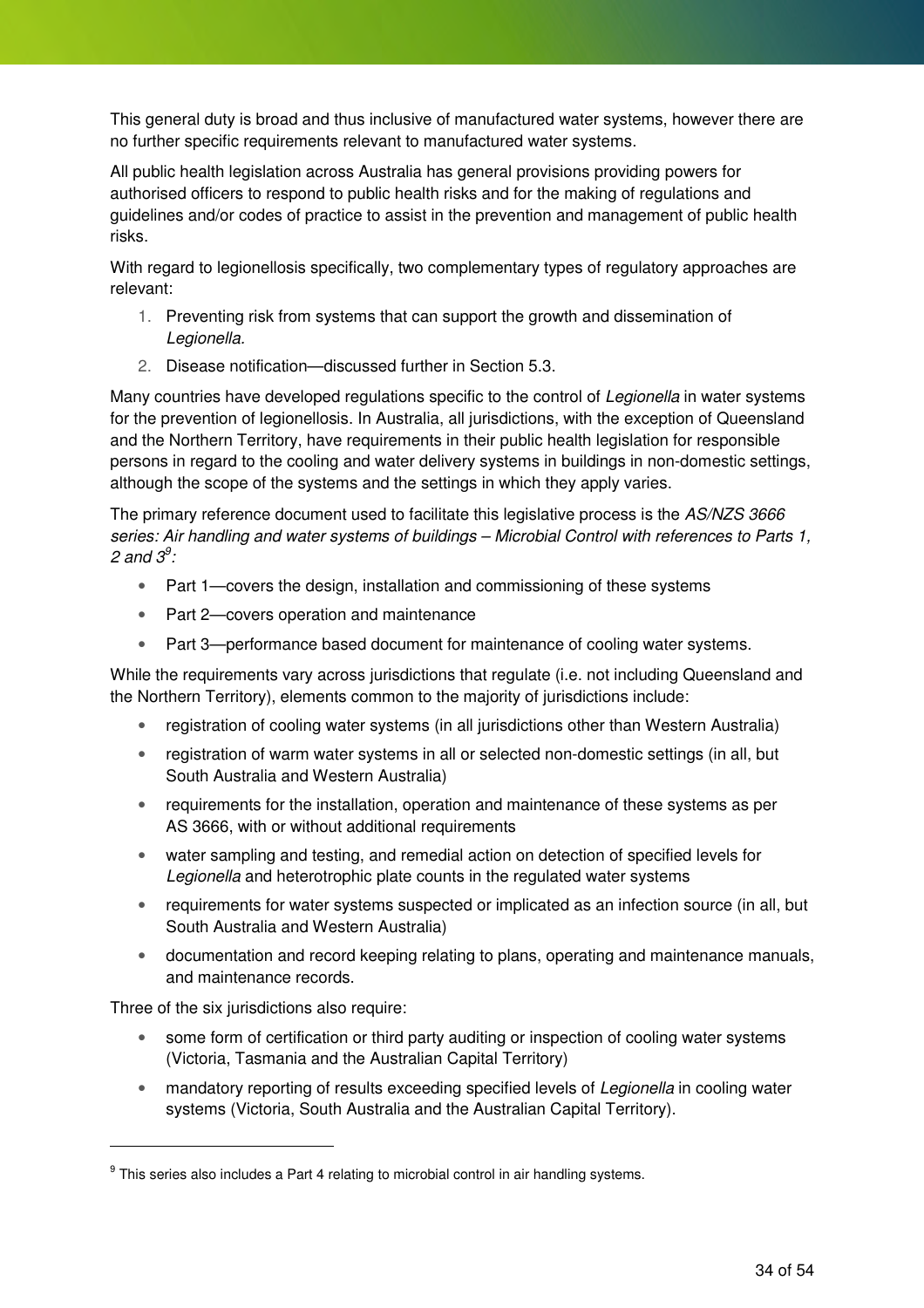A number of jurisdictions have regulations relating to swimming pools and spas and/or mandatory codes of practice. These are designed to promote high standards of microbial quality in water, generally, but are relevant to Legionella control in spa pools particularly. The requirements covered generally include maintenance of facilities, cleaning, treatment of water, filtration, maintenance of microbial quality within defined parameters, responses required when water sample test results don't comply, chemical testing, requirements when a facility is suspected or implicated as the source of infection, record keeping, and water replacement. These issues are dealt with through the issuing of guidelines in other jurisdictions, including Queensland.

#### **Guidelines and similar tools**

Guidelines and other resources often exist to support regulatory requirements. In addition, in places where there is no specific regulation, an advisory and supportive approach exists through guidelines, fact sheets and associated tools, either developed by government agencies or by professional and/or industry bodies.

In Queensland, guidelines developed by WHSQ, exist for the design, installation, commissioning, operation and maintenance of water cooling systems, including cooling towers and for control strategies for the presence of Legionella and other heterotrophic microorganisms<sup>10</sup> [53]. However, no such guidelines exist for manufactured water systems in non-domestic situations, unlike in most other jurisdictions.

As indicated above, guidelines also exist for the operation and maintenance of swimming pools and spas (the latter being of relevance to legionellosis), developed by the Department of Health. These guidelines [54] set out recommended water quality and operational standards for swimming and spa pools to ensure safe bathing water is provided for users. The guidelines apply to pools that are open to the public and include pools located at municipal and commercial sites, schools, hospitals, hotels and motels, leisure centres, health resorts, gymnasiums, clubs and resorts, camps, caravan parks, community health centres, retirement villages and unit developments, such as strata title or cluster title units.

There are also a range of other guidelines covering the design, selection and safe pool operation for swimming pools and spas, including a number of Australian Standards and related handbooks relating to water management for public swimming pools and spas, hydrotherapy pools and private swimming pools, and residential spa pools.

Fact sheets are also available to the general public to assist them in understanding the risks and action they can take to minimise these in domestic settings.

#### **5.2.2 Discussion**

#### **Regulation**

 $\ddot{ }$ 

Regulatory and associated approaches in other Australian jurisdictions have, in part, been prompted by their experiences with large outbreaks. This has not been experienced in Queensland. The reasons for these differences are not clear. However it is appropriate that regulation of high risk manufactured water systems (i.e. cooling water systems and water delivery systems), specifically as it relates to microbial control, be reconsidered now given the:

• review of approaches elsewhere

<sup>&</sup>lt;sup>10</sup> Heterotrophic microorganisms are bacteria, moulds and yeasts that use organic carbon sources to grow and can be found in all types of water.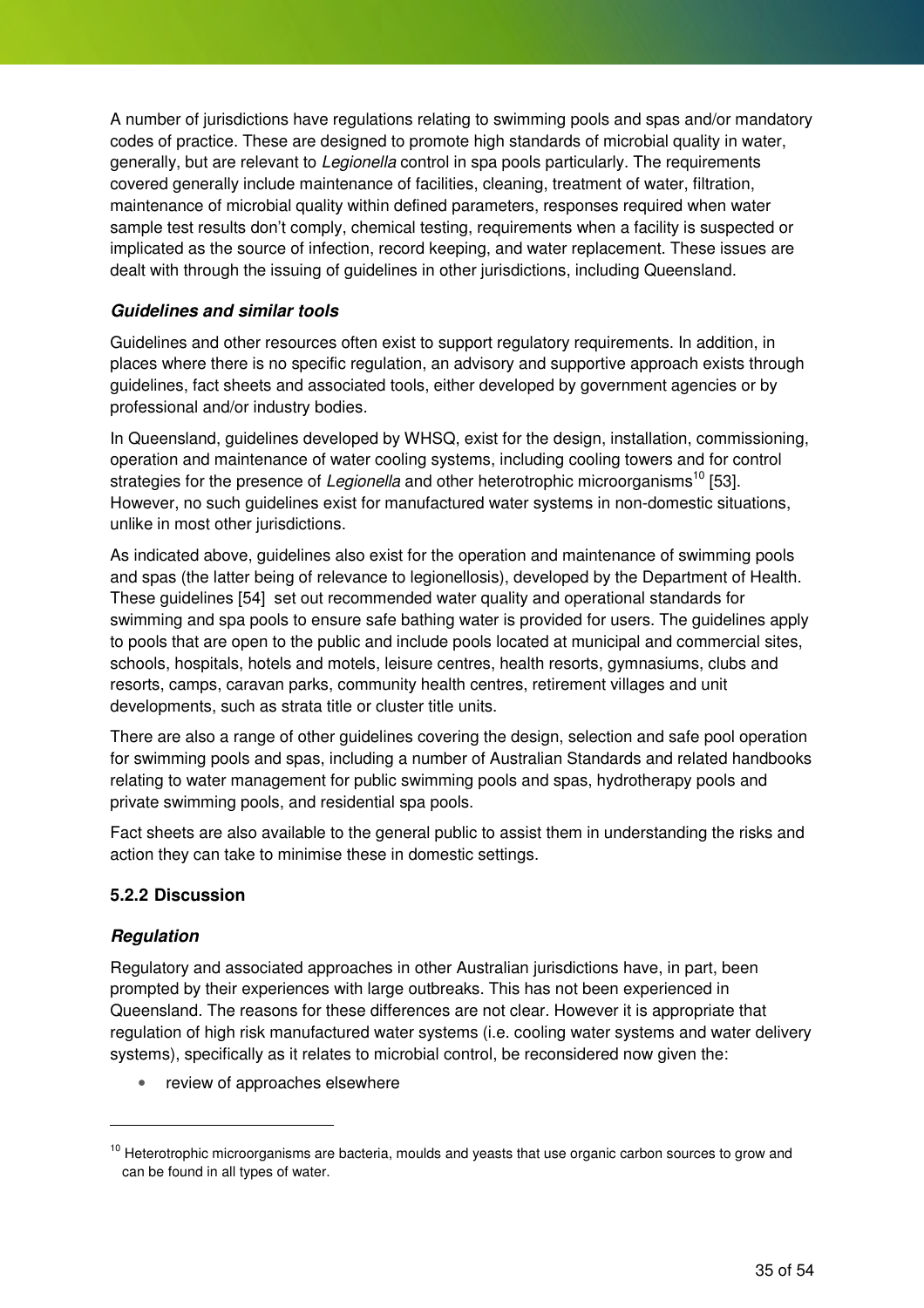- recent health system reforms (whereby HHSs are now independent statutory authorities, separate from the Department of Health, whose role is now that of system manager)
- findings of this review.

Regulation specific to microbial control in cooling water systems is included in public health legislation in all Australian jurisdictions except Queensland and the Northern Territory. In Queensland, regulation falls under general duties, including those specific to plant in general, under work health and safety legislation.

Given the vulnerability of people in healthcare and residential aged care facilities, and despite the lack of evidence of links between cooling tower contamination and healthcare acquired cases in Queensland, the risk remains and consideration should be given to regulating cooling water systems in these settings under the Public Health Act 2005.

Regulation with regard to water delivery systems varies in the type of systems and the settings in which they are regulated. This ranges from all water delivery systems (cold, warm and hot), all heated systems, or warm water systems only, and from all non-domestic settings<sup>11</sup> to health and residential aged care settings only.

There are pros and cons associated with different regulatory options. This should be the subject to further analysis, consultation and consideration. However, given the key risk settings are health and residential aged care, a focus on regulating both cooling and water delivery systems in these settings is recommended.

It is also recommended that the key reform should be a requirement for each hospital and residential aged care facility to have a water quality risk management plan, similar to the way that risk management plans are required for cooling water systems. There should also be a minimum requirement for the frequency of testing for heterotrophic colony count and Legionella, with more frequent testing as indicated based on a stratified risk assessment and documented in risk management plans. A *stratified* risk assessment would focus on exposures with the highest risk exposures being those undergoing HSCT or solid organ transplants, oncology patients and other high-risk patients.

With regard to the scope of healthcare settings covered, more specific definition of facility types to be captured under regulation would be required. The intent would be to focus on hospital and hospital type facilities that provide acute healthcare with admitted patients, with consideration also given to any other key features that make particular facilities at significantly higher risk with regard to water quality control and the risk profile of patients. This issue forms the basis for recommendation two (on page 44).

Regulation of cooling water and water delivery systems in other risk settings could remain the responsibility of WHSQ under its general duty of care and plant provisions. Consideration should be given to the development of guidelines for water delivery systems, similar to those that exist for cooling water systems.

#### **Standards and guidelines**

 $\overline{a}$ 

As discussed in Section 4.3, there is no specific Australian or Queensland standard that advises in detail how to control microbial quality in hot or warm water systems in healthcare facilities.

<sup>&</sup>lt;sup>11</sup> Definitions vary slightly between jurisdictions but generally domestic includes Class 1, Class 2 or Class 10 buildings as classified in Part A3.2 of the Building Code of Australia (domestic residences and non-habitable out-buildings).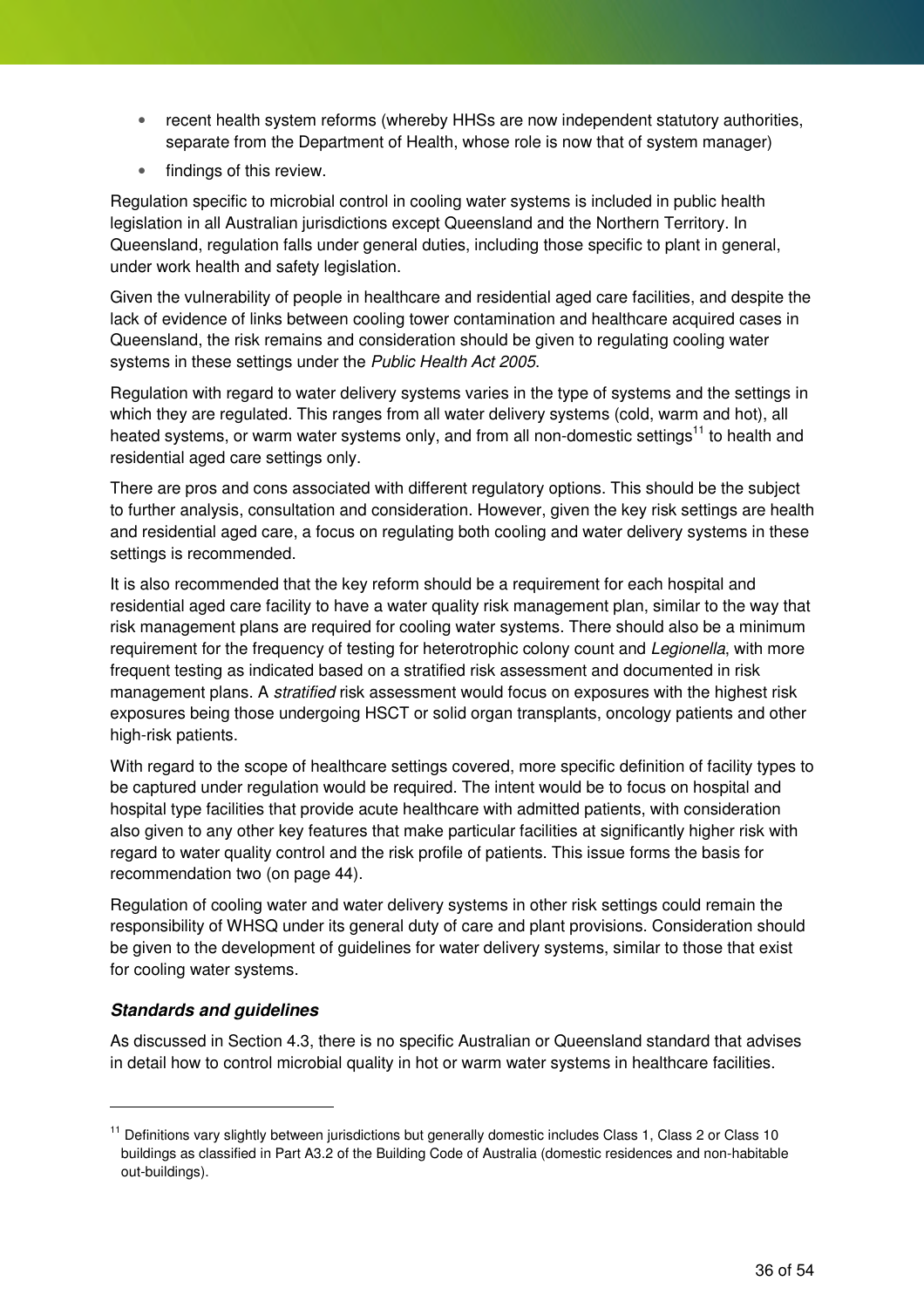There are heated or warm water guidelines for the control of Legionella relevant to healthcare facilities in all Australian states except for Queensland and the Northern Territory. These guidelines are usually linked to legislation.

All guidelines reviewed by the technical advisory panel recommend an engineering maintenance approach of regular examination of TMVs. Hot water pasteurisation<sup>12</sup> is recommended if Legionella is detected, but its effectiveness is often short-term. Further guidelines in some states recommend disinfection of shower heads and TMVs with consumer-grade chlorine bleach. Existing guidelines do not offer further actions that may be required if these approaches are not effective in controlling *Legionella*. State guidelines focus on *Legionella* only and do not follow the broad approach of international guidelines, which often recognise the need for total microbial control in plumbing systems.

The panel found none of the guidelines provide follow-up support when a facility is unable to provide ≥65 degrees Celsius at the far-reaching areas of healthcare infrastructure which may be contaminated. Furthermore, no guidelines exist for removal of accumulation of biofilm or sediment (which are known to promote ongoing and further contamination) in healthcare infrastructure. Pasteurisation is not expected to remediate these accumulations and continuing pasteurisation becomes more difficult as these deposits build up.

There are two Australian Standards which impact the capability to install and manage drinking water systems, namely AS 3500 (mainly about installation) and AS 3666 (design, installation, operation and maintenance). These deemed-to-satisfy provisions<sup>13</sup> are used in Queensland.

AS 3500.4 Heated Water Services, last updated in 2003, has a section, Section 9 Heated Water below 60 degrees Celsius, which is identified as being under development. It is intended to set out requirements for heated water systems that distribute and deliver heated water below 60 degrees Celsius, and to provide installation solutions and appropriate maintenance standards for the designer, installer and maintenance plumber. This work has not been completed at this time.

The lack of specific standards that advise in detail how to control microbial quality in hot or warm water systems in healthcare facilities hampers development of uniform construction and maintenance practices. AS 3500 generally prescribes disinfection of systems prior to commissioning, but does not cover maintenance and remediation except for reference to AS 3666. Furthermore, procedures for commissioning do not include specification of when they should be conducted with respect to time before use of the system.

AS 3500 is a deemed-to-satisfy provision for plumbing installations that deals primarily with acceptable hydraulic design and only deals minimally with providing a disinfected pipe system. There is also the AS 3666 series, but beyond the requirement to keep operating and maintenance manuals and records, it deals mainly with the control of Legionella in cooling towers. It is limited with regard to heated water systems, focusing only on:

• servicing and maintenance of heated water to be in accordance with the suppliers published requirements and best practice and be undertaken by competent personnel

 $\overline{a}$ 

 $12$  Involves sending hot water through all affected warm/cold water pipes to obtain a temperature no less than 70 degrees Celsius at the furthest point and maintaining that continuously at a reasonable flow rate for not less than 10 minutes.

 $13$  These are provisions which meet the performance requirements set down in the PCA.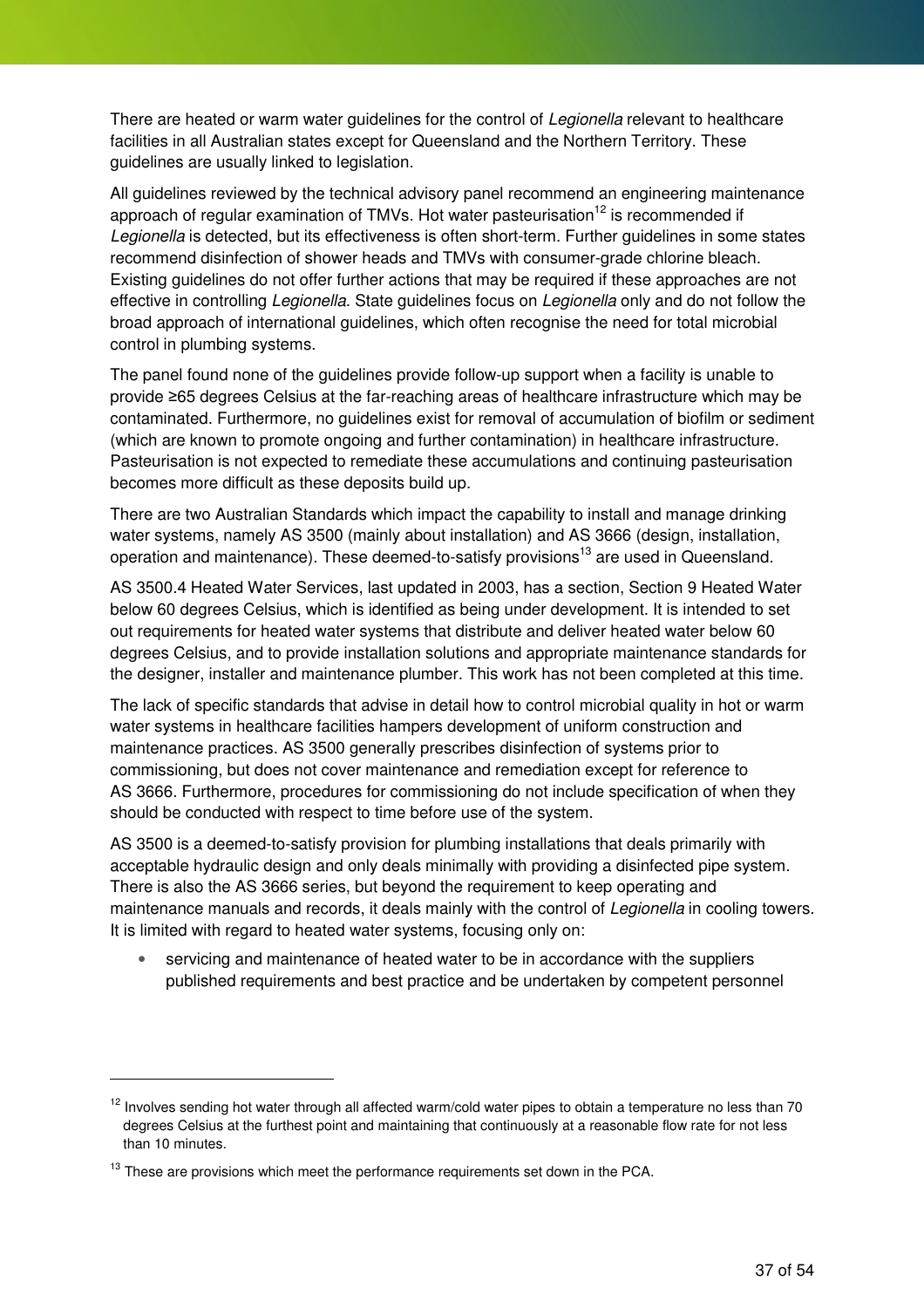• inspection and management to be in accordance with the requirements of the regulatory authority, including requirements with regard to the retention of records—a gap because Queensland does not regulate.

Comprehensive guidelines exist in a number of other countries and regions, including the United Kingdom, Europe, North America, New Zealand, and Japan. These guidelines address design, fittings, maintenance and disinfection. The most recent guidelines stress the need for general control of microbial water quality, including both Legionella species and Pseudomonas<sup>14</sup>.

In conclusion, the review of the above arrangements and the experience gained in responding to the recent cases of legionellosis has highlighted the following:

- There are a range of agencies involved in the regulation of practice in regard to manufactured water systems. While communication and collaboration between agencies occurred from early on in The Wesley Hospital incident, clear articulation of the respective roles and coordination arrangements between agencies is warranted to ensure that the most effective approach is in place in Queensland. This forms the basis for recommendation three (on page 45)
- Greater national collaboration is warranted, to harness the collective knowledge and expertise available across jurisdictions. Collaboration could focus on, but not be limited to addressing the gaps in standards, guidelines and associated tools identified as part of this review, and to developing a single national guideline for manufactured water systems, to be reviewed periodically as new knowledge emerges. This would benefit all jurisdictions by avoiding duplication of effort and reducing pressure on already stretched specialist expertise. It would also benefit owners/managers of water delivery systems that operate across jurisdictional boundaries, reducing the regulatory burden and the need to consult different documents. This forms the basis for some aspects of recommendation four (on page 44).

#### **5.3 Approaches to detection of disease and associated public health responses**

#### **5.3.1 Current arrangements**

 $\overline{a}$ 

The second type of regulation relevant to legionellosis is disease notification. This involves a requirement under all state and territory public health Acts, for certain individuals, mainly doctors and directors of pathology services, to formally notify the relevant Department of Health of the diagnosis of conditions specified as notifiable conditions under regulation. Legionellosis is one such condition. The Department of Health is also required to maintain a notifiable conditions register and officers are authorised to take action as required in response to such notifications.

These requirements provide a basis for initiating investigations, identifying potential outbreaks, identifying common sources of infection, taking appropriate action to prevent further cases, and issuing public advice. It also enables monitoring of the epidemiology of legionellosis and other notifiable diseases to better understand it and to inform prevention strategies.

In emerging situations, Queensland Health may undertake additional surveillance, including active case finding and increased communication with key stakeholders, such as alerts to clinicians and media alerts. Active case finding could include using broader clinical screening

<sup>&</sup>lt;sup>14</sup> Pseudomonas are a group of bacteria found commonly in soil and other natural environments. Generally, people who are at most risk of getting pseudomonas infections and becoming seriously ill are those who have a weak immune system.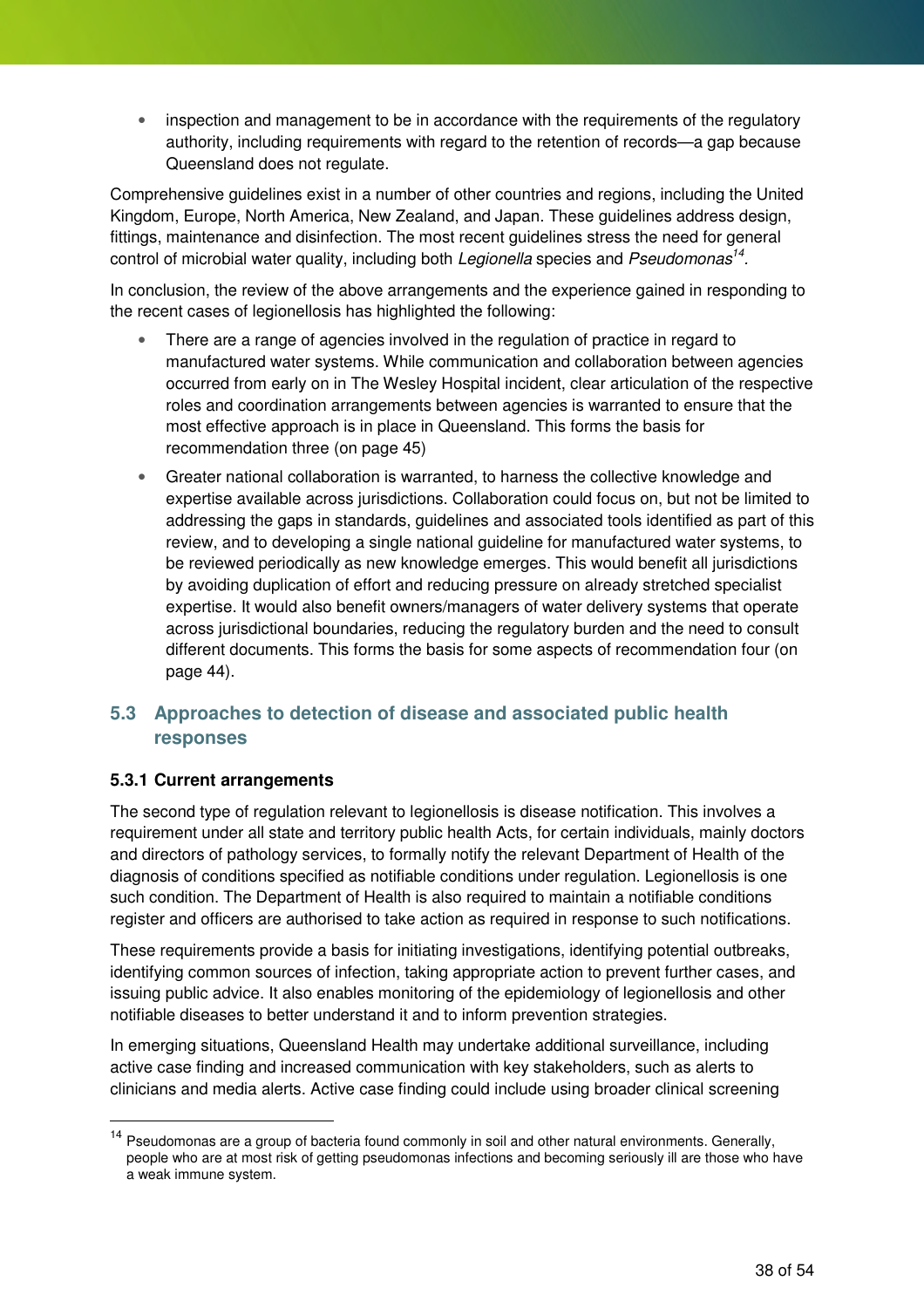criteria for testing, and encouraging clinical notification by general practitioners (GPs) and emergency departments, and reporting of possible cases to the 13 HEALTH phone line by members of the public.

Notification requirements for legionellosis are outlined in guidance documents for pathology laboratories as outlined in Section 4.2.2 above.

The public health response to notifications of Legionella positive patient test results by pathology laboratories is nationally consistent and outlined in the Series of National Guidelines (SoNG) for legionellosis, developed under the auspices of Communicable Disease Network of Australia<sup>15</sup>.

#### **5.3.2 Discussion**

 $\overline{a}$ 

Individual jurisdictions may add additional guidance to the SoNG for communicable diseases in the form of state based guidelines, which build on the SoNG. Beyond this, responding to individual cases, clusters or outbreaks is at the clinical discretion of the relevant public health physician. It should be noted that neither the SoNG nor the Queensland Health guidelines for legionellosis provide detailed advice on the public health responses to possible healthcare acquired cases, in particular in relation to active case finding, and in relation to environmental testing and responses to positive environmental test results. This issue is the basis for aspects of recommendation four (on page 44).

The Notifiable Conditions System (NoCS) database was developed in 1996. Since that time, as issues have been identified, enhancements have been made. These modifications have generally addressed an immediate or urgent problem without a systematic review of global system issues. For example, there is only limited capacity to interrogate the database, which is now technically outdated. There is currently no available electronic clinical information management capacity in public health units, including limited capacity for electronic transfer of enhanced surveillance data to NoCS. This capacity is important to:

- support public health action in responding to notifiable diseases and outbreaks
- enhance statewide reporting of outcomes, quality and activity
- reduce data entry and transcription errors.

Issues have also been identified with the robustness of the electronic transfer features for notifications from pathology laboratories. This has required the addition of a back up system whereby the laboratories also send notification lists daily by fax or mail and/or email to the Department of Health and the relevant local public health unit, creating an additional burden on both pathology laboratories and public health staff. Work is underway to scope the requirements and assess the best option for the future. Funding approval will then be required. This issue forms the basis for recommendation five (on page 44).

### **6.0 Legionella pneumophila infection in the community**

The ways in which legionellosis can be contracted in community settings have been discussed in Section 3. Despite Legionella being widespread in community water supplies the risk of acquiring Legionnaires' disease is low. Routine and effective maintenance of cooling towers, heated water systems and other water systems in both commercial and domestic settings remain the most

<sup>&</sup>lt;sup>15</sup> A national interjurisdictional committee which includes senior officers from all states and territories and the Commonwealth which functions under the National Health Protection Principal Committee, a committee under the Australian Health Ministers Advisory Committee (AHMAC).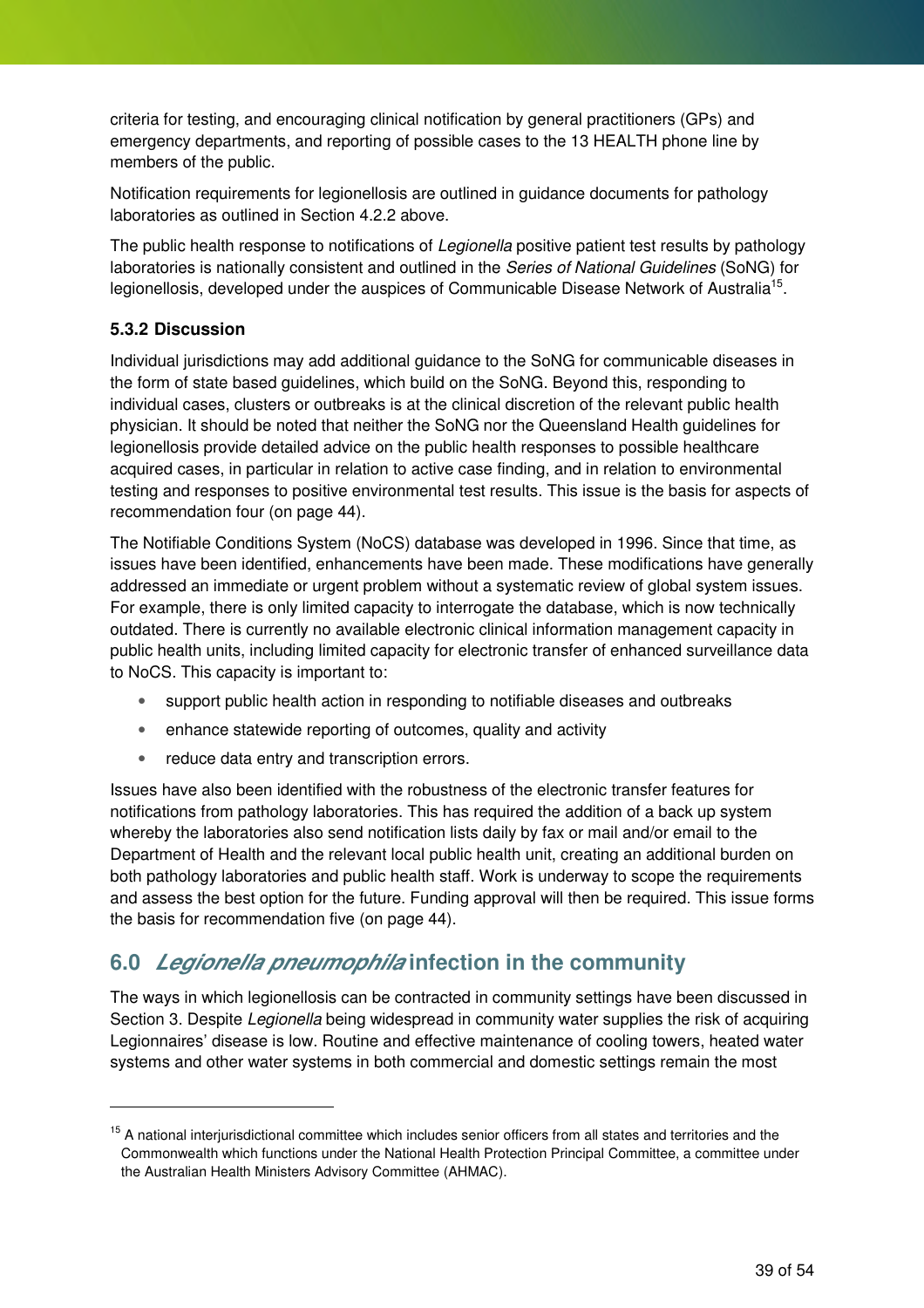important measure of prevention. The special responsibilities of residential aged care facilities have been discussed previously in Section 5.2.6.

At the time of the notification of Legionnaires' disease in the two patients at The Wesley Hospital, the issue of whether other policies and programs had the potential to inadvertently contribute to the risk of legionellosis was raised. This was in the context of recent initiatives relating specifically to energy efficiency, including the former Climate Smart Program. In reviewing the scope of these programs, no issues of concern were identified. The basis for this assessment is summarised below.

The Climate Smart Program included the Climate Smart Home Service—a residential energy efficiency program which ran from 2009 until mid-2012. It was specifically designed to help Queensland households save money, energy and contribute to a cleaner environment. The service included a visit from a licensed electrician who conducted a household power assessment, installed a range of energy saving devices and a water efficient showerhead, and where indicated, adjusted the hot water system thermostat.

The electrician tested electric hot water systems to determine whether the temperature could be safely reduced and, if so, offered to adjust the temperature of the storage tank to 65 degrees Celsius where the test recorded a temperature above this. This temperature was chosen to assist customers to avoid wasting electricity while remaining above the minimum temperature for the storage of hot water (in regulation) to avoid the growth of Legionella. The minimum of 65 degrees Celsius provided a safety margin, allowing for potential variances in manufacturing tolerances.

Two other programs were reviewed. The Smart Energy Saving Program was a program under the Clean Energy Act 2008, which has since been discontinued to reduce the regulatory burden on Queensland businesses. Under the program, relevant businesses were required to report on their energy use, undertake audits and prepare a report on an energy savings plan. EcoBiz is a program designed to help Queensland companies measure their current energy, water and waste use, identify opportunities and plan and implement efficient business practices. This program included working with a range of businesses, including hospitals, health services and residential aged care facilities. The focus in these settings was in the areas of lighting, water consumption, waste and transitioning from electric hot water systems to solar and heat pump systems. Neither program makes reference to water storage tank temperatures below the minimum 60 degrees Celsius.

It is also worthwhile to comment on the issue of the requirements to deliver heated water at outlets used primarily for personal hygiene purposes at temperatures not exceeding 45 degrees Celsius (in selected settings, such as schools and child care, healthcare, aged care and disability care facilities) and not exceeding 50 degrees Celsius (in domestic settings), introduced into AS 3500.4 Heated Water Services in 1994. This requirement is complementary to the requirement for hot water to be stored at a temperature of at least 60 degrees Celsius. This is achieved by the inclusion of tempering or TMV/s in pipework between the hot water storage tank and outlets, which mixes hot water from the storage tank with cold water to achieve the lower temperature at the tap or shower fixture. The aim of these requirements, in combination, is to reduce the incidence and severity of scalding injuries particularly in children and older people, while at the same time minimising the risk of legionellosis.

Despite the low risk to the community more broadly, there are opportunities to increase awareness of the potential risks associated with *Legionella* in manufactured water systems. This is the basis for recommendation six (on page 44).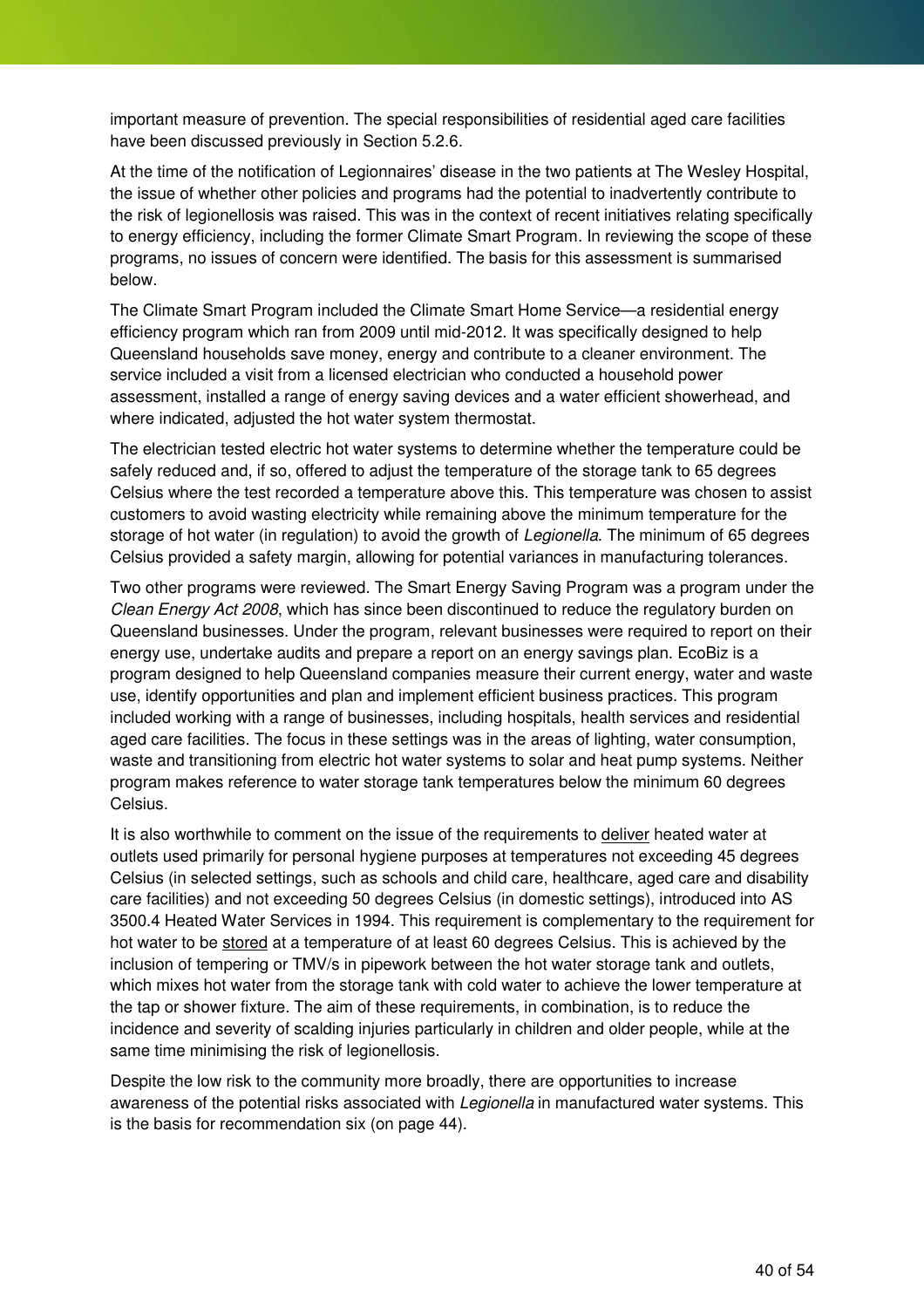### **7.0 Responses to issues identified as part of the review**

In addition to the work undertaken in response to, and following, the case of Legionnaires' disease at The Wesley Hospital, the Department of Health has commenced or will commence following the release of this report, a number of pieces of work to progress the issues identified as part of the review and provide a more robust system-wide approach to the management of risks associated with L. pneumophila.

In relation to water infrastructure and water quality management these are:

- a quideline for the water supply response if Legionella is detected in healthcare and residential aged care water supply. Interim guidelines have been released for healthcare facilities and these are being further developed based on feedback
- a quideline for the management of microbial water quality in Queensland healthcare and residential aged care drinking water systems will be developed over the medium-term, building on the current interim guidance document and also addressing the gap identified in guidelines elsewhere in relation to strategies required if initial efforts are unsuccessful—further research into the efficacy and implementation of these guidelines will also be progressed
- a robust, detailed water quality risk management plan guidance document to support the above requirements and, in time, be incorporated into the guidelines recommended above. Work completed to date has developed a high-level plan structure—this will include guidance with regard to testing for Legionella
- progression of practical education, training and skills-based development for relevant health service managers in order to better inform Queensland Health efforts in characterising and managing hospital and healthcare infrastructure water quality
- development of additions to the *Capital Infrastructure Requirements* to address the infrastructure improvements that should be implemented, including the detail of how healthcare drinking water infrastructure is disinfected prior to handover from building contractors to building owners—the Capital Infrastructure Requirements applies only to public sector health facilities, these requirements will be extended to private health facilities through an amendment to the Private Health Facilities Act 1999 Standards
- an investigation into the role that incoming water quality may have on the risk of Legionella growth within hospital water systems—this will include consideration of the following factors in service provider water supplies: water temperature, water age, disinfectant residual, organic carbon and any other factor that could promote Legionella proliferation in the water systems of healthcare facilities
- final analysis of the statewide hospital water testing data, once all re-sampling results have been obtained, to inform future work.

In relation to patient management when *Legionella* is detected in a hospital facility:

• a guideline to assist hospitals in ensuring they were undertaking best practice management of patients in the event of positive detections in water systems or potentially hospital acquired cases—interim guidelines issued as part of the response to the two cases at The Wesley Hospital are being peer reviewed prior to finalisation.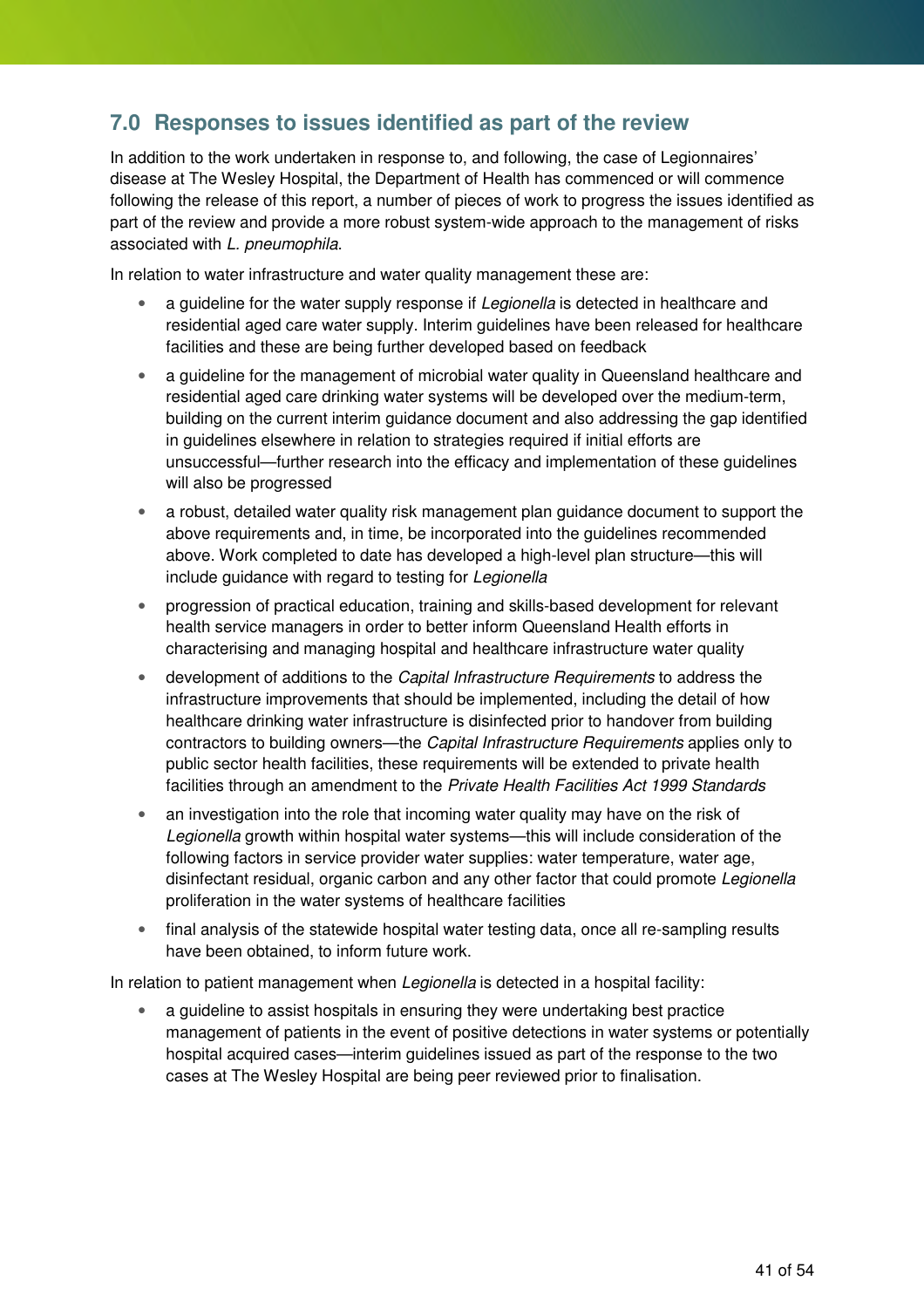In relation to notification, surveillance and follow-up of potential cases:

- further investigation into the notification process in collaboration with notifying laboratories to identify the reasons why some positive legionellosis test results were not recorded on the NoCS
- review of the laboratory notification criteria for legionellosis under the Public Health Act 2005, in consultation with the Department of Health's Laboratory Reference Group
- requesting all laboratories review their systems, processes and quality assurance, and training mechanisms as they relate to notification requirements—this is particularly with regard to occasions when new tests are introduced or other changes are made which affect the work procedures, and/or which have the potential to impact on information system functioning and ultimately notifications being received by Queensland Health
- review of processes to improve collection, analysis and reporting of both routine and enhanced surveillance data
- review of quality improvement processes for monitoring data quality and completeness in NoCS
- review of the Legionellosis Queensland Health Guidelines for Public Health Units to determine if more specific guidance is warranted in relation to public health management in cases where it is possible the exposure occurred in a hospital or residential aged care facility.

In relation to Legionella risk in community settings:

• review and update, as required, current Queensland Health fact sheets, web content and guidelines for businesses and the public, including advice regarding hot water systems and spas.

### **8.0 Conclusions and recommendations**

#### **8.1 Conclusions**

The investigations undertaken in relation to the cases of Legionnaires' disease and death of a patient at The Wesley Hospital found that:

- with regard to compliance by The Wesley Hospital with the *Private Health Facilities Act* 1999, and in light of the absence of a requirement currently to test for Legionella in hospital water systems, although some administrative breaches of legislation were detected, none would warrant punitive action under the Private Health Facilities Act 1999 based on information received at the time of the investigation
- there was no evidence indicating negligence or intent on the part of the hospital resulting in harm to visitors, patients, hospital staff and/or the greater community that would warrant punitive action based on information received at the time of the investigation
- the majority of issues identified during the investigation were system and process type lapses related to the administrative aspects of the hospital's management of, and response to, the outbreak of Legionnaires' disease—these mostly related to the fact that timely reporting of an unexpected death of an inpatient to the Chief Health Officer and to the Coroner did not occur
- the failure by SNP to notify the first positive Legionella test results was due to deficiencies in the laboratory information system and supporting procedure document—in this case,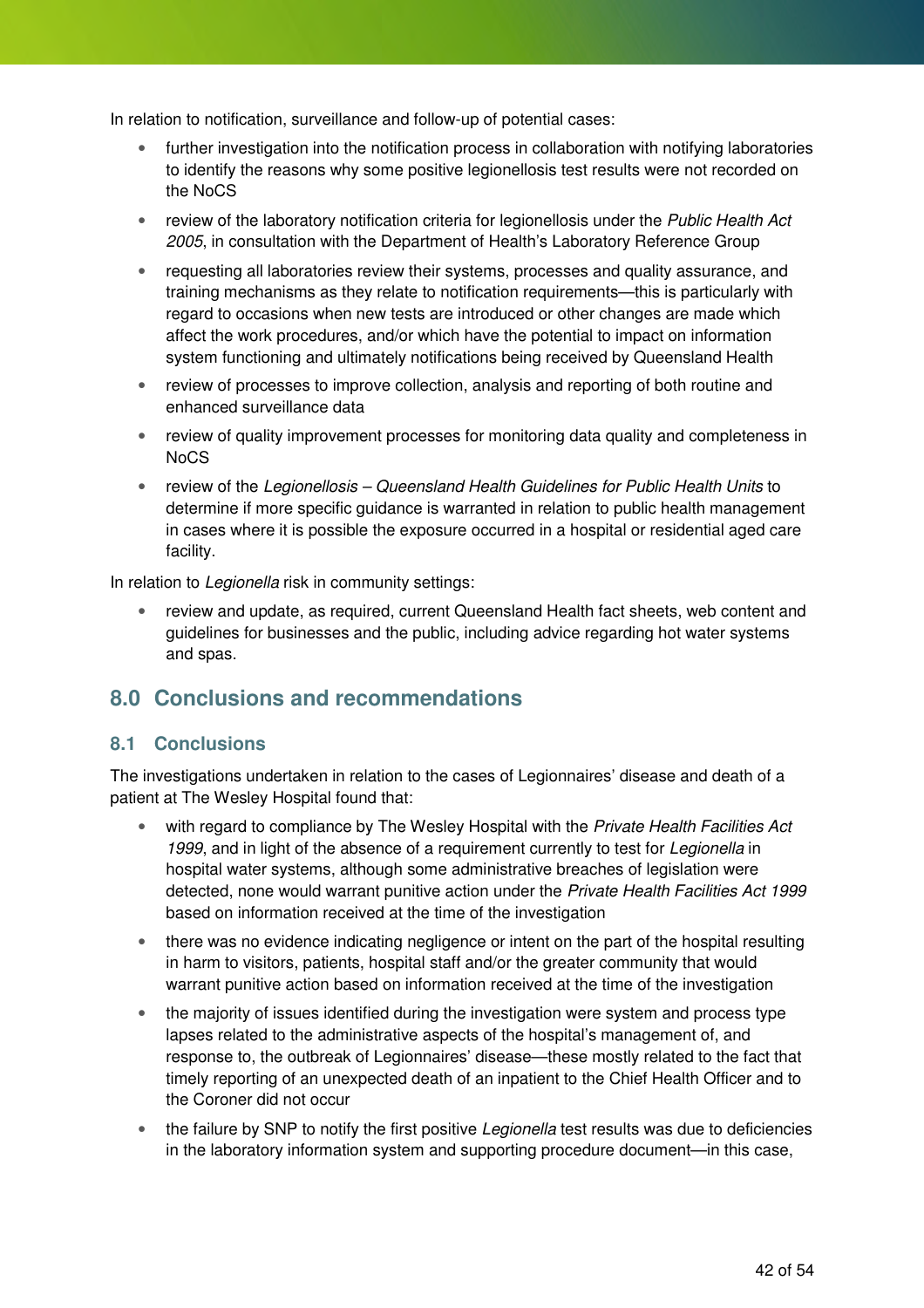this failure had no impact on future risks to other patients given the prompt action undertaken by The Wesley Hospital.

It is the view of the Chief Health Officer that:

- The Wesley Hospital responded promptly and comprehensively to the notification of positive results in two of its patients, including extensive investigatory work and enhancements to its water infrastructure to help further reduce any future risk to patients, and active case finding to determine if any other patients had developed the infection
- SNP responded promptly on being advised by Queensland Health that the notification of the first case had not been received, identifying how and why the failure had occurred, and making the necessary modifications to its information system and supporting bench top procedures
- public and private hospitals have responded to the detection of Legionella in water samples from within their facilities following the statewide water testing program, informed by guidelines issued by the Department of Health—action is continuing where required
- there is no evidence that current and past government climate change and energy efficiency policies and programs have promoted unsafe practices or contributed to any increase in risk of contracting legionellosis.

The findings of the broader review, however, include:

- the results of the hospital water testing program
- the assessment by the technical advisory panel of the risks associated with drinking water systems in healthcare facilities
- the review of current arrangements for prevention and control.

These point to a number of areas for improvement that would make for a more robust systemwide approach to prevention and control of *Legionella* and legionellosis. These relate to:

- regulation
- water supply to health and residential aged care facilities
- water infrastructure and water quality management, including periodic testing
- electronic data management, notification and follow-up of cases of legionellosis
- national collaboration and consistency
- information for the community.

#### **8.2 Recommendations**

In addition to the work that is being progressed by the Department of Health in relation to these issues as outlined in Section 7.0, the following recommendations are made to the Minister for Health.

It is recommended that:

- 1. In the short-term, public and private hospitals and all public residential aged care facilities be required, and private residential aged care facilities be requested, to develop water quality risk management plans which will include periodic testing of their water supplies for Legionella and heterotrophic plate count, based on risk. This can be achieved through:
	- a directive applicable to all public hospitals and residential aged care facilities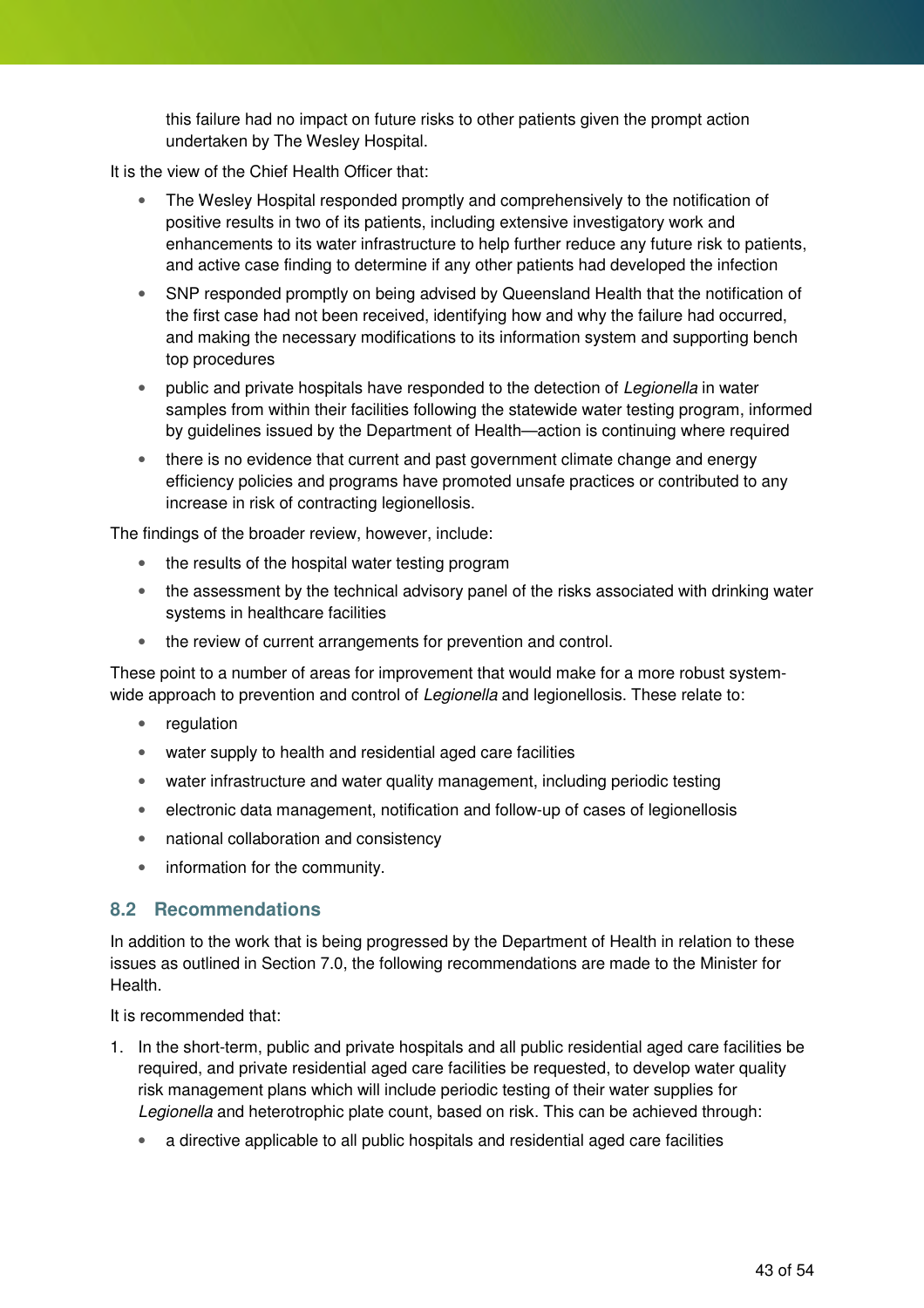- modification to the Physical Environment Standard within the Private Health Facilities Act 1999 Standards
- a letter issued by the Chief Health Officer to all private residential aged care facilities strongly encouraging the adoption of such plans.
- 2. In the medium-term, legislation be strengthened relating to the design, commissioning, installation, operation and maintenance of cooling water and water delivery systems in hospitals and residential aged care facilities, through inclusion of requirements under the Public Health Act 2005. This would include as a minimum the requirement for facilities to have a water quality risk management plan which include requirements for periodic testing for Legionella and heterotrophic plate count, based on risk.
- 3. A memorandum of understanding be developed by relevant regulatory agencies— Department of Housing and Public Works, Department of Justice and Attorney General, Department of Energy and Water Supply and Department of Health—to clearly articulate the roles of each agency and coordination arrangements with respect to Legionella risks in hospitals and residential aged care facilities.
- 4. National collaboration be sought with regard to the following:
	- finalising as a priority the Australian Technical Standard for warm water systems and subsequently, the updating of AS 3500.4 to include standards for warm water systems
	- strengthening AS 3666.2 in relation to the operation and maintenance of heated water systems
	- specific requirements for the design, installation, replacement and commissioning of drinking water systems in hospital and residential aged care facilities
	- guidelines for the operation and maintenance of drinking water systems for hospital and residential aged care facilities
	- reviewing the national quideline for the public health response to legionellosis
	- reviewing accreditation processes for both hospital and residential aged care facilities to determine if aspects relating to the physical environment should be strengthened.
- 5. An immediate upgrade of the Notifiable Conditions System (NoCS) be progressed to provide enhanced prevention and control capabilities including:
	- a reliable and efficient system for the electronic notification of notifiable conditions
	- electronic clinical information management capacity in public health units, that supports public health action in responding to notifiable diseases and enhances statewide reporting of outcomes, quality and activity
	- enhanced disease surveillance, outbreak detection, enhanced surveillance and early warning of disease risks, including emerging infections and pandemics.
- 6. A review of information for the community be undertaken in collaboration with other agencies to ensure opportunities are maximised to increase awareness of the generally low, but potential risks of Legionella and how to minimise them.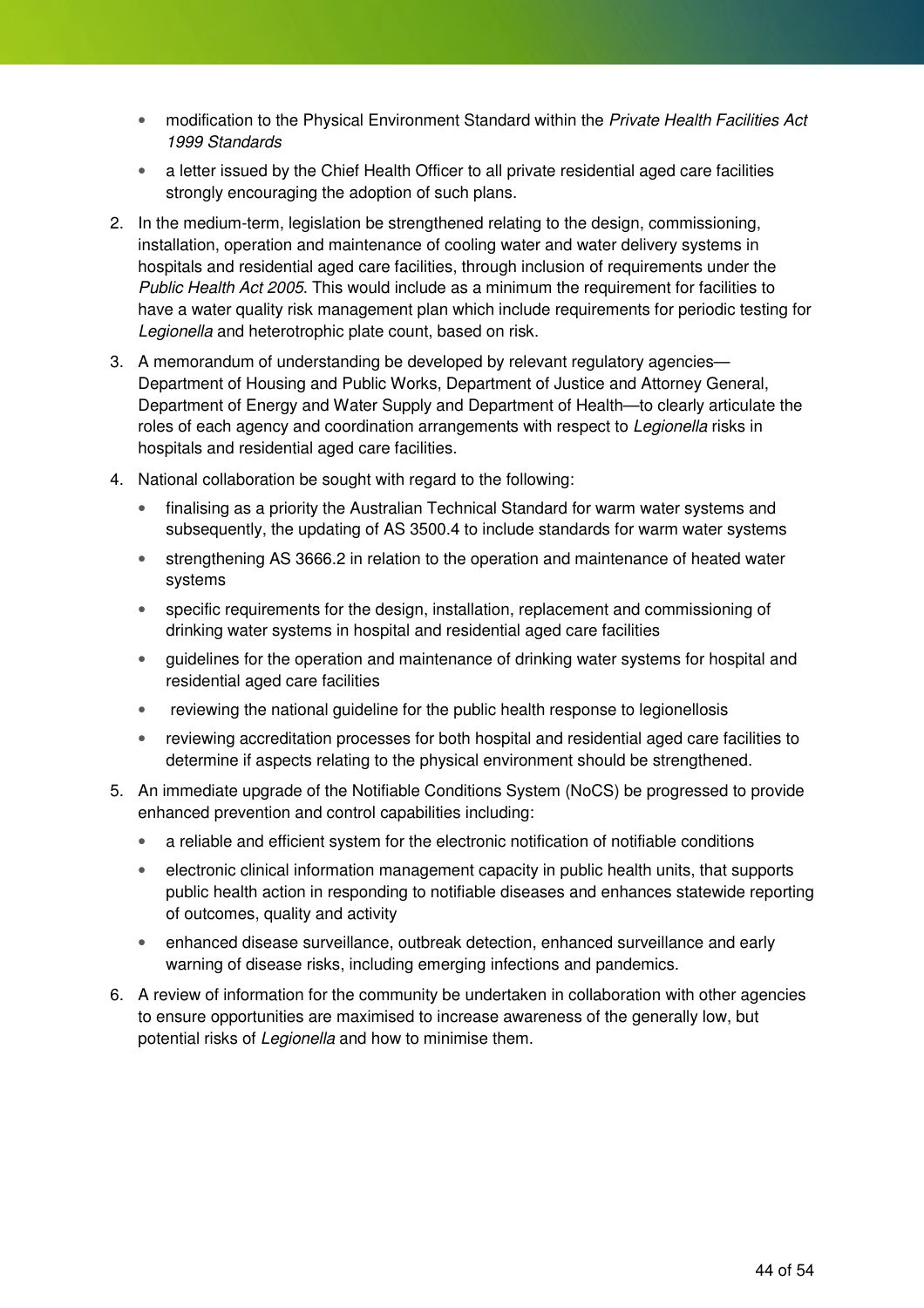### **Appendix 1**



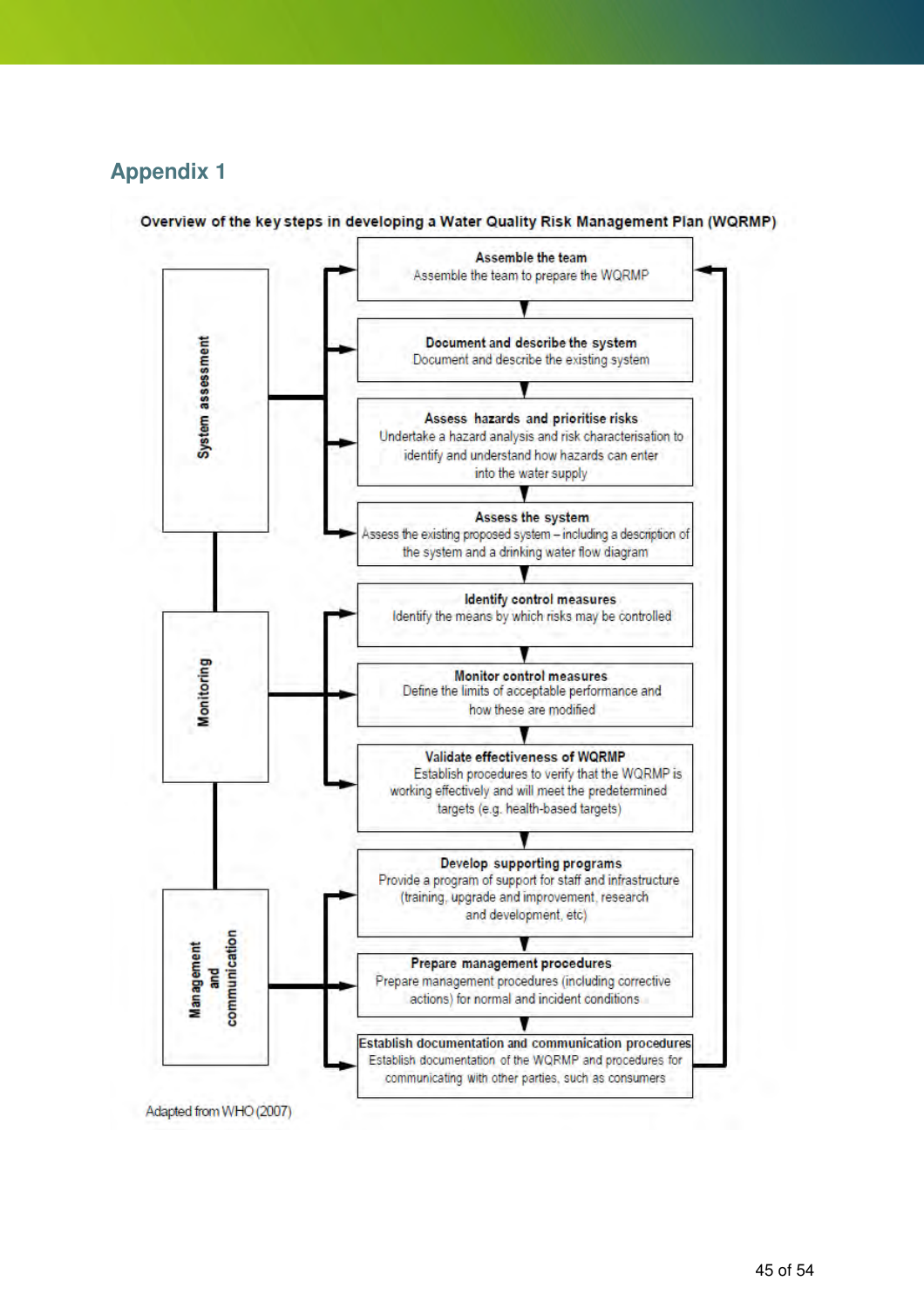## **Abbreviations**

| <b>ACSQHC</b> | Australian Commission on Safety and Quality in Health Care                         |
|---------------|------------------------------------------------------------------------------------|
| <b>ADWG</b>   | Australian Drinking Water Guidelines 2011                                          |
| AS            | Australian Standard                                                                |
| AS/NZS        | Australia and New Zealand Standard                                                 |
| <b>BCC</b>    | <b>Brisbane City Council</b>                                                       |
| <b>BCQ</b>    | Building Codes Queensland, Department of Housing and Public Works                  |
| cfu/mL        | Colony forming units per millilitre                                                |
| <b>DFA</b>    | Direct Fluorescent Antigen                                                         |
| <b>GPs</b>    | General practitioners                                                              |
| <b>HPC</b>    | Heterotrophic plate count                                                          |
| <b>HSCT</b>   | Haemoatopoietic Stem Cell Transplant                                               |
| <b>HHS</b>    | Hospital and Health Service                                                        |
| <b>NoCS</b>   | Notifiable Conditions System                                                       |
| <b>NSQHSS</b> | National Safety and Quality Health Service Standards                               |
| <b>PCA</b>    | Plumbing Code of Australia                                                         |
| <b>PCR</b>    | Polymerase Chain Reaction                                                          |
| <b>SNP</b>    | Sullivan Nicolaides Pathology                                                      |
| SoNG          | Series of National Guidelines                                                      |
| <b>TMV</b>    | Thermostatic mixing valve                                                          |
| <b>WHO</b>    | World Health Organization                                                          |
| <b>WHSQ</b>   | Workplace Health and Safety Queensland, Department of Justice and Attorney General |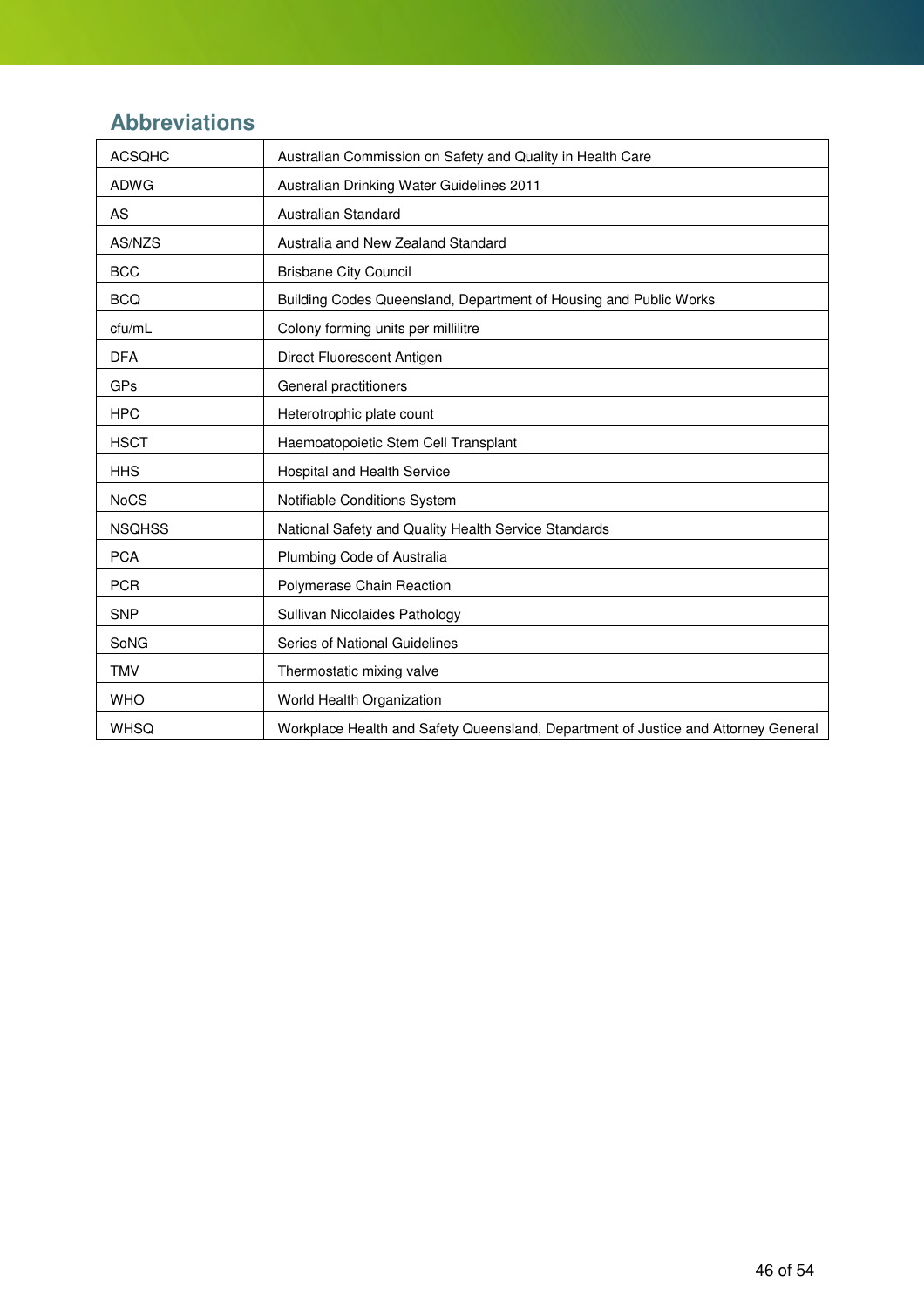### **Glossary**

 $\overline{a}$ 

| Aged care                                    | Aged care means care of one or more of the following types:                                                                                                                                                                                                                               |
|----------------------------------------------|-------------------------------------------------------------------------------------------------------------------------------------------------------------------------------------------------------------------------------------------------------------------------------------------|
|                                              | residential care<br>$\bullet$                                                                                                                                                                                                                                                             |
|                                              | home care                                                                                                                                                                                                                                                                                 |
|                                              | flexible care.<br>$\bullet$                                                                                                                                                                                                                                                               |
| Antibody                                     | A protein produced by the body's immune system that recognises and<br>help fight infections and other foreign substances in the body.                                                                                                                                                     |
| Antigen                                      | A foreign substance that stimulates the production of antibodies by the<br>immune system.                                                                                                                                                                                                 |
| <b>Biofilm</b>                               | A slippery matrix produced and inhabited by bacteria, which enables<br>the bacteria to adhere to a surface.                                                                                                                                                                               |
| Clinical diagnosis notifiable condition      | A notifiable condition:                                                                                                                                                                                                                                                                   |
|                                              | diagnosis of which can be made on the basis of clinical evidence,<br>including clinical history, signs and symptoms                                                                                                                                                                       |
|                                              | prescribed under a regulation as a clinical diagnosis notifiable<br>condition.                                                                                                                                                                                                            |
| Cluster                                      | An aggregation of cases of a disease, injury, or other health condition<br>(particularly cancer and birth defects) in a circumscribed area during a<br>particular period without regard to whether the number of cases is<br>more than expected (often the expected number is not known). |
| Community acquired pneumonia                 | An acute infection of the lower respiratory tract occurring in a patient<br>who has not resided in a hospital or healthcare facility in the previous<br>14 days <sup>16</sup> .                                                                                                           |
| Cooling tower                                | Heat removal devices used to transfer process waste heat to the<br>atmosphere.                                                                                                                                                                                                            |
| Culture                                      | The propagation of microorganisms or of living tissue cells in media<br>conducive to their growth.                                                                                                                                                                                        |
| Dead leg                                     | A redundant length of pipe in a plumbing pipework left in place or<br>capped where there is little or no flow.                                                                                                                                                                            |
| Department of Health                         | When referring to the department only.                                                                                                                                                                                                                                                    |
| Communicable Disease Network of<br>Australia | A subcommittee, including senior officers from state and territory<br>health departments, under the Australian Health Protection Principal<br>Committee, a principal committee of the Australian Health Ministers'<br>Advisory Council.                                                   |
| Ecology                                      | The relationship between an organism and its environment.                                                                                                                                                                                                                                 |
| Epidemiology                                 | The study of the distribution and determinants of health conditions or<br>events among populations and the application of that study to control<br>health problems.                                                                                                                       |
| Enhanced surveillance                        | A process where the scale and timeliness of surveillance is increased<br>to address issues of greater short or long-term importance. This may<br>include active case finding and increased communication with key<br>stakeholders, such as alerts to clinicians and media alerts. Active  |

<sup>&</sup>lt;sup>16</sup> Bartlett JG, Dowell SF, Mandell LA, et al. Practice guidelines for the management of community-acquired pneumonia in adults. Clin Infect Dis 2000; 31: 347-382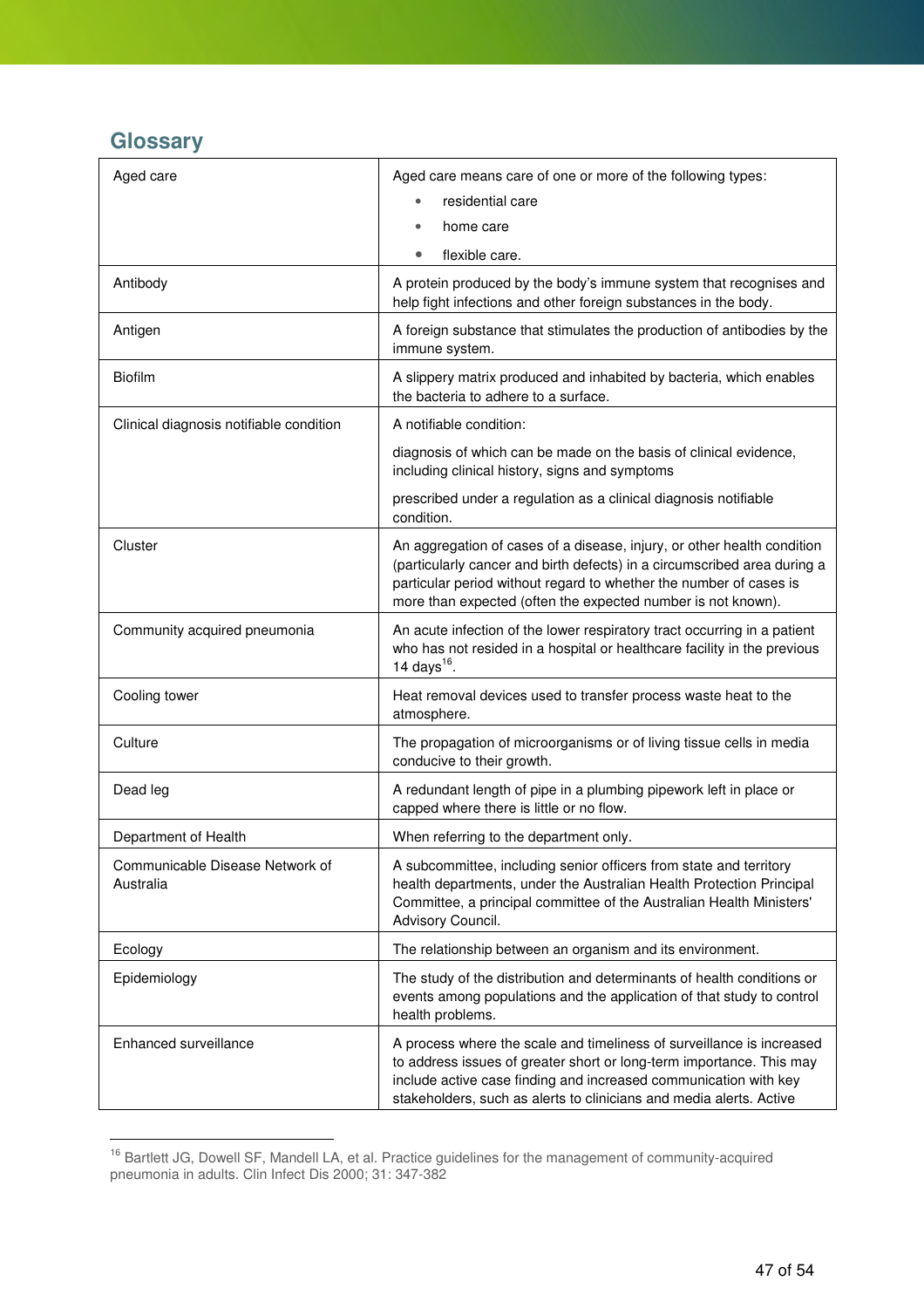|                                                                       | case finding can include using broader clinical screening criteria for<br>testing, and encouraging clinical notification by GPs and emergency<br>departments and reporting of possible cases by members of the<br>public.                                                                                                                                                                                                                                                            |
|-----------------------------------------------------------------------|--------------------------------------------------------------------------------------------------------------------------------------------------------------------------------------------------------------------------------------------------------------------------------------------------------------------------------------------------------------------------------------------------------------------------------------------------------------------------------------|
| Genotyping                                                            | The process of comparing the DNA of an organism using molecular<br>testing to determine the relationship with other organisms or potential<br>disease sources.                                                                                                                                                                                                                                                                                                                       |
| Healthcare acquired                                                   | Condition acquired in a healthcare setting (also known as<br>nosocomial).                                                                                                                                                                                                                                                                                                                                                                                                            |
| Healthcare facility                                                   | Means a facility at which a declared health service is provided and<br>includes:                                                                                                                                                                                                                                                                                                                                                                                                     |
|                                                                       | mobile premises associated with the facility                                                                                                                                                                                                                                                                                                                                                                                                                                         |
|                                                                       | other premises or places at which persons employed or otherwise<br>engaged at the facility provide declared health services for the facility.                                                                                                                                                                                                                                                                                                                                        |
| Heterotrophic plate count                                             | A test used to estimate the total number of all types of bacteria in an<br>environmental sample, usually water. The lower the HPC the better<br>the biological water quality. HPC is an indicator of how favourable the<br>water environment in plumbing pipework, fixtures or storage areas is<br>for the growth of microorganisms, such as bacteria, yeasts and<br>moulds. It can also be used to help verify the effectiveness of<br>disinfection processes such as chlorination. |
| Hospital acquired pneumonia                                           | Pneumonia that occurs more than 48-72 hours after hospital<br>admission, but that was not incubating at the time of admission.                                                                                                                                                                                                                                                                                                                                                       |
| Hospital and Health Service                                           | 17 statutory bodies each governed by a Hospital and Health Board.                                                                                                                                                                                                                                                                                                                                                                                                                    |
| Immunocompromised                                                     | A change or alteration of the immune system that normally serves to<br>fight off infections and other illnesses.                                                                                                                                                                                                                                                                                                                                                                     |
| Incubation period                                                     | The time interval between initial exposure to infection and appearance<br>of the first symptom or sign of disease.                                                                                                                                                                                                                                                                                                                                                                   |
| Legionella bacteria                                                   | The bacteria that can cause legionellosis in people. They are widely<br>distributed in the environment in natural water sources and habitats.<br>such as soils and mud. There are many different species. Only some<br>are known to cause illness in people under the right conditions. The<br>most common species to cause illness in Australia are L. pneumophila<br>and L. longbeachae.                                                                                           |
| L. pneumophila serogroup 1                                            | The group of bacteria most commonly associated with Legionnaires'<br>disease.                                                                                                                                                                                                                                                                                                                                                                                                        |
| Nebulisers                                                            | A machine that converts liquid medication into a fine mist that can<br>then be inhaled.                                                                                                                                                                                                                                                                                                                                                                                              |
| Healthcare acquired infection (also<br>known as nosocomial infection) | A localised or systemic condition that results from adverse reaction to<br>the presence of an infectious agent(s) or its toxin(s) and was not<br>present or incubating at the time of admission to the hospital <sup>17</sup> .                                                                                                                                                                                                                                                      |
| Notifiable condition                                                  | A medical condition prescribed under a regulation as a notifiable<br>condition and which requires certain persons to notify the relevant<br>state health department under prescribed conditions.                                                                                                                                                                                                                                                                                     |
| Opportunistic bacteria                                                | Bacteria that take advantage of certain conditions (e.g. a host's<br>lowered immunity) to cause disease.                                                                                                                                                                                                                                                                                                                                                                             |

 $17$  Maynall, 2004

 $\overline{a}$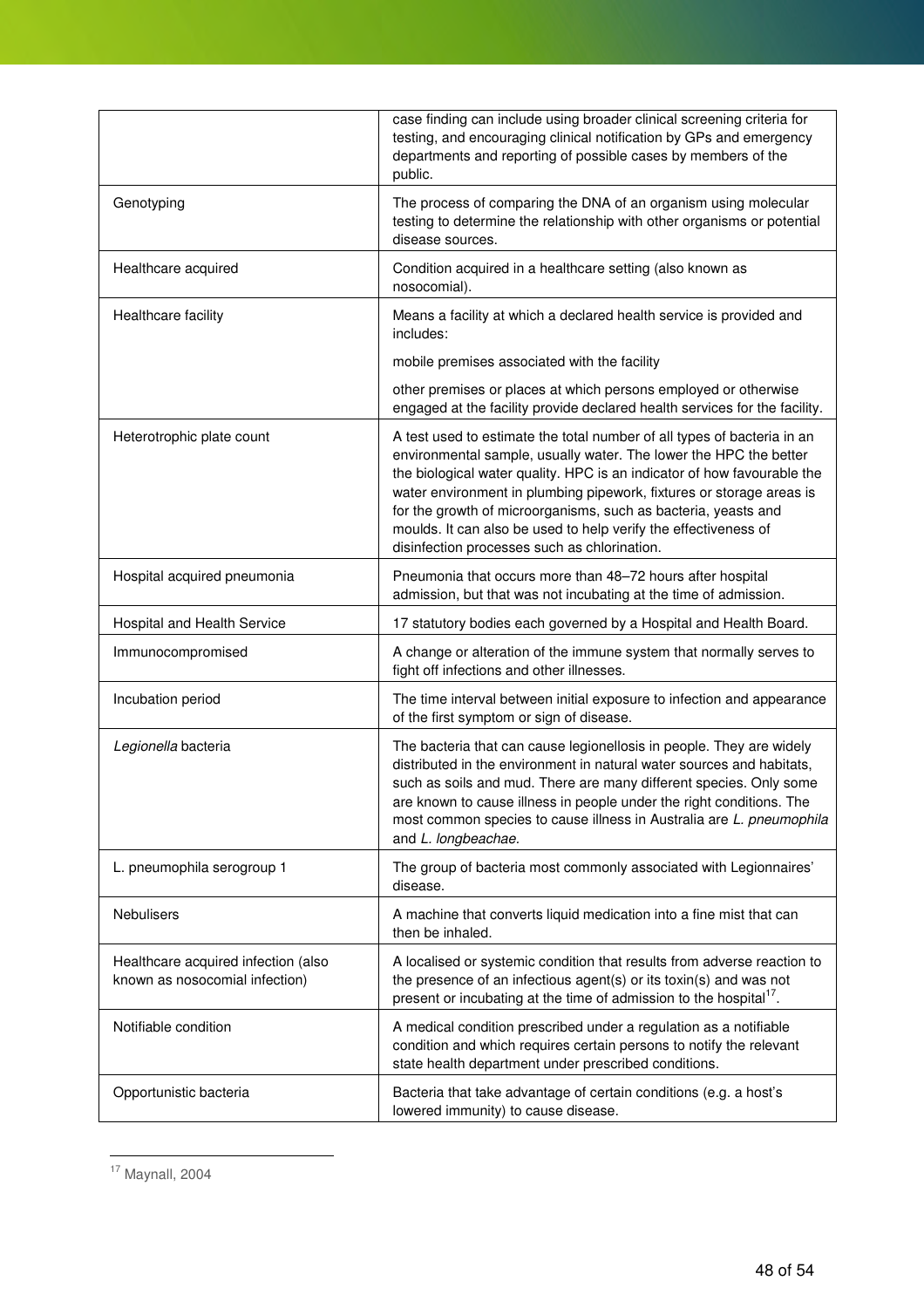| Outbreak                          | The occurrence of two or more confirmed cases of legionellosis linked<br>by common time and place or to a common cause.                                                                                                                                                                                                                                                                                                                                            |
|-----------------------------------|--------------------------------------------------------------------------------------------------------------------------------------------------------------------------------------------------------------------------------------------------------------------------------------------------------------------------------------------------------------------------------------------------------------------------------------------------------------------|
| Pathogen                          | Organism capable of causing disease.                                                                                                                                                                                                                                                                                                                                                                                                                               |
| Pathological diagnosis notifiable | A notifiable condition:                                                                                                                                                                                                                                                                                                                                                                                                                                            |
| condition                         | a diagnosis of which can be made on the basis of a pathological<br>examination of a specimen of human origin                                                                                                                                                                                                                                                                                                                                                       |
|                                   | prescribed under a regulation as a pathological diagnosis notifiable<br>condition.                                                                                                                                                                                                                                                                                                                                                                                 |
| Private health facility           | A private hospital or a private day hospital.                                                                                                                                                                                                                                                                                                                                                                                                                      |
| Private hospital                  | A facility at which health services are provided to persons who are<br>discharged from the facility on a day other than the day on which the<br>persons were admitted to the facility.                                                                                                                                                                                                                                                                             |
| Pseudomonas                       | A group of bacteria found commonly in soil and other natural<br>environments.                                                                                                                                                                                                                                                                                                                                                                                      |
| Pulmonary aspiration              | Entry of material into the larynx (voice box) and lower respiratory tract<br>to the lungs.                                                                                                                                                                                                                                                                                                                                                                         |
| Queensland Department of Health   | The Queensland public sector health department comprising three<br>divisions, two commercialised business units and the Office of the<br>Director-General. Since the national and Queensland health reforms,<br>the service delivery arm of the former department is now made up of<br>17 Hospital and Health Services which are statutory bodies with<br>Hospital and Health Boards that are accountable to the local<br>community and the Queensland Government. |
| Queensland Health                 | Term used to describe the public sector health system i.e. the<br>Queensland Department of Health and the 17 Hospital and Health<br>Services collectively.                                                                                                                                                                                                                                                                                                         |
| Risk management plan              | A strategy for assessing, managing, monitoring, responding to, and<br>communicating about risks specific to the business.                                                                                                                                                                                                                                                                                                                                          |
| Sentinel event                    | Any unanticipated event in a healthcare setting resulting in death or<br>serious physical or psychological injury to a patient or patients, not<br>related to the natural course of the patient's illness.                                                                                                                                                                                                                                                         |
| Serogroup (sg)                    | A group of bacteria containing a common antigen, possibly, including<br>more than one serotype, species or genus.                                                                                                                                                                                                                                                                                                                                                  |
| Serology                          | Scientific study or diagnostic examination of blood serum, especially<br>with regard to the response of the immune system to pathogens.                                                                                                                                                                                                                                                                                                                            |
| Series of national guidelines     | A series of guidelines developed nationally that provide consistent<br>advice and guidance to public health units in responding to individual<br>notifiable diseases.                                                                                                                                                                                                                                                                                              |
| Sporadic case                     | An individual case of disease with no links to other cases in time or<br>place or to a common cause.                                                                                                                                                                                                                                                                                                                                                               |
| Surveillance                      | The process of systematic collection, orderly consolidation and<br>analysis of data, with prompt dissemination and feedback of the<br>results to those who need to know, particularly those who are in a<br>position to take action.                                                                                                                                                                                                                               |
| Thermostatic mixing valves        | A valve that blends hot water with cold water to ensure constant, safe<br>shower and bath outlet temperatures, preventing scalding.                                                                                                                                                                                                                                                                                                                                |
| Titre                             | The quantity of antibody present in an organism.                                                                                                                                                                                                                                                                                                                                                                                                                   |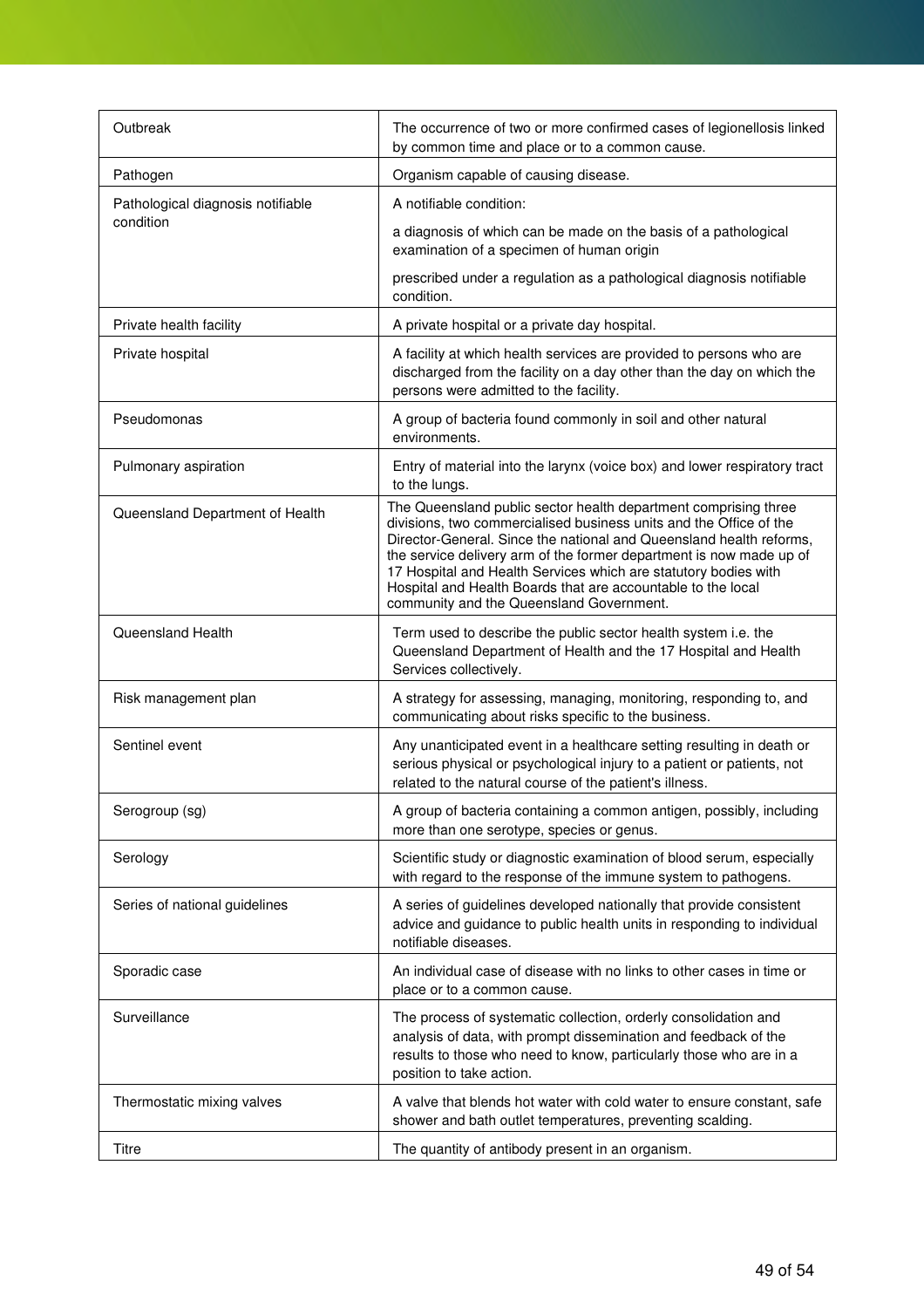| Urinary antigen test                  | A test used to identify the presence of L. pneumophila type 1 in a<br>patient.                                                                                        |
|---------------------------------------|-----------------------------------------------------------------------------------------------------------------------------------------------------------------------|
| <b>WaterMark Certification Scheme</b> | Provides the means of demonstrating that plumbing and drainage<br>products comply with the applicable standard(s) through the<br>WaterMark Certificate of Conformity. |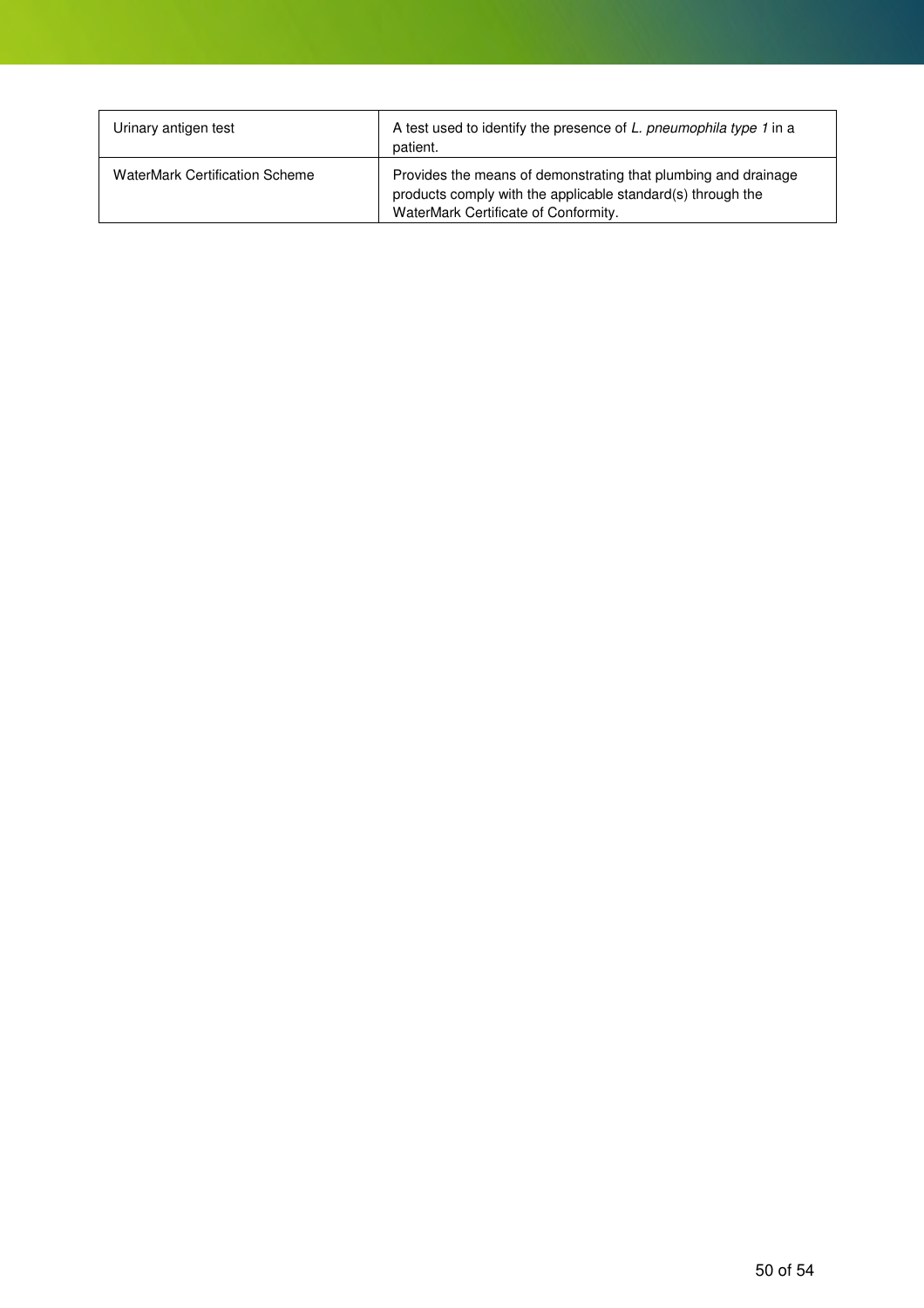### **References**

- 1. Mandell, G., J. Bennett, and R. Doliln, eds. Legionella. Madnell, Douglas, and Bennett's principles and practice of infectious diseases. 2005, Elsevier Inc: Philadelphia. 2711-2724.
- 2. South Australian Department of Health and Ageing, Guidelines for the Control of Legionella in Manufactured Water Systems in South Australia. 2013, Department of Health and Ageing: South Australia.
- 3. Swanson, M. and B. Hammer, Legionella pneumophila pathogenesis: a fateful journey from amoebae to macrophages. Annual Reviews in Microbiology, 2000. 54(1): p. 567-613.
- 4. Ministry of Health, The Prevention of Legionellosis in New Zealand, Guidelines for the Control of Legionella Bacteria. Revised October 2012, Ministry of Health: Wellington.
- 5. Soderberg, M.A., O. Rossier, and N.P. Cianciotto, The type II protein secretion system of Legionella pneumophila promotes growth at low temperatures. J Bacteriol, 2004. 186(12): p. 3712-20.
- 6. The Chartered Institute of Building Services Engineers, Minimising the risk of Legionnaires' disease. 2013, TM13.
- 7. Kilvington, S. and P. J, Survival of Legionella pneumophila within cysts of Acanthamoeba polyphaga following chlorine exposure. Journal of Applied Bacteriology, 1990. 68 (5): p. 519- 525.
- 8. World Health Organisation, Guidelines for Drinking-Water Quality. 2011, World Health Organisation: Geneva, Switzerland.
- 9. Bartram, J., et al., eds. Legionella and the prevention of legionellosis. 2007, World Health Organisation: Geneva, Switzerland.
- 10. Cowell, N. and L. Selvey, Heated Spa Associated with Legionella Pneumophia Deaths. CDI, 1995. 19(5): p. 116-17.
- 11. National Guidelines for the Control of Legionellosis in Ireland, 2009. Report of Legionnaires' Disease Subcommittee of the Scientifitc Advisory Committee, Health Protection and Surveillance Centre Dublin.
- 12. Fraser, D.W., et al., Legionnaires' disease: description of an epidemic of pneumonia. N Engl J Med, 1977. 297(22): p. 1189-97.
- 13. McDade, J.E., et al., Legionnaires' disease: isolation of a bacterium and demonstration of its role in other respiratory disease. N Engl J Med, 1977. 297(22): p. 1197-203.
- 14. Muder, R.R. and V.L. Yu, Infection Due to Legionella Species Other Than L. pneumophila. Clinical infectious diseases, 2002. 35: p. 990-8.
- 15. Schaechter, M., et al., Schaechter's mechanisms of microbial disease. 2012: Wolters Kluwer Health.
- 16. Fitzgeorg, R., Aerosol infection of animals with strains of Legionella pneumophila of different virulence: comparison with intraperitoneal and intranasal routes of infection. Journal of Hygiene, 1983. 90(1): p. 81-89.
- 17. Johnson, J.T., et al., Nosocomial legionellosis in surgical patients with head-and-neck cancer: implications for epidemiological reservoir and mode of transmission. Lancet, 1985. **2**(8450): p. 298-300.
- 18. Heyman, D.L., ed. Control of communicable diseases manual. 19th ed. 2008, American Public Health Association: Washington DC.
- 19. Australian Government Department of Heath and Ageing. Australian national notifiable diseases case definitions: Legionella case definition. [cited 30 August 2013]; Available from: http://www.health.gov.au/internet/main/publishing.nsf/Content/cda-surveil-nndss-casedefscd\_legion.htm.
- 20. Makela, T.M., et al., Isolation of Legionella pneumophila (serogroup one) from shower-water in Ballarat. Med J Aust, 1981. 1(6): p. 293-4.
- 21. Ratcliff, R.M., et al., Legionella pneumophila mip gene sequencing to investigate a cluster of pneumonia cases. Pathology, 2003. 35(1): p. 65-9.
- 22. Amato-Gauci, A., et al., Legionnaires' disease in Europe 2011, in Legionnaires' disease in Europe 2011. 2013, European Centre for Disease Prevention and Control: Stockholm.
- 23. Beaute, J., P. Zucs, and B. de Jong, Legionnaires disease in Europe, 2009-2010. Euro Surveill, 2013. 18(10): p. 20417.
- 24. Garcia-Fulgueiras, A., et al., Legionnaires' disease outbreak in Murcia, Spain. Emerg Infect Dis, 2003. 9(8): p. 915-21.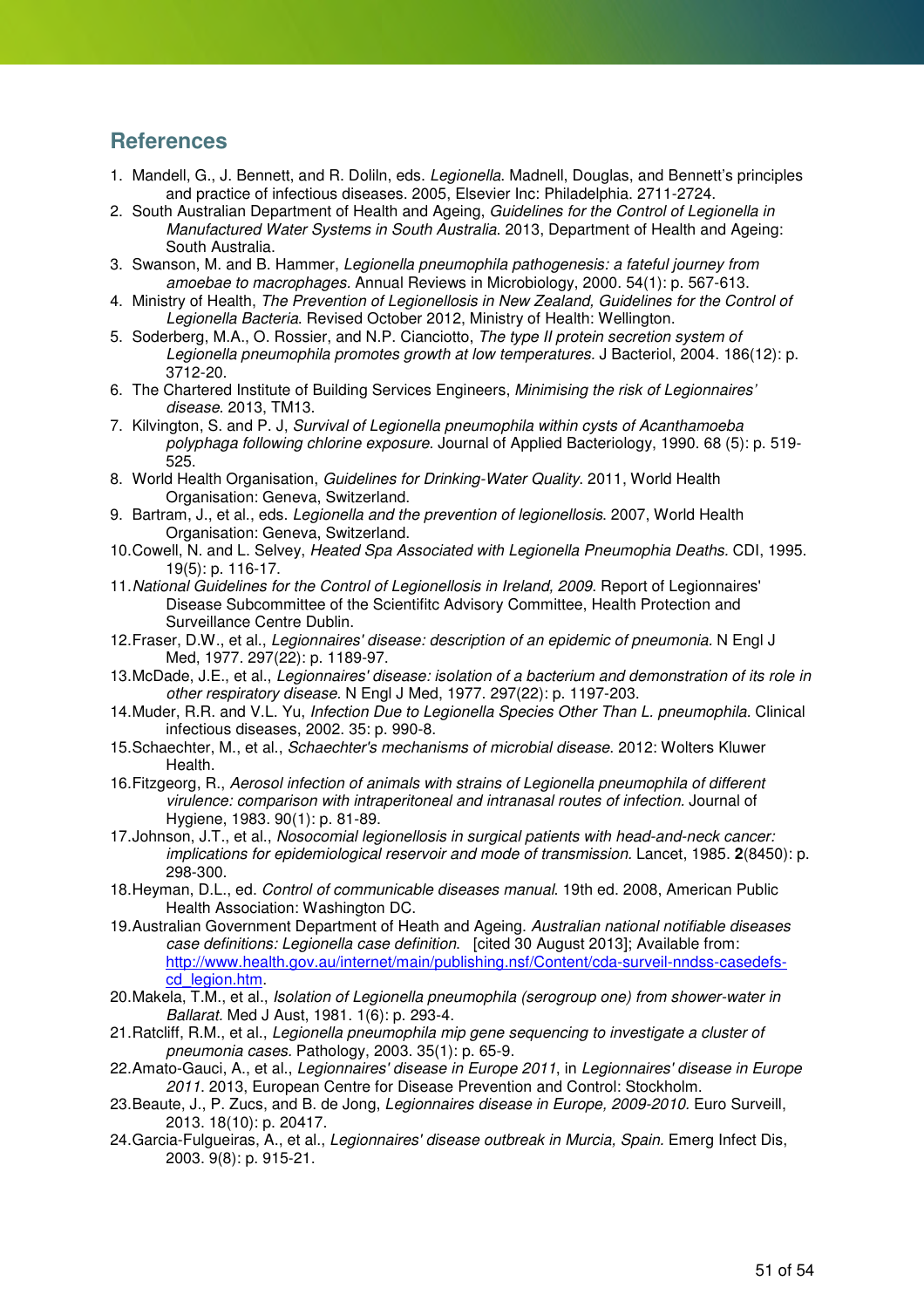- 25. Benin, A.L., et al., An outbreak of travel-associated Legionnaires disease and Pontiac fever: the need for enhanced surveillance of travel-associated legionellosis in the United States. J Infect Dis, 2002. 185(2): p. 237-43.
- 26. Howden, B.P., et al., Treatment and outcome of 104 hospitalized patients with legionnaires' disease. Intern Med J, 2003. 3**3**(11): p. 484-8.
- 27. Jespersen, S., et al., Clinical features and predictors of mortality in admitted patients with community- and hospital-acquired legionellosis: a Danish historical cohort study. BMC Infect Dis, 2010. 10: p. 124.
- 28. Dominguez, A., et al., Factors influencing the case-fatality rate of Legionnaires' disease. Int J Tuberc Lung Dis, 2009. 13(3): p. 407-12.
- 29. Hawker, J., et al., Legionellosis, Communicable Disease Control Handbook. Second ed. 2005, Oxford: Blackewell Publishing Ltd.
- 30. Legionellosis United States, 2000-2009, in Morbidity and Mortality Weekly Report. 2011, Centres for Disease Control and Prevention. p. 1083-86.
- 31. Baron, P. Generation and Behavior of Airborne Particles (Aerosols). 2013 [cited 2013 18 July]; Available from: http://www.cdc.gov/niosh/topics/aerosols/pdfs/aerosol\_101.pdf.
- 32. Baron, P. and K. Willeke, Respirable droplets from whirlpools: Measurements of size distribution and estimation of disease potential. Environmental research, 1986. 39(1): p. 8-18.
- 33. Brousseau, N., et al., Contamination of public whirlpool spas: factors associated with the presence of Legionella spp., Pseudomonas aeruginosa and Escherichia coli. Int J Environ Health Res, 2013. 23(1): p. 1-15.
- 34. Coetzee, N., et al., An outbreak of Legionnaires' disease associated with a display spa pool in retail premises, Stoke-on-Trent, United Kingdom, July 2012. Euro Surveill, 2012. 17(37).
- 35. Fields, B.S., R.F. Benson, and R.E. Besser, Legionella and Legionnaires' disease: 25 years of investigation. Clin Microbiol Rev, 2002. 15(3): p. 506-26.
- 36. Mouchtouri, V.A., et al., Legionella species colonization in cooling towers: risk factors and assessment of control measures. Am J Infect Control, 2010. 38(1): p. 50-5.
- 37. Nguyen, T.M.N., et al., A community-wide outbreak of legionnaires disease linked to industrial cooling towers—how far can contaminated aerosols spread? Journal of Infectious Diseases, 2006. 193(1): p. 102-111.
- 38. Nygård, K., et al., An Outbreak of Legionnaires Disease Caused by Long-Distance Spread from an Industrial Air Scrubber in Sarpsborg, Norway. Clinical infectious diseases, 2008. 46(1): p. 61- 69.
- 39. Greig, J.E., et al., An outbreak of Legionnaires' disease at the Melbourne Aquarium, April 2000: investigation and case–control studies. Med J Aust, 2004. 180(11): p. 566-572.
- 40. Victorian Department of Health, Controlling Legionella in warm water systems. 2010 (draft), Victorian Government Department of Health: Melbourne.
- 41. Li, J.S., E.D. O'Brien, and C. Guest, A review of national legionellosis surveillance in Australia, 1991 to 2000. Commun Dis Intell Q Rep, 2002. 26(3): p. 461-8.
- 42. Public Health Laboratory Network, Legionella Laboratory Case Definition. 2007, Department of Health and Ageing: Canberra.
- 43. Australian Government Department of Heath and Ageing, National notifiable diseases surveillance system. 2013, Australian Government Canberra.
- 44. Centres for Disease Control and Prevention, Legionellosis United States, 2000-2009, in Morbidity and Mortality Weekly Report. 2011, CDC. p. 1083-86.
- 45. Napoli, C., et al., Legionella spp. and legionellosis in southeastern Italy: disease epidemiology and environmental surveillance in community and health care facilities. BMC Public Health, 2010. 10: p. 660.
- 46. Sabria, M. and V.L. Yu, Hospital-acquired legionellosis: solutions for a preventable infection. Lancet Infect Dis, 2002. 2(6): p. 368-73.
- 47. Lin, Y.E., J.E. Stout, and V.L. Yu, Prevention of hospital-acquired legionellosis. Curr Opin Infect Dis, 2011. 24(4): p. 350-6.
- 48. Levin, A.S., Nosocomial legionellosis: prevention and management. Expert Rev Anti Infect Ther, 2009. 7(1): p. 57-68.
- 49. Seenivasan, M.H., V.L. Yu, and R.R. Muder, Legionnaires' disease in long-term care facilities: overview and proposed solutions. J Am Geriatr Soc, 2005. 53(5): p. 875-80.